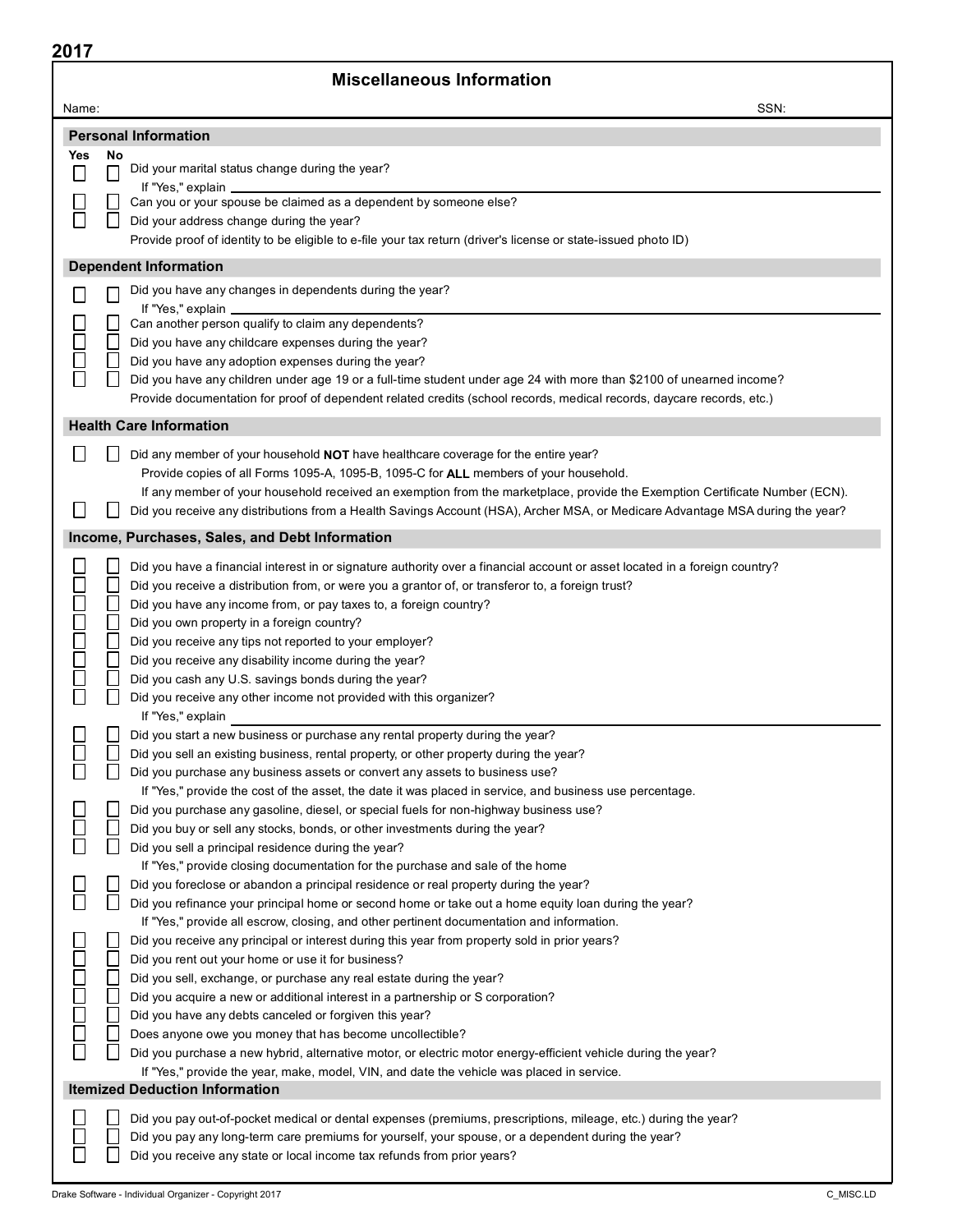| 2017           |                                                                                                                                                              |      |
|----------------|--------------------------------------------------------------------------------------------------------------------------------------------------------------|------|
|                | <b>Miscellaneous Information</b>                                                                                                                             |      |
| Name:          |                                                                                                                                                              | SSN: |
|                | <b>Itemized Deduction Information (continued)</b>                                                                                                            |      |
| Yes            | No                                                                                                                                                           |      |
|                | Did you make any major purchases (vehicle, boat, etc.) during the year?<br>Did you pay any real estate property taxes or personal taxes during the year?     |      |
|                | Did you pay mortgage interest during the year?                                                                                                               |      |
|                | Did you make cash donations to charity during the year?                                                                                                      |      |
| 88<br>88<br>88 | Did you make noncash donations to charity (clothes, furniture, etc.) during the year?                                                                        |      |
|                | Did you donate a boat or vehicle during the year?                                                                                                            |      |
|                | If "Yes," attach Form 1098-C.                                                                                                                                |      |
|                | Did you have any job-related expenses that were not reimbursed by your employer (uniforms, safety equipment, etc.)?                                          |      |
|                | Did you use your vehicle on the job other than for commuting to work?                                                                                        |      |
|                | Did you work out of town at any time during the year?                                                                                                        |      |
|                | Did you have gambling losses during the year?                                                                                                                |      |
|                | <b>Retirement Information</b>                                                                                                                                |      |
|                | Did you receive any payments from a pension, profit sharing, or 401(k) plan during the year?                                                                 |      |
|                | Did you make any withdrawals from or contributions to an IRA, Roth, Keogh, SIMPLE, SEP, 401(k), myRA, or other qualified<br>retirement plan during the year? |      |
|                | Did you receive any Social Security benefits during the year?                                                                                                |      |
|                | <b>Education Information</b>                                                                                                                                 |      |
|                | Did you pay tuition expenses that were required for attending college, university, or vocational school for yourself, your spouse, or a                      |      |
|                | dependent during the year (even if classes were attended in another year)?                                                                                   |      |
|                | Did anyone in your household attend a post-secondary school during the year?                                                                                 |      |
|                | Did you make a contribution to or receive a distribution from an Education Savings Account or Qualified Tuition Program during the year?                     |      |
|                | Did you pay student loan interest for yourself, your spouse, or your dependent(s) during the year?                                                           |      |
|                | <b>Miscellaneous Information</b>                                                                                                                             |      |
|                | Did you incur a loss due to damaged or stolen property?                                                                                                      |      |
|                | If "Yes," provide the incident date, value of the property, and amount of insurance reimbursements.                                                          |      |
|                | Did you pay wages to any household employees (babysitter, nanny, housekeeper, etc.)?                                                                         |      |
|                | Did you make any gifts to any one person in excess of \$14,000 during the year?                                                                              |      |
|                | If "Yes," are you splitting the gift with your spouse?<br>Did you incur moving expenses due to a change in employment?                                       |      |
| Ħ              | Did you make any energy-efficient improvements to your main home during the year?                                                                            |      |
|                | Are you a business owner who paid health insurance premiums for your employees during the year?                                                              |      |
|                | Did you apply an overpayment of your 2016 taxes to your 2017 estimated taxes?                                                                                |      |
|                | If you have an overpayment of 2017 taxes, do you want the refund applied to your 2018 estimated taxes?                                                       |      |
| 0<br>0<br>0    | Did you make any estimated payments toward your 2017 taxes?                                                                                                  |      |
|                | Do you want to have any refund or balance due directly deposited or withdrawn?                                                                               |      |
|                | If "Yes," provide a canceled checking or savings slip.<br>Did you receive any notices from the IRS or state taxing authority?                                |      |
|                | If "Yes," explain                                                                                                                                            |      |
|                | May the IRS discuss your tax return with your preparer?                                                                                                      |      |
|                | Would you like a copy of your tax return emailed to you instead of receiving a printed copy?                                                                 |      |
|                | <b>Preparer Notes</b>                                                                                                                                        |      |
|                | <b>Miscellaneous Notes</b>                                                                                                                                   |      |
|                |                                                                                                                                                              |      |
|                |                                                                                                                                                              |      |
|                |                                                                                                                                                              |      |
|                |                                                                                                                                                              |      |
|                |                                                                                                                                                              |      |
|                |                                                                                                                                                              |      |
|                |                                                                                                                                                              |      |
|                |                                                                                                                                                              |      |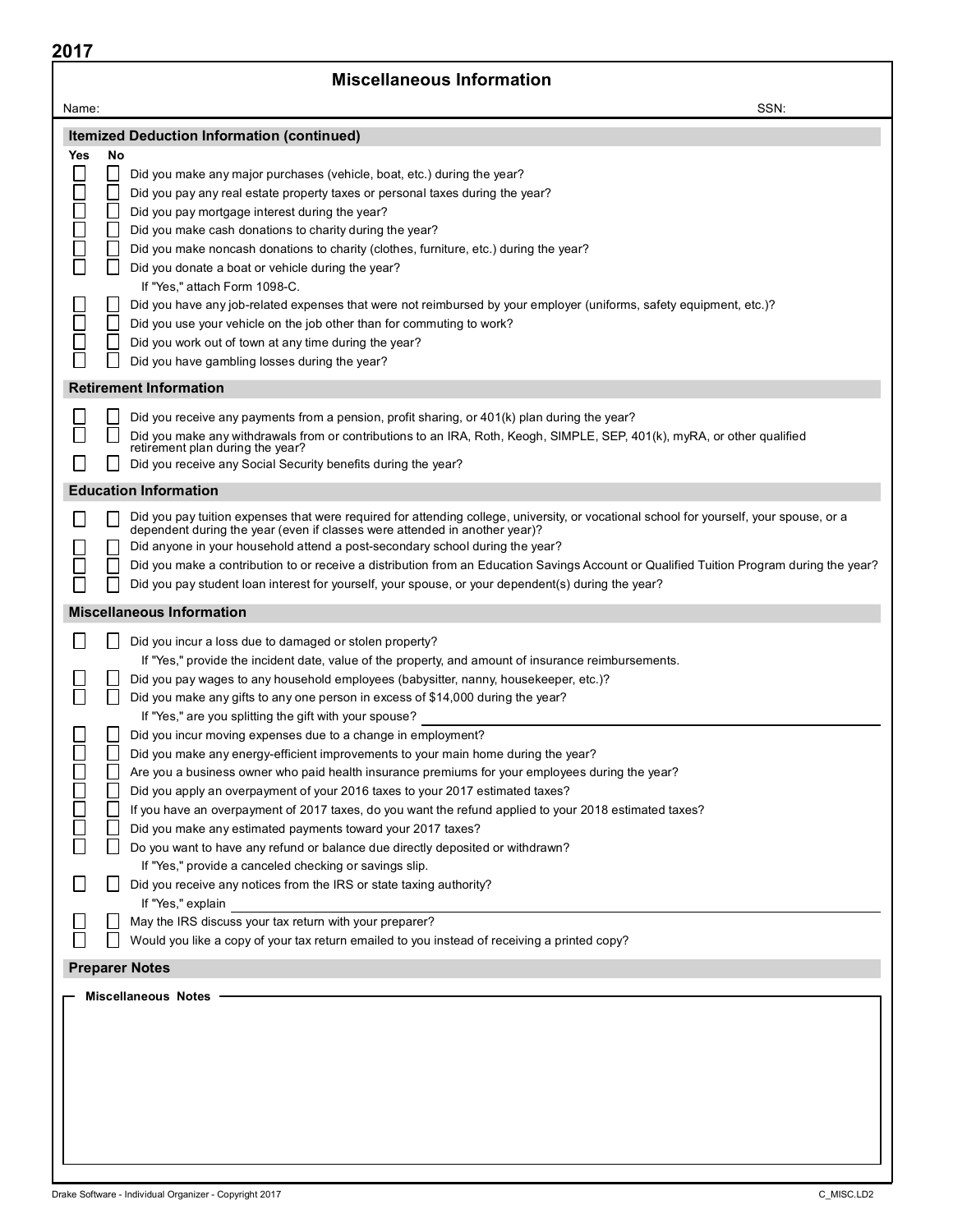#### Personal and Dependent Information 2017 Comprehensive Organizer

| <b>Personal Information</b>        |                                  |                                      |                                            |         |        |            |           |                                 |                              |                                                              |               |                          |                                    |
|------------------------------------|----------------------------------|--------------------------------------|--------------------------------------------|---------|--------|------------|-----------|---------------------------------|------------------------------|--------------------------------------------------------------|---------------|--------------------------|------------------------------------|
|                                    |                                  |                                      |                                            | Name    |        |            |           |                                 |                              | <b>SSN</b>                                                   | Date of birth |                          | Healthcare<br>coverage<br>ALL year |
| Taxpayer                           |                                  |                                      |                                            |         |        |            |           |                                 |                              |                                                              |               |                          |                                    |
| <b>Spouse</b>                      |                                  |                                      |                                            |         |        |            |           |                                 |                              |                                                              |               |                          |                                    |
|                                    |                                  | Street address, city, state, and ZIP |                                            |         |        |            |           |                                 |                              |                                                              |               |                          |                                    |
|                                    |                                  |                                      | Occupation                                 |         |        |            |           | Daytime phone                   |                              | <b>Evening phone</b>                                         |               | <b>Cell phone</b>        |                                    |
| Taxpayer                           |                                  |                                      |                                            |         |        |            |           |                                 |                              |                                                              |               |                          |                                    |
| <b>Spouse</b>                      |                                  |                                      |                                            |         |        |            |           |                                 |                              |                                                              |               |                          |                                    |
| Taxpayer email                     |                                  |                                      |                                            |         |        |            |           |                                 |                              |                                                              |               |                          |                                    |
| Spouse email                       |                                  |                                      |                                            |         |        |            |           |                                 |                              |                                                              |               |                          |                                    |
| Marital Status at end of 2017      |                                  |                                      |                                            |         |        | Taxpayer   |           | Spouse                          |                              |                                                              |               |                          |                                    |
| <b>Married</b>                     |                                  |                                      |                                            |         |        | Yes        | No        | $\overline{\phantom{a}}$<br>Yes | No                           | Are you blind?                                               |               |                          |                                    |
|                                    | <b>Married filing separately</b> |                                      |                                            |         |        | Yes        | No<br>No  | $\Box$<br>Yes<br>$\Box$<br>Yes  | $\sim$<br>No<br>$\mathsf{I}$ | Are you disabled?                                            |               |                          |                                    |
| Single<br>Widow(er)                |                                  |                                      | If spouse passed away in 2017              |         |        | Yes        |           |                                 | No                           | Are you a full-time student?<br>Do you want \$3 to go to the |               |                          |                                    |
|                                    |                                  | enter the date of death              |                                            |         |        | Yes        | No        | $\Box$<br>Yes                   | $\Box$ No                    | Presidential Election Campaign Fund?                         |               |                          |                                    |
|                                    |                                  | <b>Dependent Information</b>         |                                            |         |        |            |           |                                 |                              |                                                              |               |                          |                                    |
|                                    |                                  |                                      | First and last name                        |         |        | <b>SSN</b> |           | Relationship                    | <b>Months</b><br>in home     | Date of birth Disabled                                       |               | Full-<br>time<br>student | Healthcare<br>coverage<br>ALL year |
|                                    |                                  |                                      |                                            |         |        |            |           |                                 |                              |                                                              |               |                          |                                    |
|                                    |                                  |                                      |                                            |         |        |            |           |                                 |                              |                                                              |               |                          |                                    |
|                                    |                                  |                                      |                                            |         |        |            |           |                                 |                              |                                                              |               |                          |                                    |
|                                    |                                  |                                      |                                            |         |        |            |           |                                 |                              |                                                              |               |                          |                                    |
|                                    |                                  |                                      |                                            |         |        |            |           |                                 |                              |                                                              |               |                          |                                    |
|                                    |                                  |                                      | List dependents required to file a return  |         |        |            |           |                                 |                              |                                                              |               |                          |                                    |
| <b>Estimates</b>                   |                                  |                                      |                                            |         |        |            |           |                                 |                              |                                                              |               |                          |                                    |
|                                    |                                  |                                      |                                            | Federal |        |            |           | <b>Resident state</b>           |                              |                                                              |               | <b>Resident city</b>     |                                    |
| Overpayment applied<br>from $2016$ |                                  |                                      | Date paid                                  |         | Amount |            | Date paid |                                 | Amount                       | Date paid                                                    |               |                          | Amount                             |
| First quarter                      |                                  |                                      |                                            |         |        |            |           |                                 |                              |                                                              |               |                          |                                    |
| Second quarter                     |                                  |                                      |                                            |         |        |            |           |                                 |                              |                                                              |               |                          |                                    |
| Third quarter                      |                                  |                                      |                                            |         |        |            |           |                                 |                              |                                                              |               |                          |                                    |
| Fourth quarter                     |                                  |                                      |                                            |         |        |            |           |                                 |                              |                                                              |               |                          |                                    |
| Additional payments                |                                  |                                      |                                            |         |        |            |           |                                 |                              |                                                              |               |                          |                                    |
|                                    |                                  |                                      | <b>Appointment Information &amp; Notes</b> |         |        |            |           |                                 |                              |                                                              |               |                          |                                    |
| <b>Notes</b>                       |                                  |                                      | Your 2017 appointment is scheduled for     |         |        |            |           |                                 |                              |                                                              |               |                          |                                    |
|                                    |                                  |                                      |                                            |         |        |            |           |                                 |                              |                                                              |               |                          |                                    |
|                                    |                                  |                                      |                                            |         |        |            |           |                                 |                              |                                                              |               |                          |                                    |
|                                    |                                  |                                      |                                            |         |        |            |           |                                 |                              |                                                              |               |                          |                                    |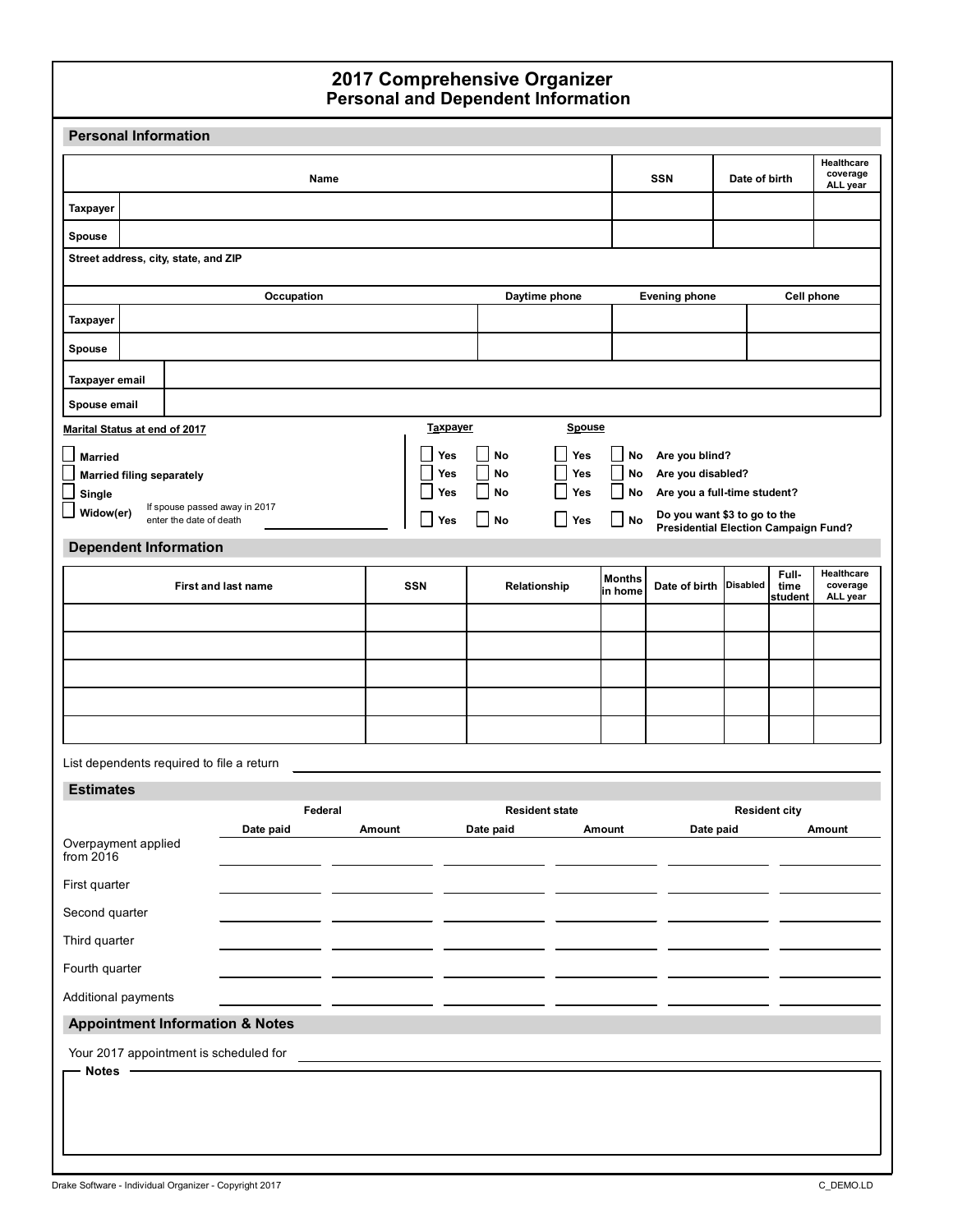## Healthcare Coverage Questionnaire

| Name:      |           |                                                                                                                                                                                             |                            |                                | SSN:                             |
|------------|-----------|---------------------------------------------------------------------------------------------------------------------------------------------------------------------------------------------|----------------------------|--------------------------------|----------------------------------|
|            |           | <b>Healthcare Information</b>                                                                                                                                                               |                            |                                |                                  |
|            |           | Member of household<br>for healthcare purposes                                                                                                                                              | Covered<br>the entire year | Covered less<br>than 12 months | No healthcare<br>coverage at all |
|            |           |                                                                                                                                                                                             |                            |                                |                                  |
|            |           |                                                                                                                                                                                             |                            |                                |                                  |
|            |           |                                                                                                                                                                                             |                            |                                |                                  |
|            |           |                                                                                                                                                                                             |                            |                                |                                  |
|            |           |                                                                                                                                                                                             |                            |                                |                                  |
|            |           |                                                                                                                                                                                             |                            |                                |                                  |
|            |           |                                                                                                                                                                                             |                            |                                |                                  |
|            |           |                                                                                                                                                                                             |                            |                                |                                  |
|            |           |                                                                                                                                                                                             |                            |                                |                                  |
|            |           |                                                                                                                                                                                             |                            |                                |                                  |
| <b>YES</b> | <b>NO</b> |                                                                                                                                                                                             |                            |                                |                                  |
|            |           | Did anyone other than you or your spouse pay for healthcare coverage for anyone listed above?                                                                                               |                            |                                |                                  |
|            |           | Did you pay for healthcare coverage for anyone not listed above?                                                                                                                            |                            |                                |                                  |
|            |           | If you had coverage for any part of the year:<br>Where was the policy obtained?                                                                                                             |                            |                                |                                  |
|            |           | Employer / Medicare / Medicaid / Marketplace(Exchange) / Other                                                                                                                              |                            |                                |                                  |
|            |           | If you didn't have coverage part or all of the year:                                                                                                                                        |                            |                                |                                  |
|            |           | Answer YES if the following applies to any member of the household<br>Was your previous insurance policy cancelled in 2017?                                                                 |                            |                                |                                  |
|            |           | Was coverage offered by your employer or your spouse's employer?                                                                                                                            |                            |                                |                                  |
|            |           | Are you a member of a federally recognized Indian tribe?                                                                                                                                    |                            |                                |                                  |
|            |           | Are you eligible for services through an Indian healthcare provider?                                                                                                                        |                            |                                |                                  |
|            |           | Are you a member of a healthcare sharing ministry?                                                                                                                                          |                            |                                |                                  |
|            |           | Did you live in the United States the entire year?                                                                                                                                          |                            |                                |                                  |
|            |           | Are you enrolled in TRICARE?                                                                                                                                                                |                            |                                |                                  |
|            |           | Did you apply for CHIP coverage?                                                                                                                                                            |                            |                                |                                  |
|            |           | Do any of the following apply to you? Do NOT indicate which one.                                                                                                                            |                            |                                |                                  |
|            |           | • Became homeless                                                                                                                                                                           |                            |                                |                                  |
|            |           | Evicted in the past six months, or facing eviction or foreclosure<br>٠                                                                                                                      |                            |                                |                                  |
|            |           | Received a shut-off notice from a utility company<br>٠                                                                                                                                      |                            |                                |                                  |
|            |           | Recently experienced domestic violence<br>٠                                                                                                                                                 |                            |                                |                                  |
|            |           | Recently experienced the death of a close family member<br>۰                                                                                                                                |                            |                                |                                  |
|            |           | • Recently experienced a fire, flood, or other natural or human-caused disaster<br>that resulted in substantial damage to your property<br>Filed for bankruptcy in the last six months<br>٠ |                            |                                |                                  |
|            |           | Incurred unreimbursed medical expenses in the last 24 months that resulted in substantial debt<br>٠                                                                                         |                            |                                |                                  |
|            |           | Experienced unexpected increases in essential expenses due to caring for an<br>٠<br>ill, disabled, or aging family member                                                                   |                            |                                |                                  |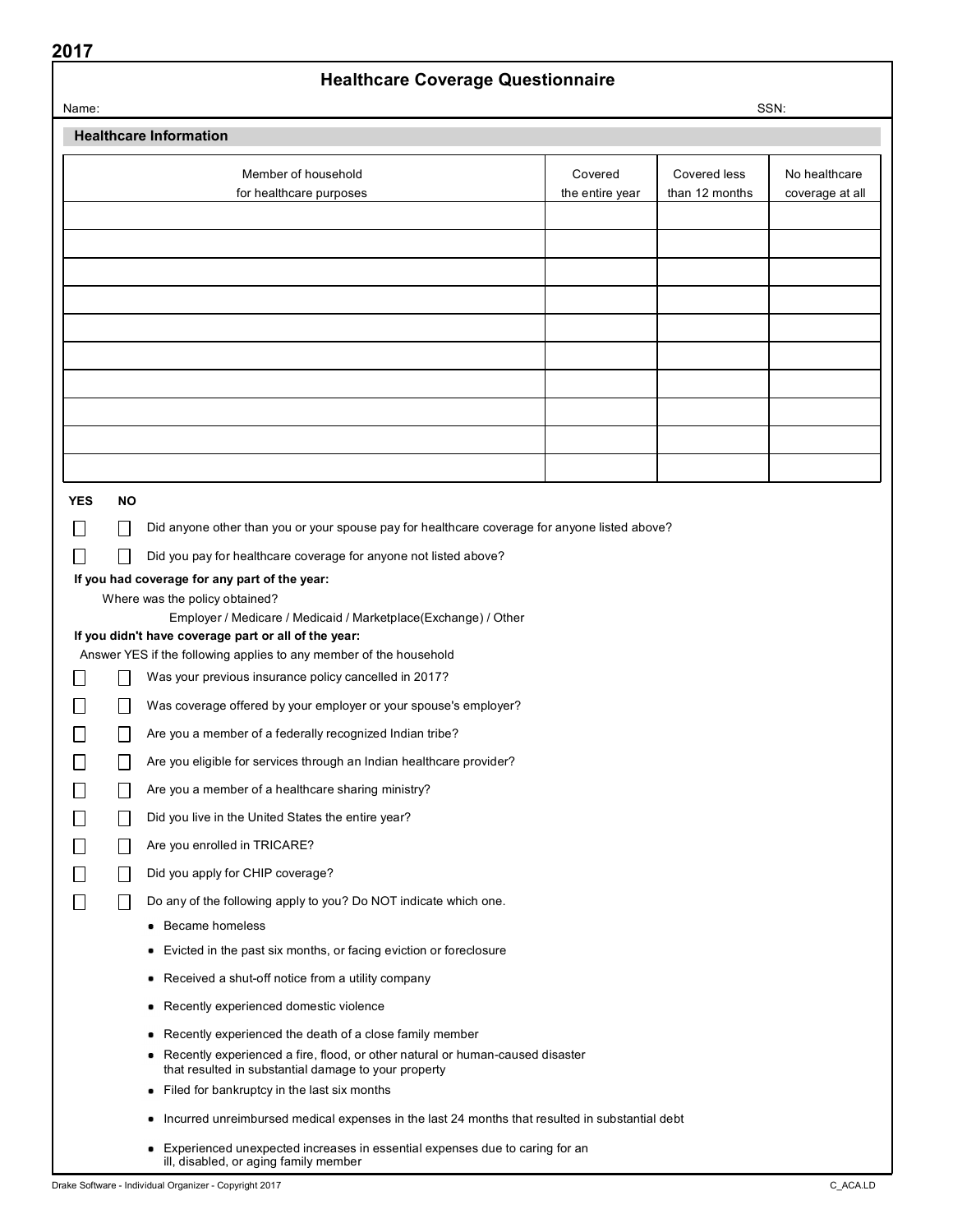| Healthcare Coverage Questionnaire for taxpayer and spouse<br>(for preparer use)                      |          |  |                  |        |       |        |              |                  |                                            |  |  |
|------------------------------------------------------------------------------------------------------|----------|--|------------------|--------|-------|--------|--------------|------------------|--------------------------------------------|--|--|
| <b>PRIMARY TAXPAYER</b>                                                                              |          |  |                  |        |       |        |              |                  |                                            |  |  |
|                                                                                                      | All Year |  | January February | March  | April | $M$ ay | <u>June</u>  | July             | August September October November December |  |  |
| Insured through Marketplace<br>(Exchange). MUST provide 1095-A                                       |          |  |                  |        |       |        |              |                  |                                            |  |  |
| Had health care coverage from another<br>source                                                      |          |  |                  |        |       |        |              |                  |                                            |  |  |
| Was exempt from health care mandate.<br>Has Exemption Certificate Number? If<br>yes, provide number. |          |  |                  |        |       |        |              |                  |                                            |  |  |
| Employer offered health coverage which<br>was declined                                               |          |  |                  |        |       |        |              |                  |                                            |  |  |
| If YES, what would be the cost for SELF<br>coverage?                                                 |          |  |                  |        |       |        |              |                  |                                            |  |  |
| If YES, what would be the cost for<br>FAMILY coverage?                                               |          |  |                  |        |       |        |              |                  |                                            |  |  |
| Would the FAMILY policy have covered<br>the spouse?                                                  |          |  |                  |        |       |        |              |                  |                                            |  |  |
| <b>SPOUSE</b>                                                                                        | All Year |  | January February | March_ | April | $M$ ay | <u>_June</u> | $_{\text{July}}$ | August September October November December |  |  |
|                                                                                                      |          |  |                  |        |       |        |              |                  |                                            |  |  |
| Insured through Marketplace<br>(Exchange). MUST provide 1095-A                                       |          |  |                  |        |       |        |              |                  |                                            |  |  |
| Had health care coverage from another<br>source                                                      |          |  |                  |        |       |        |              |                  |                                            |  |  |
| Was exempt from health care mandate.<br>Has Exemption Certificate Number? If<br>yes, provide number. |          |  |                  |        |       |        |              |                  |                                            |  |  |
| Employer offered health coverage which<br>was declined                                               |          |  |                  |        |       |        |              |                  |                                            |  |  |
| If YES, what would be the cost for SELF<br>coverage?                                                 |          |  |                  |        |       |        |              |                  |                                            |  |  |
| If YES, what would be the cost for<br>FAMILY coverage?                                               |          |  |                  |        |       |        |              |                  |                                            |  |  |
| Would the FAMILY policy have covered<br>the spouse?                                                  |          |  |                  |        |       |        |              |                  |                                            |  |  |

Drake Software - Individual Organizer - Copyright 2017 C\_ACA~.LD2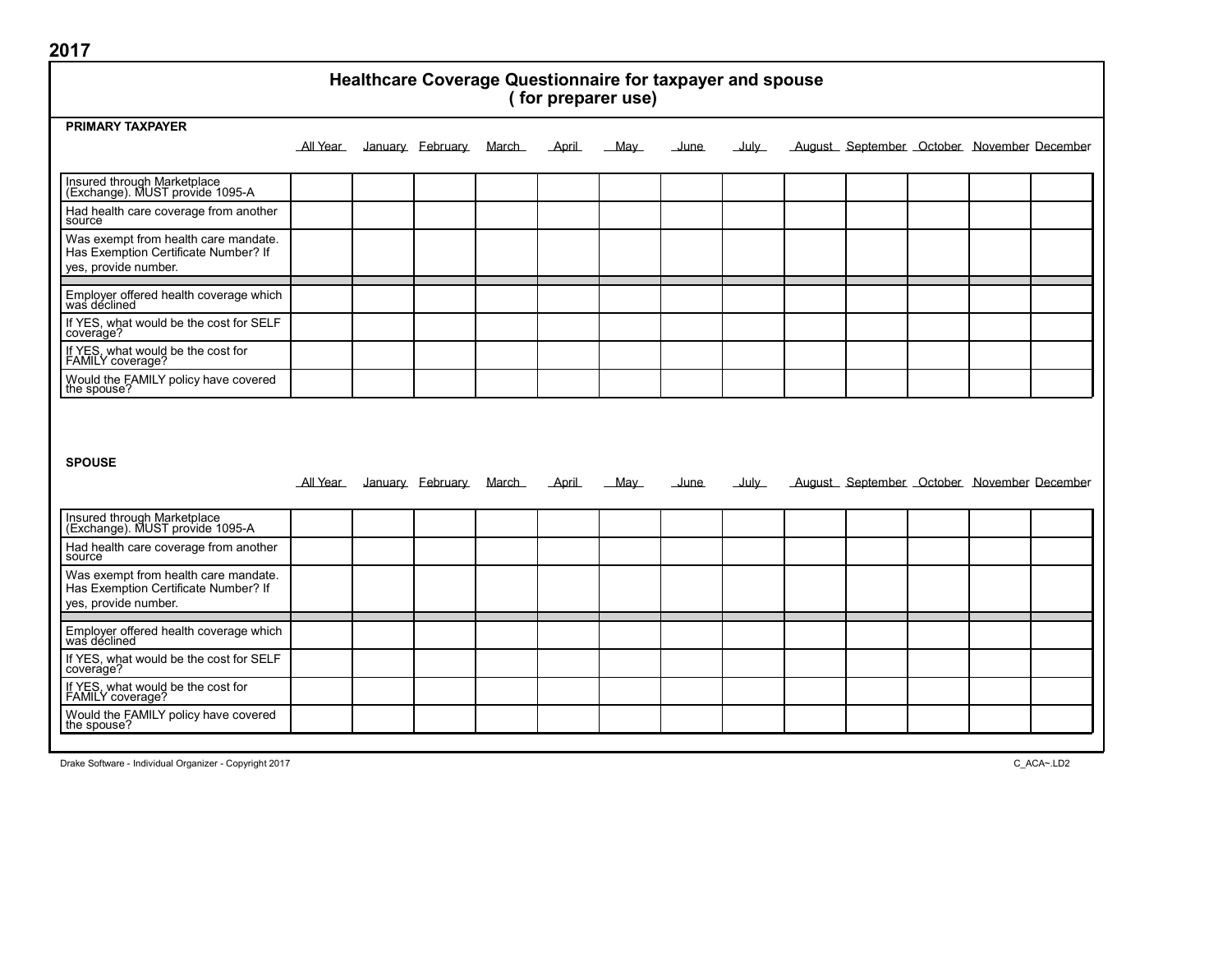| 2017                                                                                                 |            |           |   |                  |       |                     |                                                                               |             |               |                                            |  |  |
|------------------------------------------------------------------------------------------------------|------------|-----------|---|------------------|-------|---------------------|-------------------------------------------------------------------------------|-------------|---------------|--------------------------------------------|--|--|
|                                                                                                      |            |           |   |                  |       |                     | <b>Healthcare Coverage Questionnaire for Dependents</b><br>(for preparer use) |             |               |                                            |  |  |
|                                                                                                      | All Year   |           |   | January February | March | April               | May                                                                           | <u>June</u> | <b>July</b>   | August September October November December |  |  |
| Insured through Marketplace<br>(Exchange). MUST provide 1095-A                                       |            |           |   |                  |       |                     |                                                                               |             |               |                                            |  |  |
| Had health care coverage from another<br>source                                                      |            |           |   |                  |       |                     |                                                                               |             |               |                                            |  |  |
| Was exempt from health care mandate.<br>Has Exemption Certificate Number? If<br>yes, provide number. |            |           |   |                  |       |                     |                                                                               |             |               |                                            |  |  |
| Required to file a return?                                                                           | <b>YES</b> | <b>NO</b> |   |                  |       | AGI of that return? |                                                                               |             |               |                                            |  |  |
|                                                                                                      |            |           |   |                  |       |                     |                                                                               |             |               |                                            |  |  |
|                                                                                                      | All Year   |           |   | January February | March | April               | May                                                                           | June        | ے سل          | August September October November December |  |  |
| Insured through Marketplace<br>(Exchange). MUST provide 1095-A                                       |            |           |   |                  |       |                     |                                                                               |             |               |                                            |  |  |
| Had health care coverage from another<br>source                                                      |            |           |   |                  |       |                     |                                                                               |             |               |                                            |  |  |
| Was exempt from health care mandate.<br>Has Exemption Certificate Number? If<br>yes, provide number. |            |           |   |                  |       |                     |                                                                               |             |               |                                            |  |  |
| Required to file a return?                                                                           | <b>YES</b> | <b>NO</b> |   |                  |       | AGI of that return? |                                                                               |             |               |                                            |  |  |
|                                                                                                      |            |           |   |                  |       |                     |                                                                               |             |               |                                            |  |  |
|                                                                                                      | All Year   |           |   | January February | March | April               | Mav                                                                           | June        | <u>_Julv_</u> | August September October November December |  |  |
| Insured through Marketplace<br>(Exchange). MUST provide 1095-A                                       |            |           |   |                  |       |                     |                                                                               |             |               |                                            |  |  |
| Had health care coverage from another<br>source                                                      |            |           |   |                  |       |                     |                                                                               |             |               |                                            |  |  |
| Was exempt from health care mandate.<br>Has Exemption Certificate Number? If<br>yes, provide number. |            |           |   |                  |       |                     |                                                                               |             |               |                                            |  |  |
| Required to file a return?                                                                           | <b>YES</b> | <b>NO</b> | L |                  |       | AGI of that return? |                                                                               |             |               |                                            |  |  |

Drake Software - Individual Organizer - Copyright 2017 C\_ACA~.LD3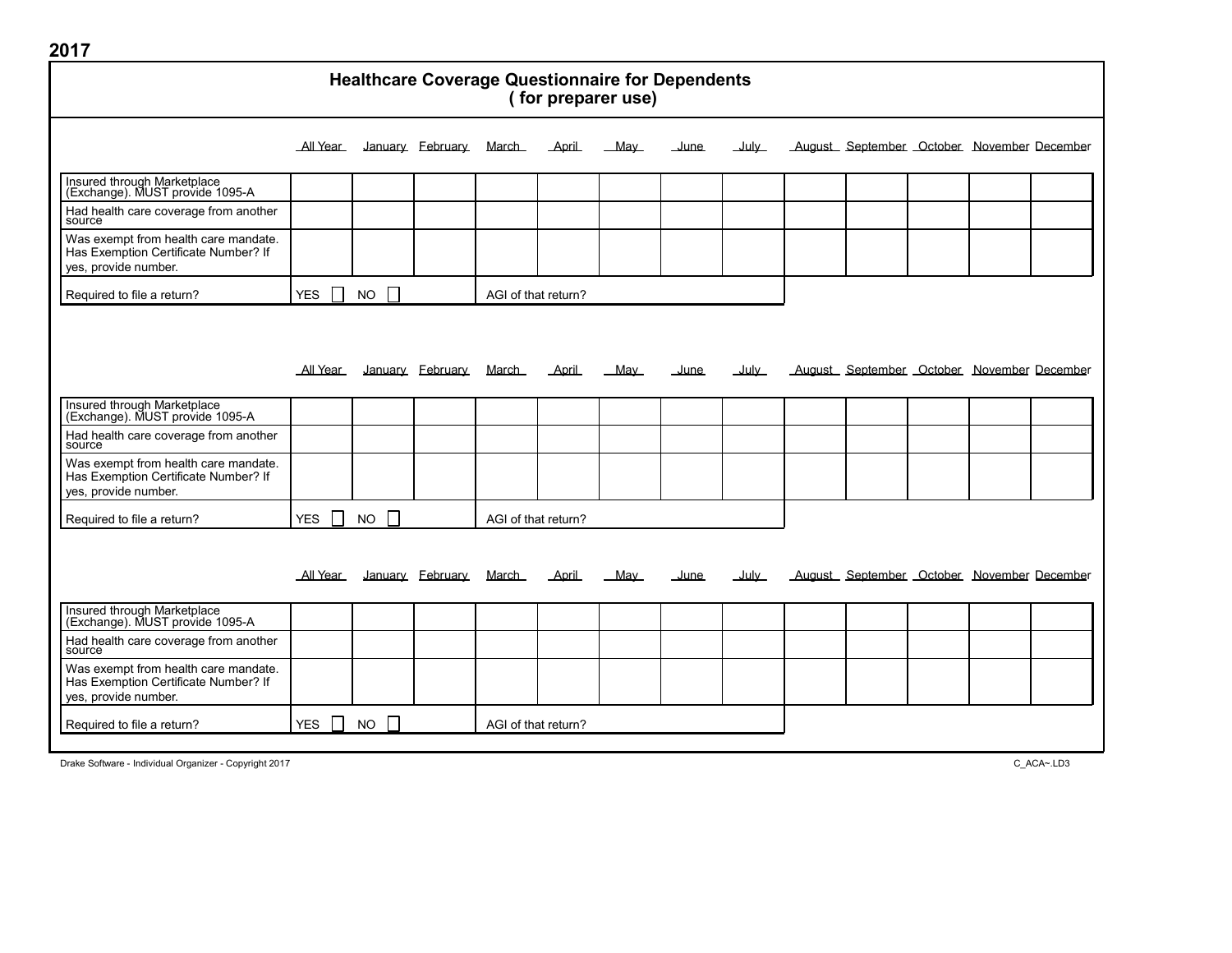|                           |                                                                                                                                                                                                                                      | <b>Child and Dependent Care</b>                                                                                  |      |
|---------------------------|--------------------------------------------------------------------------------------------------------------------------------------------------------------------------------------------------------------------------------------|------------------------------------------------------------------------------------------------------------------|------|
| Name:                     |                                                                                                                                                                                                                                      |                                                                                                                  | SSN: |
|                           | <b>Child Care Provider's Information</b>                                                                                                                                                                                             |                                                                                                                  |      |
|                           |                                                                                                                                                                                                                                      | 2017                                                                                                             | 2016 |
|                           | Social Security Number or Employer ID Number _____________________                                                                                                                                                                   |                                                                                                                  |      |
|                           |                                                                                                                                                                                                                                      |                                                                                                                  |      |
|                           |                                                                                                                                                                                                                                      |                                                                                                                  |      |
|                           |                                                                                                                                                                                                                                      |                                                                                                                  |      |
| U.S. only                 | State, ZIP                                                                                                                                                                                                                           |                                                                                                                  |      |
| Foreign only              | Province/State,                                                                                                                                                                                                                      |                                                                                                                  |      |
|                           | Country, Postal code                                                                                                                                                                                                                 |                                                                                                                  |      |
|                           |                                                                                                                                                                                                                                      | 2017                                                                                                             | 2016 |
|                           | Social Security Number or Employer ID Number ____________________                                                                                                                                                                    |                                                                                                                  |      |
|                           |                                                                                                                                                                                                                                      |                                                                                                                  |      |
|                           | Street address <u>experience</u>                                                                                                                                                                                                     |                                                                                                                  |      |
|                           |                                                                                                                                                                                                                                      |                                                                                                                  |      |
| U.S. only                 | State, ZIP                                                                                                                                                                                                                           |                                                                                                                  |      |
| Foreign only              | Province/State,                                                                                                                                                                                                                      | and the control of the control of the control of the control of the control of the control of the control of the |      |
|                           | Country, Postal code                                                                                                                                                                                                                 |                                                                                                                  |      |
|                           |                                                                                                                                                                                                                                      | 2017                                                                                                             | 2016 |
|                           | Social Security Number or Employer ID Number _____________________                                                                                                                                                                   |                                                                                                                  |      |
|                           |                                                                                                                                                                                                                                      |                                                                                                                  |      |
|                           |                                                                                                                                                                                                                                      |                                                                                                                  |      |
|                           | Street address <b>contract and the contract of the contract of the contract of the contract of the contract of the contract of the contract of the contract of the contract of the contract of the contract of the contract of t</b> |                                                                                                                  |      |
|                           |                                                                                                                                                                                                                                      |                                                                                                                  |      |
|                           | U.S. only State, ZIP<br>Province/State,                                                                                                                                                                                              |                                                                                                                  |      |
| Foreign only              | Country, Postal code                                                                                                                                                                                                                 |                                                                                                                  |      |
|                           |                                                                                                                                                                                                                                      | 2017                                                                                                             | 2016 |
|                           | Social Security Number or Employer ID Number ___________________________________                                                                                                                                                     | Amount paid                                                                                                      |      |
|                           |                                                                                                                                                                                                                                      |                                                                                                                  |      |
|                           | Name and the contract of the contract of the contract of the contract of the contract of the contract of the contract of the contract of the contract of the contract of the contract of the contract of the contract of the c       |                                                                                                                  |      |
|                           | Street address <b>Contract Contract Contract Contract Contract Contract Contract Contract Contract Contract Contract Contract Contract Contract Contract Contract Contract Contract Contract Contract Contract Contract Contract</b> |                                                                                                                  |      |
|                           |                                                                                                                                                                                                                                      | Phone <u>________________________</u>                                                                            |      |
|                           |                                                                                                                                                                                                                                      |                                                                                                                  |      |
| U.S. only<br>Foreign only | State, ZIP<br>Province/State,<br>Country, Postal code                                                                                                                                                                                |                                                                                                                  |      |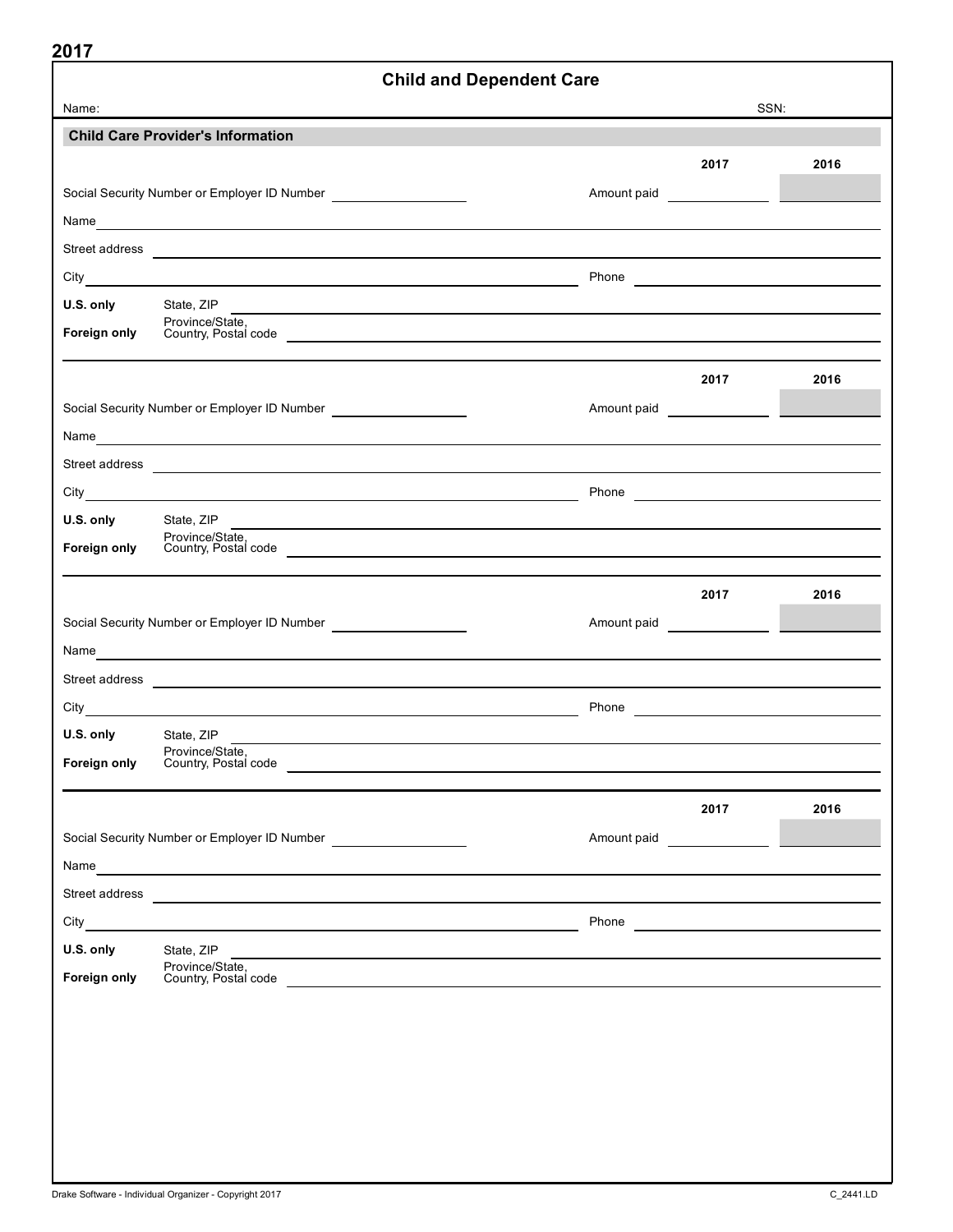| 2017                                                                 | <b>Wages and Salaries</b>                                                                                             |             |      |
|----------------------------------------------------------------------|-----------------------------------------------------------------------------------------------------------------------|-------------|------|
| Name:                                                                |                                                                                                                       |             | SSN: |
| Provide all copies of Form W-2                                       |                                                                                                                       |             |      |
| Employer's name and address:<br>TS and the set                       | <u> 1989 - Johann Barn, mars ann an t-Amhain Aonaich an t-Aonaich an t-Aonaich an t-Aonaich an t-Aonaich an t-Aon</u> | Federal EIN |      |
|                                                                      |                                                                                                                       |             |      |
|                                                                      |                                                                                                                       |             |      |
| 2017                                                                 | 2016                                                                                                                  | 2017        | 2016 |
| Wages, tips, other compensation<br><u> 1999 - Alban Salaman Sala</u> |                                                                                                                       |             |      |
| Federal income tax withheld                                          | State wages                                                                                                           |             |      |
| Social Security wages                                                | State income tax                                                                                                      |             |      |
| Social Security tax withheld                                         | Locality name                                                                                                         |             |      |
| Medicare wages and tips                                              | Local wages                                                                                                           |             |      |
| Medicare tax withheld                                                | Local income tax                                                                                                      |             |      |
| Social Security tips                                                 | State State I.D.                                                                                                      |             |      |
| Allocated tips                                                       | State wages                                                                                                           |             |      |
| Dependent care benefits                                              | State income tax                                                                                                      |             |      |
|                                                                      | Locality name                                                                                                         |             |      |
| Are you a statutory employee?                                        | Local wages                                                                                                           |             |      |
| Are you covered by a retirement plan?                                | Local income tax                                                                                                      |             |      |
| Did you receive third-party sick pay?                                |                                                                                                                       |             |      |
|                                                                      |                                                                                                                       |             |      |
| Employer's name and address:<br>TS and the set                       |                                                                                                                       | Federal EIN |      |
|                                                                      |                                                                                                                       |             |      |
| 2017                                                                 | 2016                                                                                                                  | 2017        | 2016 |
| Wages, tips, other compensation                                      | State                                                                                                                 | State I.D.  |      |
| Federal income tax withheld                                          | State wages                                                                                                           |             |      |
| Social Security wages                                                | State income tax                                                                                                      |             |      |
| Social Security tax withheld                                         | Locality name                                                                                                         |             |      |
| Medicare wages and tips                                              | Local wages                                                                                                           |             |      |
| Medicare tax withheld                                                | Local income tax                                                                                                      |             |      |
| Social Security tips                                                 |                                                                                                                       |             |      |
| Allocated tips                                                       | State wages                                                                                                           |             |      |
| Dependent care benefits                                              | State income tax                                                                                                      |             |      |
|                                                                      | Locality name                                                                                                         |             |      |
| Are you a statutory employee?                                        | Local wages                                                                                                           |             |      |
| Are you covered by a retirement plan?                                | Local income tax                                                                                                      |             |      |
| Did you receive third-party sick pay?                                |                                                                                                                       |             |      |
|                                                                      |                                                                                                                       |             |      |
|                                                                      |                                                                                                                       |             |      |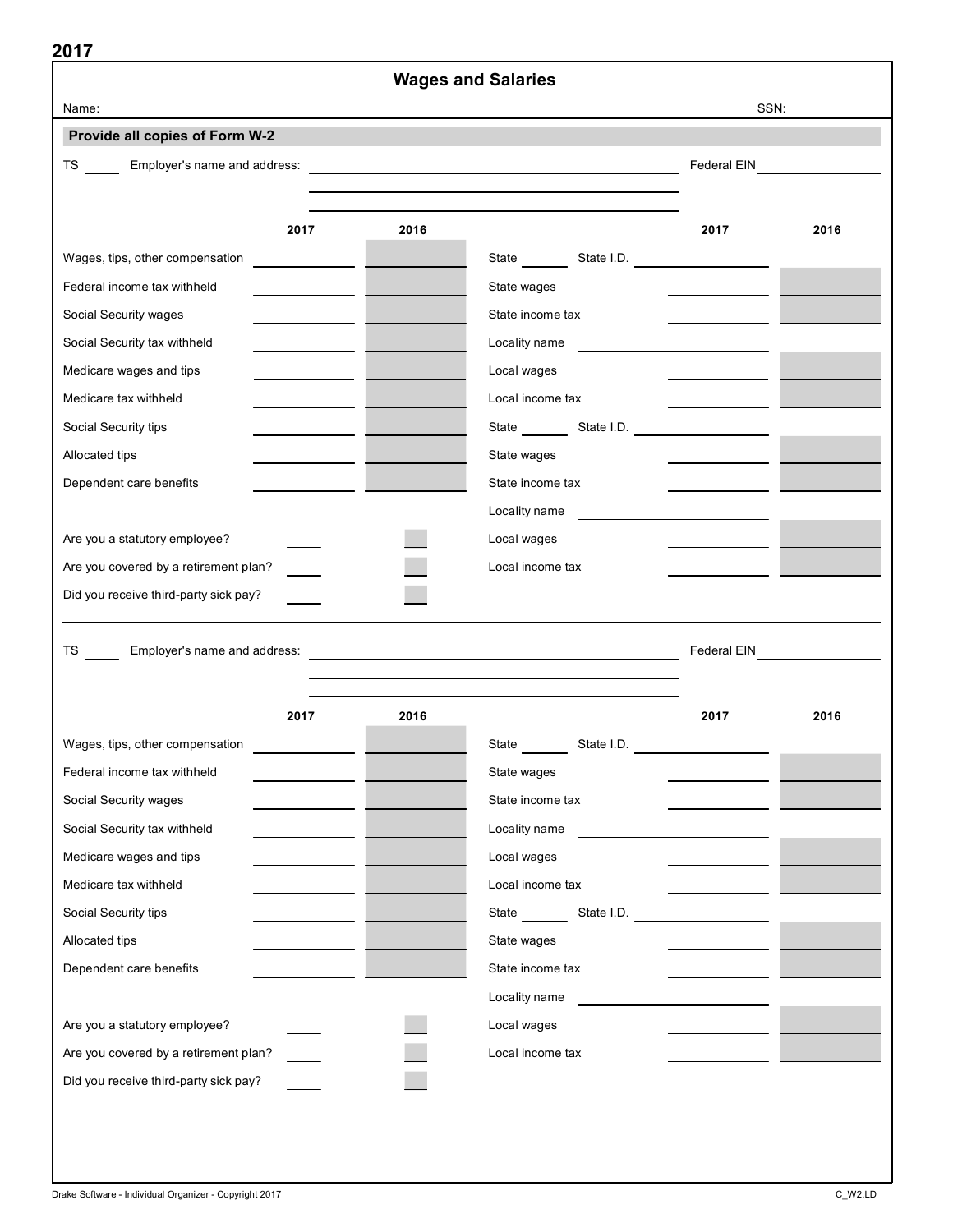|            | Provide all Form(s) 1099-INT relating to interest income                                                                    |                 |                                |                  |                        |                                                   |                  |  |
|------------|-----------------------------------------------------------------------------------------------------------------------------|-----------------|--------------------------------|------------------|------------------------|---------------------------------------------------|------------------|--|
| <b>TSJ</b> | Name of payer (If seller-financed mortgage<br>enter ID number and address of payer)                                         | Interest income | Federal income<br>tax withheld | Foreign tax paid | Tax exempt<br>interest | Amount of<br>resident state<br>municipal interest | Nominee interest |  |
|            |                                                                                                                             |                 |                                |                  |                        |                                                   |                  |  |
|            |                                                                                                                             |                 |                                |                  |                        |                                                   |                  |  |
|            |                                                                                                                             |                 |                                |                  |                        |                                                   |                  |  |
|            |                                                                                                                             |                 |                                |                  |                        |                                                   |                  |  |
|            |                                                                                                                             |                 |                                |                  |                        |                                                   |                  |  |
|            |                                                                                                                             |                 |                                |                  |                        |                                                   |                  |  |
|            |                                                                                                                             |                 |                                |                  |                        |                                                   |                  |  |
|            |                                                                                                                             |                 |                                |                  |                        |                                                   |                  |  |
|            |                                                                                                                             |                 |                                |                  |                        |                                                   |                  |  |
|            |                                                                                                                             |                 |                                |                  |                        |                                                   |                  |  |
|            |                                                                                                                             |                 |                                |                  |                        |                                                   |                  |  |
|            |                                                                                                                             |                 |                                |                  |                        |                                                   |                  |  |
|            |                                                                                                                             |                 |                                |                  |                        |                                                   |                  |  |
|            |                                                                                                                             |                 |                                |                  |                        |                                                   |                  |  |
|            |                                                                                                                             |                 |                                |                  |                        |                                                   |                  |  |
|            |                                                                                                                             |                 |                                |                  |                        |                                                   |                  |  |
|            |                                                                                                                             |                 |                                |                  |                        |                                                   |                  |  |
|            |                                                                                                                             |                 |                                |                  |                        |                                                   |                  |  |
|            |                                                                                                                             |                 |                                | $\Box$ No        |                        |                                                   |                  |  |
|            | Did you have a financial interest in or signature authority over a financial account or asset located in a foreign country? |                 | $\Box$ Yes                     |                  |                        |                                                   |                  |  |

Interest Income

Name: which is a state of the state of the state of the state of the state of the state of the state of the state of the state of the state of the state of the state of the state of the state of the state of the state of t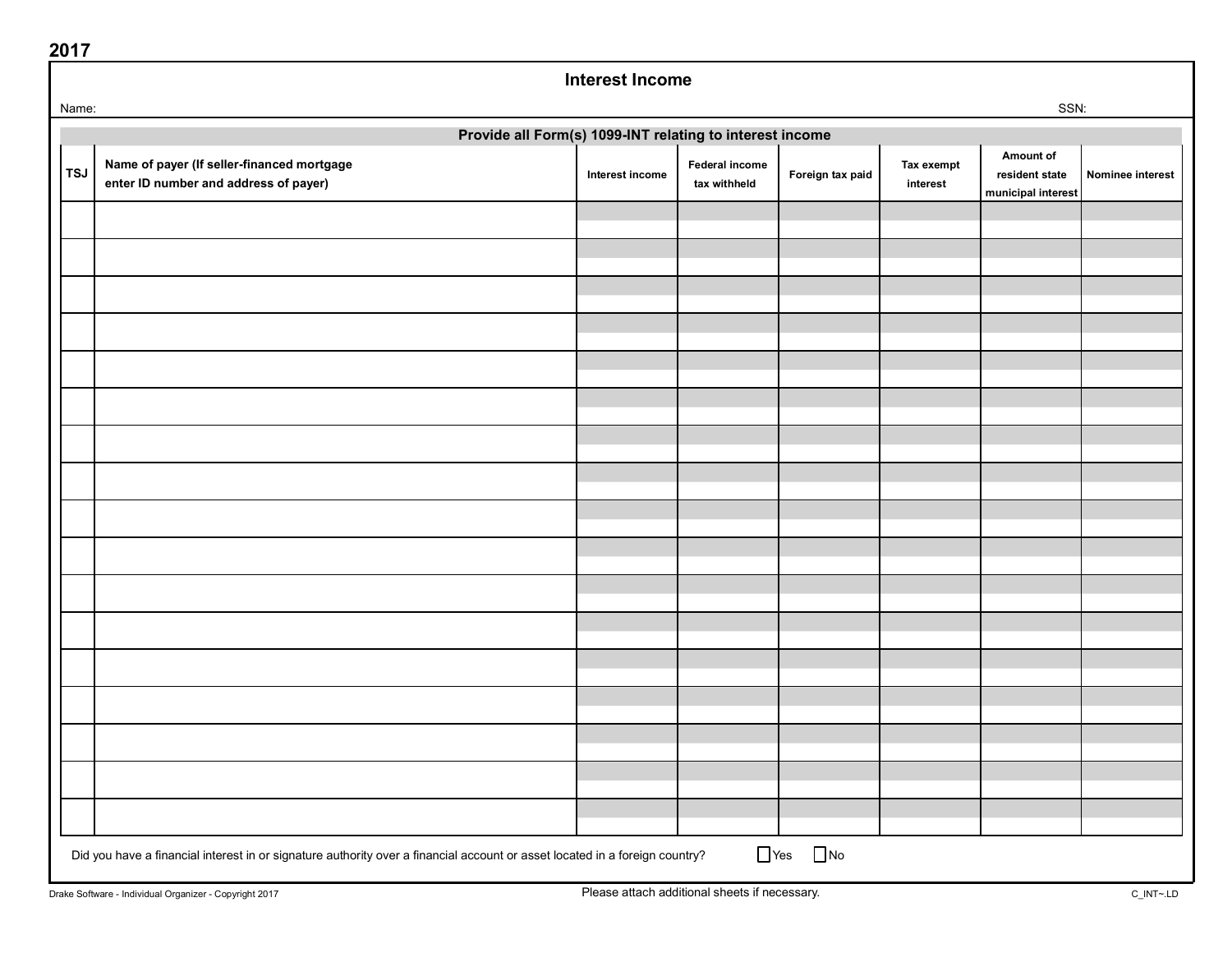| Name: |                                                                                                                             |          |           |                      |                                                          |                     | SSN:               |        |
|-------|-----------------------------------------------------------------------------------------------------------------------------|----------|-----------|----------------------|----------------------------------------------------------|---------------------|--------------------|--------|
|       |                                                                                                                             |          |           |                      | Provide all Form(s) 1099-DIV relating to dividend income |                     |                    |        |
|       |                                                                                                                             |          |           |                      | <b>Federal income</b>                                    |                     | Other              |        |
| TSJ   | Name of payer                                                                                                               | Ordinary | Qualified | <b>Capital gains</b> | tax withheld                                             | Foreign tax<br>paid | <b>Description</b> | Amount |
|       |                                                                                                                             |          |           |                      |                                                          |                     |                    |        |
|       |                                                                                                                             |          |           |                      |                                                          |                     |                    |        |
|       |                                                                                                                             |          |           |                      |                                                          |                     |                    |        |
|       |                                                                                                                             |          |           |                      |                                                          |                     |                    |        |
|       |                                                                                                                             |          |           |                      |                                                          |                     |                    |        |
|       |                                                                                                                             |          |           |                      |                                                          |                     |                    |        |
|       |                                                                                                                             |          |           |                      |                                                          |                     |                    |        |
|       |                                                                                                                             |          |           |                      |                                                          |                     |                    |        |
|       |                                                                                                                             |          |           |                      |                                                          |                     |                    |        |
|       |                                                                                                                             |          |           |                      |                                                          |                     |                    |        |
|       |                                                                                                                             |          |           |                      |                                                          |                     |                    |        |
|       |                                                                                                                             |          |           |                      |                                                          |                     |                    |        |
|       |                                                                                                                             |          |           |                      |                                                          |                     |                    |        |
|       |                                                                                                                             |          |           |                      |                                                          |                     |                    |        |
|       |                                                                                                                             |          |           |                      |                                                          |                     |                    |        |
|       |                                                                                                                             |          |           |                      |                                                          |                     |                    |        |
|       |                                                                                                                             |          |           |                      |                                                          |                     |                    |        |
|       |                                                                                                                             |          |           |                      |                                                          |                     |                    |        |
|       |                                                                                                                             |          |           |                      |                                                          |                     |                    |        |
|       |                                                                                                                             |          |           |                      |                                                          |                     |                    |        |
|       |                                                                                                                             |          |           |                      |                                                          |                     |                    |        |
|       |                                                                                                                             |          |           |                      |                                                          |                     |                    |        |
|       |                                                                                                                             |          |           |                      |                                                          |                     |                    |        |
|       |                                                                                                                             |          |           |                      |                                                          |                     |                    |        |
|       |                                                                                                                             |          |           |                      |                                                          |                     |                    |        |
|       |                                                                                                                             |          |           |                      |                                                          |                     |                    |        |
|       |                                                                                                                             |          |           |                      |                                                          |                     |                    |        |
|       |                                                                                                                             |          |           |                      |                                                          |                     |                    |        |
|       |                                                                                                                             |          |           |                      |                                                          |                     |                    |        |
|       | Did you have a financial interest in or signature authority over a financial account or asset located in a foreign country? |          |           |                      | $\Box$ Yes $\Box$ No                                     |                     |                    |        |

Dividend Income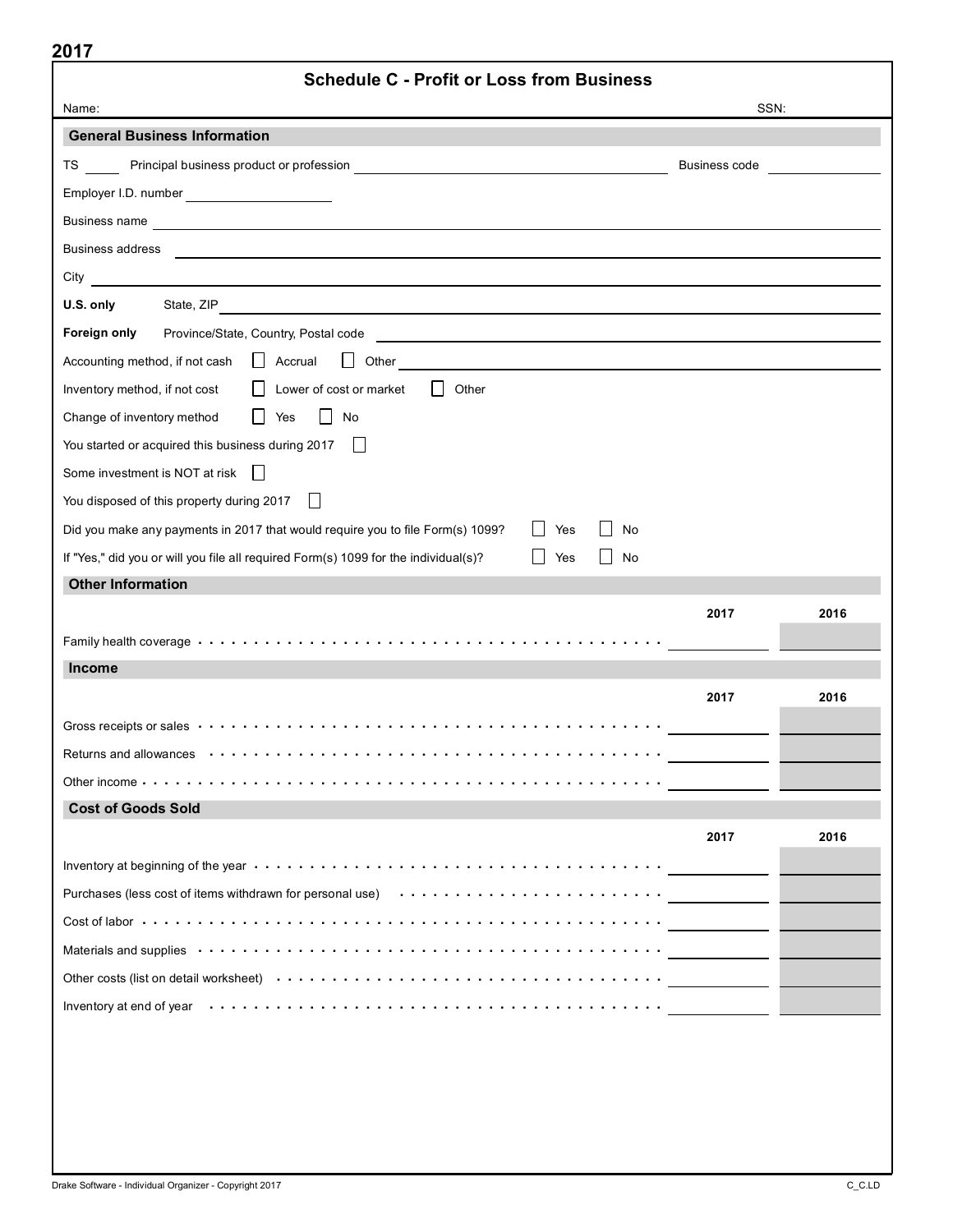| 20 I I<br><b>Schedule C - Profit or Loss from Business</b>                                                                                                                                                                    |                          |      |
|-------------------------------------------------------------------------------------------------------------------------------------------------------------------------------------------------------------------------------|--------------------------|------|
| Name:                                                                                                                                                                                                                         |                          | SSN: |
| <b>Expenses</b>                                                                                                                                                                                                               |                          |      |
| TS and the set<br>Business name                                                                                                                                                                                               | Profession or<br>product |      |
|                                                                                                                                                                                                                               | 2017                     | 2016 |
|                                                                                                                                                                                                                               |                          |      |
|                                                                                                                                                                                                                               |                          |      |
| Commissions and fees $\cdots \cdots \cdots \cdots \cdots \cdots \cdots \cdots \cdots \cdots \cdots \cdots \cdots$                                                                                                             |                          |      |
| Contract labor (a) a contract labor (a) a contract labor (a) a contract labor (a) a contract labor (a) a contract labor (a) $\alpha$                                                                                          |                          |      |
|                                                                                                                                                                                                                               |                          |      |
|                                                                                                                                                                                                                               |                          |      |
|                                                                                                                                                                                                                               |                          |      |
|                                                                                                                                                                                                                               |                          |      |
|                                                                                                                                                                                                                               |                          |      |
|                                                                                                                                                                                                                               |                          |      |
|                                                                                                                                                                                                                               |                          |      |
| Pension and profit sharing plans (all contained all contained and profit sharing plans of the set of the set of the set of the set of the set of the set of the set of the set of the set of the set of the set of the set of |                          |      |
| Rent or lease (vehicles, machinery, and equipment) (and conduct of content or content or lease (vehicles, machinery, and equipment)                                                                                           |                          |      |
|                                                                                                                                                                                                                               |                          |      |
| Repairs and maintenance $\cdots \cdots \cdots \cdots \cdots \cdots \cdots \cdots \cdots \cdots \cdots \cdots$                                                                                                                 |                          |      |
|                                                                                                                                                                                                                               |                          |      |
| Taxes and licenses (including real estate taxes) (and contain the set of the set of the state of the state of                                                                                                                 |                          |      |
|                                                                                                                                                                                                                               |                          |      |
| Total meals and entertainment $\dots \dots \dots \dots \dots \dots \dots \dots \dots \dots \dots \dots \dots \dots \dots \dots$                                                                                               |                          |      |
| Utilities $\cdots$                                                                                                                                                                                                            |                          |      |
| Wages $\ddots$                                                                                                                                                                                                                |                          |      |
| Other expenses (list):                                                                                                                                                                                                        |                          |      |
|                                                                                                                                                                                                                               |                          |      |
|                                                                                                                                                                                                                               |                          |      |
|                                                                                                                                                                                                                               |                          |      |
|                                                                                                                                                                                                                               |                          |      |
|                                                                                                                                                                                                                               |                          |      |
|                                                                                                                                                                                                                               |                          |      |
|                                                                                                                                                                                                                               |                          |      |
|                                                                                                                                                                                                                               |                          |      |
|                                                                                                                                                                                                                               |                          |      |
|                                                                                                                                                                                                                               |                          |      |
|                                                                                                                                                                                                                               |                          |      |
|                                                                                                                                                                                                                               |                          |      |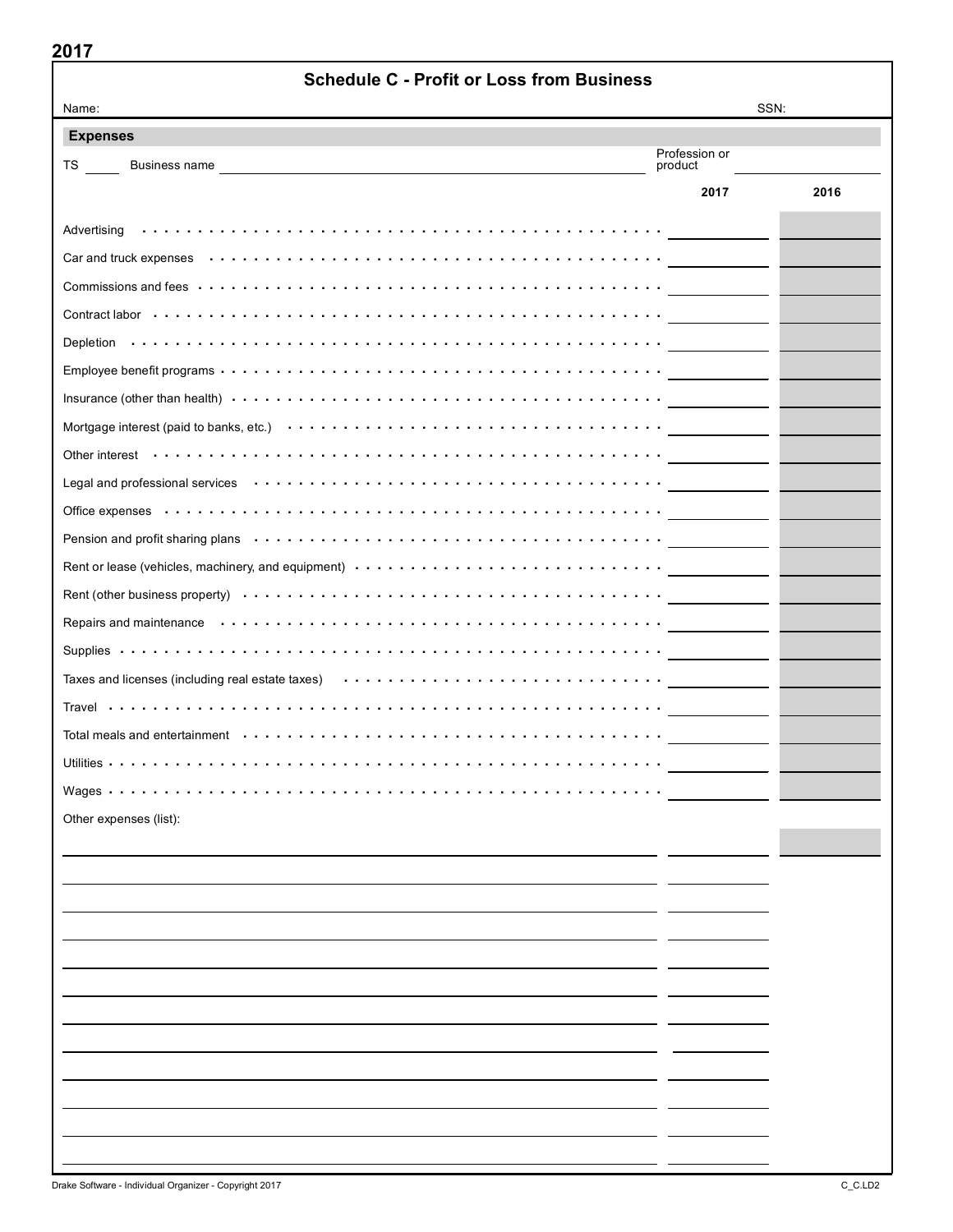| ZV I <i>I</i><br><b>Sale of Capital Assets</b>       |           |      |              |      |
|------------------------------------------------------|-----------|------|--------------|------|
| Name:                                                |           |      | SSN:         |      |
| Sale of Capital Assets (not reported on Form 1099-B) |           |      |              |      |
| Provide all brokerage statements                     | Date      | Date | <b>Sales</b> |      |
| <b>Description of property</b>                       | purchased | sold | price        | Cost |
|                                                      |           |      |              |      |
|                                                      |           |      |              |      |
|                                                      |           |      |              |      |
|                                                      |           |      |              |      |
|                                                      |           |      |              |      |
|                                                      |           |      |              |      |
|                                                      |           |      |              |      |
|                                                      |           |      |              |      |
|                                                      |           |      |              |      |
|                                                      |           |      |              |      |
|                                                      |           |      |              |      |
|                                                      |           |      |              |      |
|                                                      |           |      |              |      |
|                                                      |           |      |              |      |
|                                                      |           |      |              |      |
|                                                      |           |      |              |      |
|                                                      |           |      |              |      |
|                                                      |           |      |              |      |
|                                                      |           |      |              |      |
|                                                      |           |      |              |      |
|                                                      |           |      |              |      |
|                                                      |           |      |              |      |
|                                                      |           |      |              |      |
|                                                      |           |      |              |      |
|                                                      |           |      |              |      |
|                                                      |           |      |              |      |
|                                                      |           |      |              |      |
|                                                      |           |      |              |      |
|                                                      |           |      |              |      |
|                                                      |           |      |              |      |
|                                                      |           |      |              |      |
|                                                      |           |      |              |      |
|                                                      |           |      |              |      |
|                                                      |           |      |              |      |
|                                                      |           |      |              |      |
|                                                      |           |      |              |      |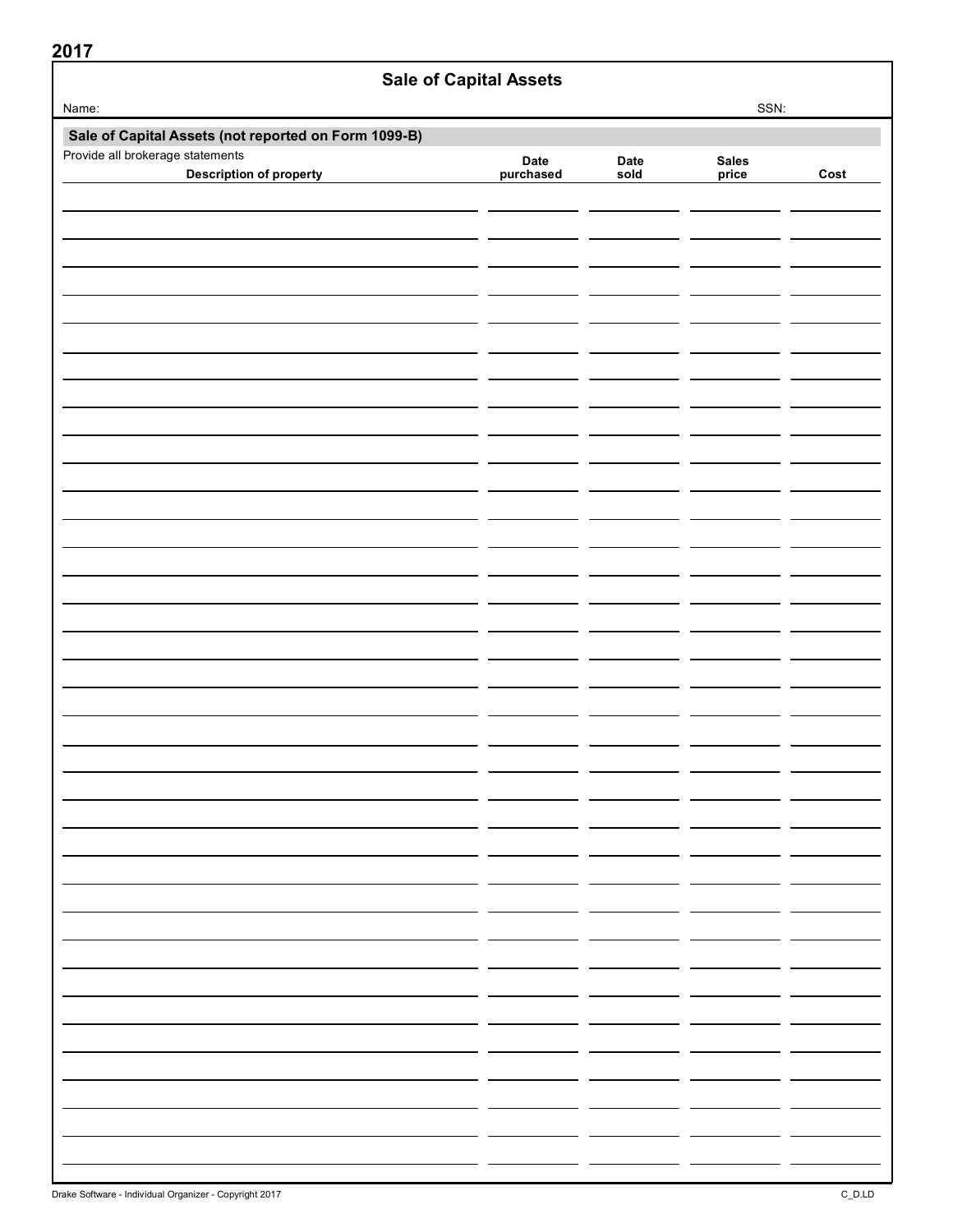| 20 I I<br><b>Casualties and Thefts</b>                                                                                                                                                                                               |                                                                                                                                                                                                                                |                                    |  |  |
|--------------------------------------------------------------------------------------------------------------------------------------------------------------------------------------------------------------------------------------|--------------------------------------------------------------------------------------------------------------------------------------------------------------------------------------------------------------------------------|------------------------------------|--|--|
| Name:                                                                                                                                                                                                                                |                                                                                                                                                                                                                                | SSN:                               |  |  |
|                                                                                                                                                                                                                                      |                                                                                                                                                                                                                                |                                    |  |  |
|                                                                                                                                                                                                                                      |                                                                                                                                                                                                                                |                                    |  |  |
| Location of property                                                                                                                                                                                                                 |                                                                                                                                                                                                                                |                                    |  |  |
| $\Box$<br>Business<br>Income-producing<br>Was property   Personal                                                                                                                                                                    | $\perp$<br>Employee income-producing                                                                                                                                                                                           |                                    |  |  |
| Date acquired (all and all and acquired (b) and acquired (b) and acquired (b) and acquired (b) and acquired (b) and $\overline{a}$                                                                                                   | Fair market value before incident contained and contained a market value before incident contains a material                                                                                                                   |                                    |  |  |
| $Cost$ or other basis $\cdots \cdots \cdots \cdots \cdots$                                                                                                                                                                           | Fair market value after incident $\cdots \cdots$                                                                                                                                                                               |                                    |  |  |
|                                                                                                                                                                                                                                      | Date of incident $\cdots$ ,                                                                                                                                                                                                    |                                    |  |  |
| Theft Loss Deduction for Ponzi-Type Investment Scheme                                                                                                                                                                                |                                                                                                                                                                                                                                |                                    |  |  |
| <b>Part I Computation of Deduction</b>                                                                                                                                                                                               |                                                                                                                                                                                                                                |                                    |  |  |
|                                                                                                                                                                                                                                      | Percentage of qualified investment with the control of the control of the control of the control of the control of the control of the control of the control of the control of the control of the control of the control of th |                                    |  |  |
| Subsequent investments with contact to contact the subsequent investments                                                                                                                                                            | Actual recovery                                                                                                                                                                                                                |                                    |  |  |
| Income reported in prior years $\cdots \cdots \cdots$                                                                                                                                                                                | Potential insurance / SIPC recovery                                                                                                                                                                                            |                                    |  |  |
| Withdrawals will be contained a series of the contact of the contact of the contact of the contact of the conta                                                                                                                      |                                                                                                                                                                                                                                |                                    |  |  |
| <b>Part II Required Statements and Declarations</b>                                                                                                                                                                                  |                                                                                                                                                                                                                                |                                    |  |  |
| Information about the person or entity that conducted fraudulent arrangements                                                                                                                                                        |                                                                                                                                                                                                                                |                                    |  |  |
|                                                                                                                                                                                                                                      |                                                                                                                                                                                                                                | SSN/EIN <b>SANTA SANTA SERVICE</b> |  |  |
|                                                                                                                                                                                                                                      |                                                                                                                                                                                                                                |                                    |  |  |
| City                                                                                                                                                                                                                                 | State <b>State State State</b>                                                                                                                                                                                                 |                                    |  |  |
|                                                                                                                                                                                                                                      |                                                                                                                                                                                                                                |                                    |  |  |
| Description of property <b>contained a material contained a material contained a material contact of the contact of the contact of the contact of the contact of the contact of the contact of the contact of the contact of the</b> |                                                                                                                                                                                                                                |                                    |  |  |
| Location of property                                                                                                                                                                                                                 |                                                                                                                                                                                                                                |                                    |  |  |
| Was property   Personal<br>$\perp$<br><b>Business</b><br>$\perp$<br>Income-producing                                                                                                                                                 | $\perp$<br>Employee income-producing                                                                                                                                                                                           |                                    |  |  |
| Date acquired $\cdots$ , , , , ,                                                                                                                                                                                                     | Fair market value before incident                                                                                                                                                                                              |                                    |  |  |
| Cost or other basis $\cdots \cdots \cdots \cdots \cdots$                                                                                                                                                                             |                                                                                                                                                                                                                                |                                    |  |  |
|                                                                                                                                                                                                                                      | Date of incident                                                                                                                                                                                                               |                                    |  |  |
| Theft Loss Deduction for Ponzi-Type Investment Scheme<br><b>Part I Computation of Deduction</b>                                                                                                                                      |                                                                                                                                                                                                                                |                                    |  |  |
|                                                                                                                                                                                                                                      | Percentage of qualified investment _______________                                                                                                                                                                             |                                    |  |  |
| Subsequent investments with the state of the state of the state of the state of the state of the state of the                                                                                                                        | Actual recovery or contact to the contact of the contact of the contact of the contact of the contact of the contact of the contact of the contact of the contact of the contact of the contact of the contact of the contact  |                                    |  |  |
|                                                                                                                                                                                                                                      | Potential insurance / SIPC recovery with the substantial insurance / SIPC recovery                                                                                                                                             |                                    |  |  |
|                                                                                                                                                                                                                                      |                                                                                                                                                                                                                                |                                    |  |  |
| Part II Required Statements and Declarations                                                                                                                                                                                         |                                                                                                                                                                                                                                |                                    |  |  |
| Information about the person or entity that conducted fraudulent arrangements                                                                                                                                                        |                                                                                                                                                                                                                                |                                    |  |  |
|                                                                                                                                                                                                                                      |                                                                                                                                                                                                                                |                                    |  |  |
|                                                                                                                                                                                                                                      |                                                                                                                                                                                                                                |                                    |  |  |
|                                                                                                                                                                                                                                      |                                                                                                                                                                                                                                |                                    |  |  |
|                                                                                                                                                                                                                                      |                                                                                                                                                                                                                                |                                    |  |  |
|                                                                                                                                                                                                                                      |                                                                                                                                                                                                                                |                                    |  |  |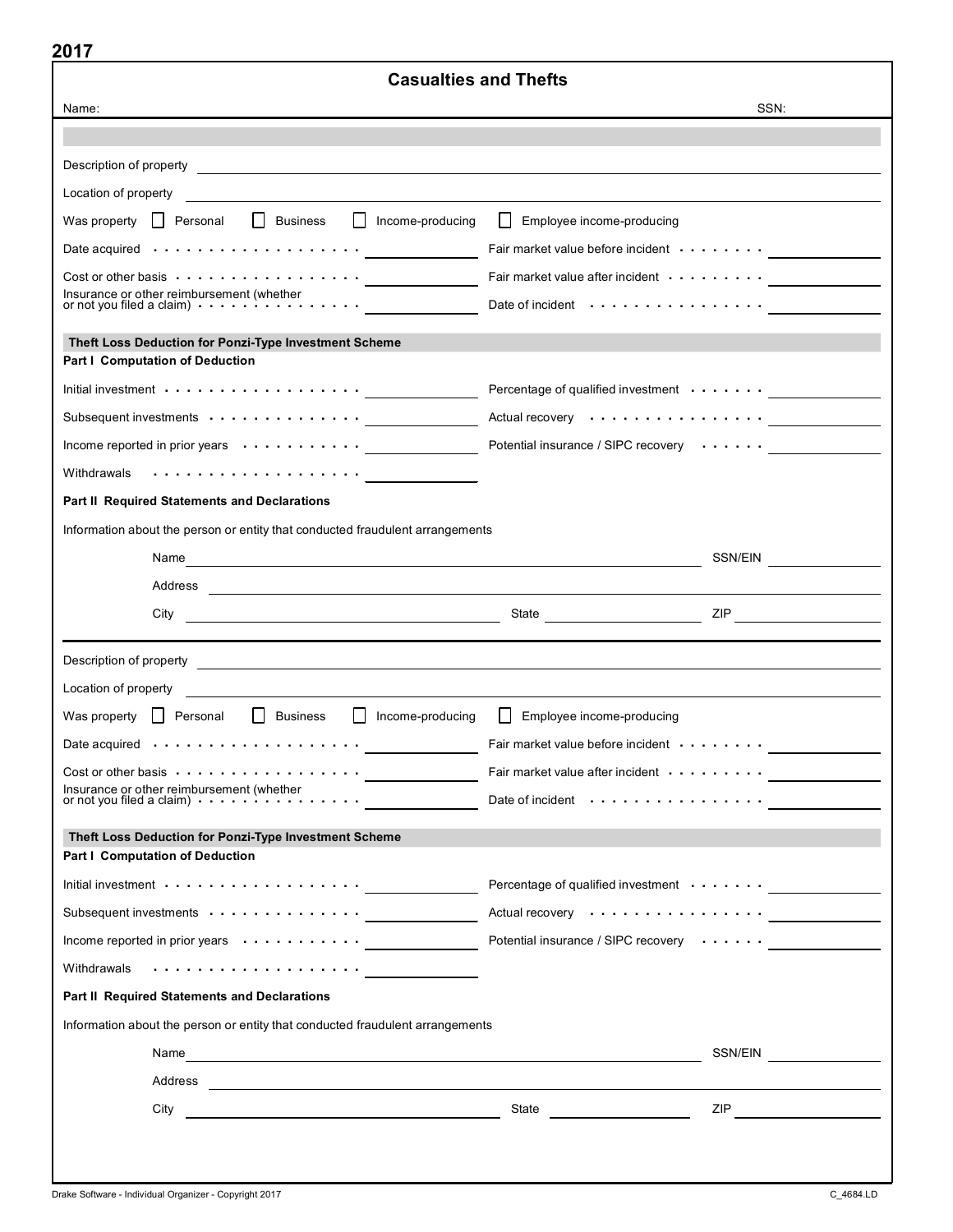|                                                                                                                                                                                                                                     | <b>Installment Sale Income</b>                                                                                                                                                                                                 |                                                                                                                                                                                                                                                                                                                                                                                                                                                        |             |  |  |
|-------------------------------------------------------------------------------------------------------------------------------------------------------------------------------------------------------------------------------------|--------------------------------------------------------------------------------------------------------------------------------------------------------------------------------------------------------------------------------|--------------------------------------------------------------------------------------------------------------------------------------------------------------------------------------------------------------------------------------------------------------------------------------------------------------------------------------------------------------------------------------------------------------------------------------------------------|-------------|--|--|
| SSN:<br>Name:                                                                                                                                                                                                                       |                                                                                                                                                                                                                                |                                                                                                                                                                                                                                                                                                                                                                                                                                                        |             |  |  |
|                                                                                                                                                                                                                                     |                                                                                                                                                                                                                                |                                                                                                                                                                                                                                                                                                                                                                                                                                                        |             |  |  |
| Description of property:                                                                                                                                                                                                            |                                                                                                                                                                                                                                |                                                                                                                                                                                                                                                                                                                                                                                                                                                        |             |  |  |
| Date acquired                                                                                                                                                                                                                       |                                                                                                                                                                                                                                | 2017                                                                                                                                                                                                                                                                                                                                                                                                                                                   | Prior years |  |  |
|                                                                                                                                                                                                                                     | Selling price <i>interpretational</i> and the self-                                                                                                                                                                            |                                                                                                                                                                                                                                                                                                                                                                                                                                                        |             |  |  |
|                                                                                                                                                                                                                                     |                                                                                                                                                                                                                                |                                                                                                                                                                                                                                                                                                                                                                                                                                                        |             |  |  |
|                                                                                                                                                                                                                                     | Cost of property sold with a series of the series of the series of the series of property sold                                                                                                                                 |                                                                                                                                                                                                                                                                                                                                                                                                                                                        |             |  |  |
|                                                                                                                                                                                                                                     |                                                                                                                                                                                                                                |                                                                                                                                                                                                                                                                                                                                                                                                                                                        |             |  |  |
|                                                                                                                                                                                                                                     |                                                                                                                                                                                                                                | $\label{eq:2.1} \frac{1}{\sqrt{2}}\left(\frac{1}{\sqrt{2}}\right)^{2} \left(\frac{1}{\sqrt{2}}\right)^{2} \left(\frac{1}{\sqrt{2}}\right)^{2} \left(\frac{1}{\sqrt{2}}\right)^{2} \left(\frac{1}{\sqrt{2}}\right)^{2} \left(\frac{1}{\sqrt{2}}\right)^{2} \left(\frac{1}{\sqrt{2}}\right)^{2} \left(\frac{1}{\sqrt{2}}\right)^{2} \left(\frac{1}{\sqrt{2}}\right)^{2} \left(\frac{1}{\sqrt{2}}\right)^{2} \left(\frac{1}{\sqrt{2}}\right)^{2} \left(\$ |             |  |  |
|                                                                                                                                                                                                                                     |                                                                                                                                                                                                                                |                                                                                                                                                                                                                                                                                                                                                                                                                                                        |             |  |  |
|                                                                                                                                                                                                                                     |                                                                                                                                                                                                                                |                                                                                                                                                                                                                                                                                                                                                                                                                                                        |             |  |  |
|                                                                                                                                                                                                                                     |                                                                                                                                                                                                                                |                                                                                                                                                                                                                                                                                                                                                                                                                                                        |             |  |  |
|                                                                                                                                                                                                                                     |                                                                                                                                                                                                                                |                                                                                                                                                                                                                                                                                                                                                                                                                                                        |             |  |  |
| Description of property:                                                                                                                                                                                                            |                                                                                                                                                                                                                                |                                                                                                                                                                                                                                                                                                                                                                                                                                                        |             |  |  |
| Date acquired                                                                                                                                                                                                                       | Date sold <b>Example 2014</b>                                                                                                                                                                                                  | 2017                                                                                                                                                                                                                                                                                                                                                                                                                                                   | Prior years |  |  |
|                                                                                                                                                                                                                                     | Selling price <i>interpretational</i> and the self-                                                                                                                                                                            |                                                                                                                                                                                                                                                                                                                                                                                                                                                        |             |  |  |
|                                                                                                                                                                                                                                     |                                                                                                                                                                                                                                |                                                                                                                                                                                                                                                                                                                                                                                                                                                        |             |  |  |
|                                                                                                                                                                                                                                     |                                                                                                                                                                                                                                |                                                                                                                                                                                                                                                                                                                                                                                                                                                        |             |  |  |
|                                                                                                                                                                                                                                     |                                                                                                                                                                                                                                |                                                                                                                                                                                                                                                                                                                                                                                                                                                        |             |  |  |
|                                                                                                                                                                                                                                     |                                                                                                                                                                                                                                |                                                                                                                                                                                                                                                                                                                                                                                                                                                        |             |  |  |
|                                                                                                                                                                                                                                     |                                                                                                                                                                                                                                |                                                                                                                                                                                                                                                                                                                                                                                                                                                        |             |  |  |
|                                                                                                                                                                                                                                     |                                                                                                                                                                                                                                |                                                                                                                                                                                                                                                                                                                                                                                                                                                        |             |  |  |
|                                                                                                                                                                                                                                     | Principal payments received enterprise reserves in the series of the contract of the principal payments received                                                                                                               |                                                                                                                                                                                                                                                                                                                                                                                                                                                        |             |  |  |
| Description of property:<br>TSJ TS                                                                                                                                                                                                  |                                                                                                                                                                                                                                |                                                                                                                                                                                                                                                                                                                                                                                                                                                        |             |  |  |
| Date acquired <b>Date</b> and Date and Date and Date and Date and Date and Date and Date and Date and Date and Date and Date and Date and Date and Date and Date and Date and Date and Date and Date and Date and Date and Date and | <u>and the contract of the contract of the contract of the contract of the contract of the contract of the contract of</u><br>Date sold ___________________                                                                    | 2017                                                                                                                                                                                                                                                                                                                                                                                                                                                   | Prior years |  |  |
|                                                                                                                                                                                                                                     |                                                                                                                                                                                                                                |                                                                                                                                                                                                                                                                                                                                                                                                                                                        |             |  |  |
|                                                                                                                                                                                                                                     |                                                                                                                                                                                                                                | and the company of the company                                                                                                                                                                                                                                                                                                                                                                                                                         |             |  |  |
|                                                                                                                                                                                                                                     |                                                                                                                                                                                                                                | <u> 1999 - Jan Jawa</u>                                                                                                                                                                                                                                                                                                                                                                                                                                |             |  |  |
|                                                                                                                                                                                                                                     |                                                                                                                                                                                                                                | <u> 1999 - Alban III, prima postala prima prima prima prima prima prima prima prima prima prima prima prima prim</u>                                                                                                                                                                                                                                                                                                                                   |             |  |  |
|                                                                                                                                                                                                                                     | Commissions and expense of sale enterpretation of the state of the state of state and expense of sale enterpretation of the state of the state of the state of the state of the state of the state of the state of the state o |                                                                                                                                                                                                                                                                                                                                                                                                                                                        |             |  |  |
|                                                                                                                                                                                                                                     | Gross profit percentage (also contained also contained also contained also contained a series of the series of                                                                                                                 | <u> 1999 - Jan Jawa Barat, professor p</u>                                                                                                                                                                                                                                                                                                                                                                                                             |             |  |  |
|                                                                                                                                                                                                                                     |                                                                                                                                                                                                                                |                                                                                                                                                                                                                                                                                                                                                                                                                                                        |             |  |  |
|                                                                                                                                                                                                                                     |                                                                                                                                                                                                                                |                                                                                                                                                                                                                                                                                                                                                                                                                                                        |             |  |  |
|                                                                                                                                                                                                                                     |                                                                                                                                                                                                                                |                                                                                                                                                                                                                                                                                                                                                                                                                                                        |             |  |  |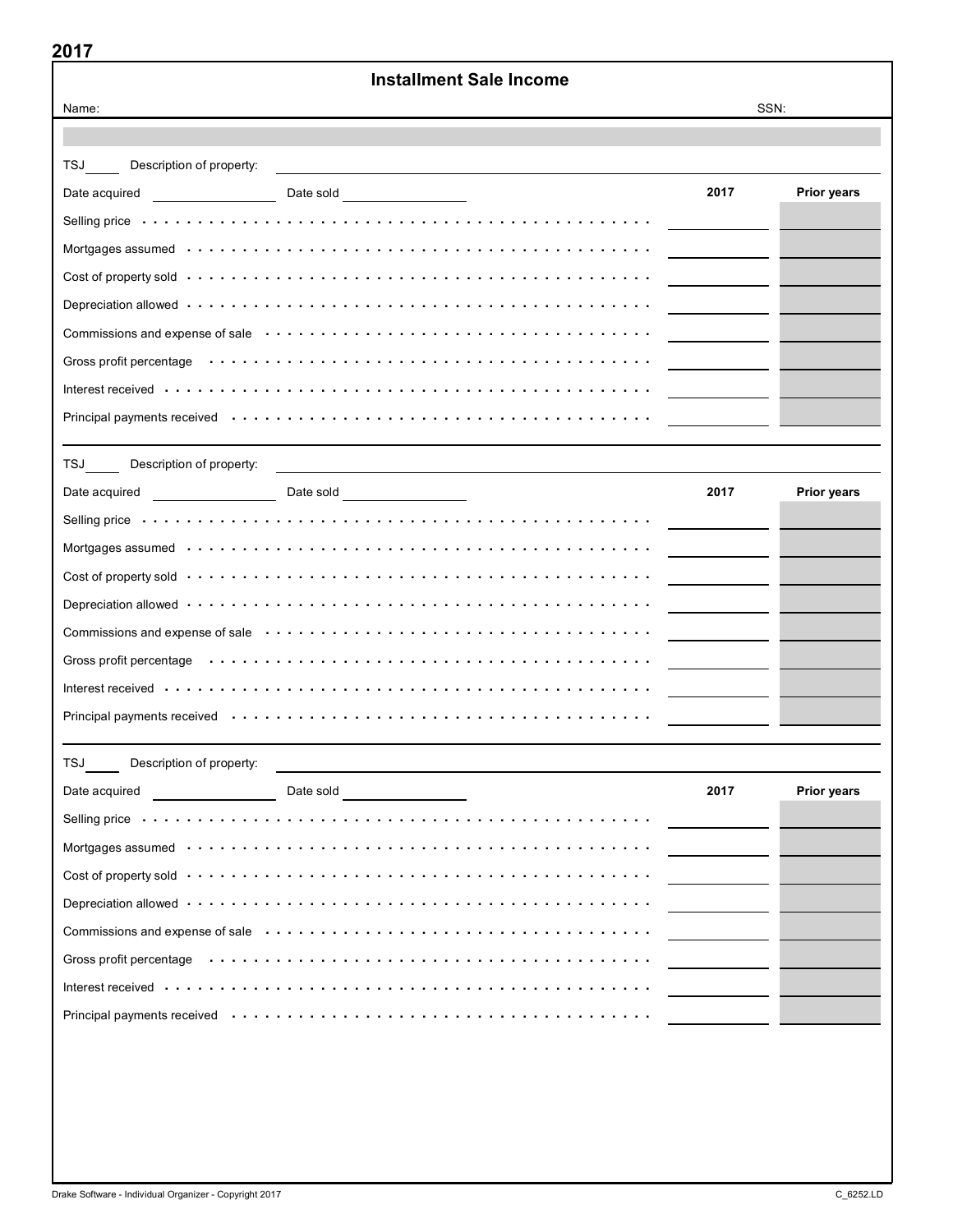| ×<br>۰. |  |
|---------|--|
|---------|--|

| , , ,<br>Schedule E - Income or Loss from Rental Real Estate & Royalties                                                                                                                                                                                                                                                                                                               |                      |                                                                                                                  |                                                                                                                         |                                                                                                                                                                                                                       |                                                                                                                                                                                                                                                                                        |
|----------------------------------------------------------------------------------------------------------------------------------------------------------------------------------------------------------------------------------------------------------------------------------------------------------------------------------------------------------------------------------------|----------------------|------------------------------------------------------------------------------------------------------------------|-------------------------------------------------------------------------------------------------------------------------|-----------------------------------------------------------------------------------------------------------------------------------------------------------------------------------------------------------------------|----------------------------------------------------------------------------------------------------------------------------------------------------------------------------------------------------------------------------------------------------------------------------------------|
| Name:                                                                                                                                                                                                                                                                                                                                                                                  |                      |                                                                                                                  |                                                                                                                         | SSN:                                                                                                                                                                                                                  |                                                                                                                                                                                                                                                                                        |
| <b>General Property Information</b>                                                                                                                                                                                                                                                                                                                                                    |                      |                                                                                                                  |                                                                                                                         |                                                                                                                                                                                                                       |                                                                                                                                                                                                                                                                                        |
| Property description<br>Address, city, state, ZIP                                                                                                                                                                                                                                                                                                                                      |                      | and the control of the control of the control of the control of the control of the control of the control of the |                                                                                                                         |                                                                                                                                                                                                                       |                                                                                                                                                                                                                                                                                        |
| Select the property type<br>Single family residence<br>$\Box$ Vacation / short-term rental<br>Multi-family residence<br>Commercial                                                                                                                                                                                                                                                     |                      | $\Box$ Land<br>$\Box$ Royalties                                                                                  | Self-rental<br>Other                                                                                                    | <u>and the community of the community</u>                                                                                                                                                                             |                                                                                                                                                                                                                                                                                        |
| Number of days property was rented<br>If the rental is a multi-dwelling unit and you occupied part of the unit, what percentage did you occupy                                                                                                                                                                                                                                         |                      | Number of days property was used for personal use                                                                |                                                                                                                         |                                                                                                                                                                                                                       |                                                                                                                                                                                                                                                                                        |
| $\mathcal{L}$<br>This property is your main home<br>This property was disposed of during 2017<br>This property was owned as a qualified joint venture                                                                                                                                                                                                                                  | $\Box$ Yes $\Box$ No | Yes $\Box$ No You filed Form(s) 1099 for the individual(s)                                                       | Payments of \$600 or more were paid to an individual who is<br>not your employee for services provided for this rental. |                                                                                                                                                                                                                       |                                                                                                                                                                                                                                                                                        |
| <b>Income</b>                                                                                                                                                                                                                                                                                                                                                                          |                      |                                                                                                                  |                                                                                                                         |                                                                                                                                                                                                                       |                                                                                                                                                                                                                                                                                        |
| 2017                                                                                                                                                                                                                                                                                                                                                                                   | 2016                 | Royalties from oil, gas,                                                                                         |                                                                                                                         | 2017                                                                                                                                                                                                                  | 2016                                                                                                                                                                                                                                                                                   |
| Rent Income                                                                                                                                                                                                                                                                                                                                                                            |                      | mineral, copyright or patent $\cdots$ ____________________                                                       |                                                                                                                         |                                                                                                                                                                                                                       |                                                                                                                                                                                                                                                                                        |
| Rental income from Form(s) 1099-MISC                                                                                                                                                                                                                                                                                                                                                   |                      | Royalties from Form 1099(s)-MISC                                                                                 |                                                                                                                         |                                                                                                                                                                                                                       |                                                                                                                                                                                                                                                                                        |
| <b>Expenses</b>                                                                                                                                                                                                                                                                                                                                                                        |                      |                                                                                                                  |                                                                                                                         |                                                                                                                                                                                                                       |                                                                                                                                                                                                                                                                                        |
| <b>Rental unit expenses</b><br>Advertising<br>Auto & travel<br>Cleaning & maintenance $\cdots$<br>Commissions<br>Depletion · · · · · · · · · · · · · · ·<br>$Insurface \dots \dots \dots \dots$<br>Legal & professional fees<br>Management fees<br>Interest - mortgage<br>Interest - other $\cdots$<br>Repairs -<br>Supplies $\cdots$ ,<br>Taxes<br>Utilities<br>Other expenses (list) |                      | Rental and homeowner expenses                                                                                    |                                                                                                                         | If this Schedule E is for a<br>lived in one unit and rented<br>out the other units, use the<br>"Rental and homeowner<br>expenses" column to show<br>expenses" column to show<br>the "Rental unit expenses"<br>column. | a multi-unit dwelling and you<br>expenses that apply to the entire<br>property. Use the "Rental unit<br>expenses that pertain ONLY to<br>the rental portion of the property.<br>If the Schedule E is not for a<br>multi-unit property in which you<br>lived in one unit, complete just |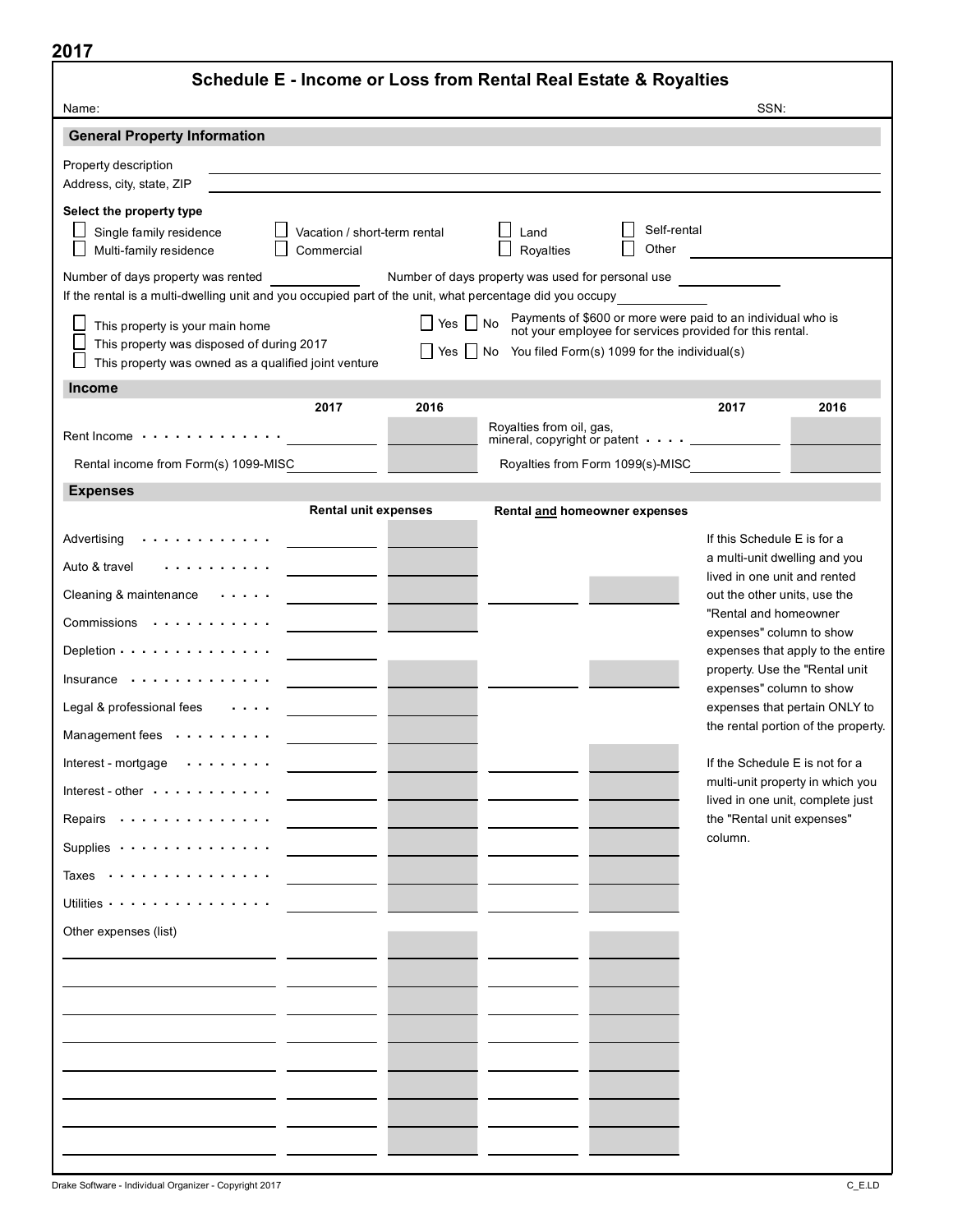| Income or Loss from Partnerships, S corporations, and Fiduciaries |                                                  |      |  |  |
|-------------------------------------------------------------------|--------------------------------------------------|------|--|--|
| Name:                                                             |                                                  | SSN: |  |  |
|                                                                   | Partnerships, S corporations, Estates and Trusts |      |  |  |
| Provide all copies of Schedule K-1 and attachments                |                                                  |      |  |  |
| <b>TSJ</b>                                                        | <b>Entity name</b>                               | EIN  |  |  |
|                                                                   |                                                  |      |  |  |
|                                                                   |                                                  |      |  |  |
|                                                                   |                                                  |      |  |  |
|                                                                   |                                                  |      |  |  |
|                                                                   |                                                  |      |  |  |
|                                                                   |                                                  |      |  |  |
|                                                                   |                                                  |      |  |  |
|                                                                   |                                                  |      |  |  |
|                                                                   |                                                  |      |  |  |
|                                                                   |                                                  |      |  |  |
|                                                                   |                                                  |      |  |  |
|                                                                   |                                                  |      |  |  |
|                                                                   |                                                  |      |  |  |
|                                                                   |                                                  |      |  |  |
|                                                                   |                                                  |      |  |  |
|                                                                   |                                                  |      |  |  |
|                                                                   |                                                  |      |  |  |
|                                                                   |                                                  |      |  |  |
|                                                                   |                                                  |      |  |  |
|                                                                   |                                                  |      |  |  |
|                                                                   |                                                  |      |  |  |
|                                                                   |                                                  |      |  |  |
|                                                                   |                                                  |      |  |  |
|                                                                   |                                                  |      |  |  |
|                                                                   |                                                  |      |  |  |
|                                                                   |                                                  |      |  |  |
|                                                                   |                                                  |      |  |  |
|                                                                   |                                                  |      |  |  |
|                                                                   |                                                  |      |  |  |
|                                                                   |                                                  |      |  |  |
|                                                                   |                                                  |      |  |  |
|                                                                   |                                                  |      |  |  |
|                                                                   |                                                  |      |  |  |
|                                                                   |                                                  |      |  |  |
|                                                                   |                                                  |      |  |  |
|                                                                   |                                                  |      |  |  |
|                                                                   |                                                  |      |  |  |
|                                                                   |                                                  |      |  |  |
|                                                                   |                                                  |      |  |  |
|                                                                   |                                                  |      |  |  |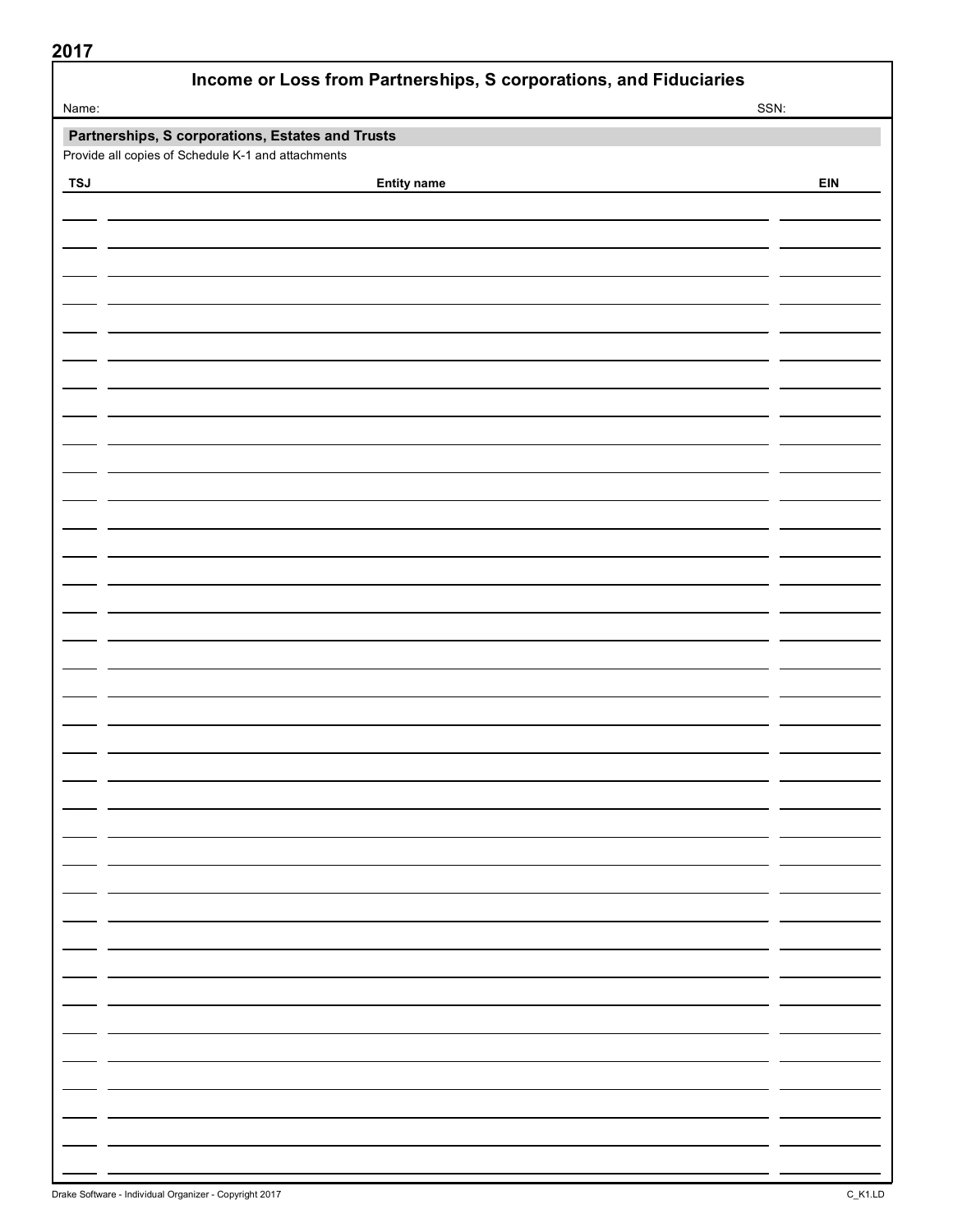|                                                                                                                                                                                                                               |                                   | Form 4835 - Farm Rental Income and Expenses       |                    |      |
|-------------------------------------------------------------------------------------------------------------------------------------------------------------------------------------------------------------------------------|-----------------------------------|---------------------------------------------------|--------------------|------|
| Name:                                                                                                                                                                                                                         |                                   |                                                   | SSN:               |      |
| <b>General Information</b>                                                                                                                                                                                                    |                                   |                                                   |                    |      |
| Description<br><u> 1989 - Johann John Stein, markin fizzar a shekara 1980 - An an tsara 1980 - An an tsara 1980 - An an tsara 19</u>                                                                                          |                                   |                                                   | Employer ID number |      |
| This farm was disposed of during 2017                                                                                                                                                                                         | $\Box$                            | This farm received applicable subsidy during 2017 |                    |      |
| <b>Income</b>                                                                                                                                                                                                                 |                                   |                                                   |                    |      |
| Income from production of livestock,<br>grains, and other crops $\cdots \cdots$                                                                                                                                               | 2017<br>2016                      | Other income $\dots \dots \dots$                  | 2017               | 2016 |
| Total cooperative distributions $\cdots$ .                                                                                                                                                                                    |                                   |                                                   |                    |      |
| Total agricultural payments (all contracts)                                                                                                                                                                                   |                                   |                                                   |                    |      |
| Commodity Credit Corporation (CCC) loans:                                                                                                                                                                                     |                                   |                                                   |                    |      |
| $CCC$ loans reported $\cdots \cdots \cdots$                                                                                                                                                                                   |                                   |                                                   |                    |      |
| $CCC$ loans forfeited $\cdots \cdots \cdots$                                                                                                                                                                                  |                                   |                                                   |                    |      |
| Crop insurance proceeds:                                                                                                                                                                                                      |                                   |                                                   |                    |      |
| Amount received in $2017 \cdot \cdot \cdot \cdot$                                                                                                                                                                             |                                   |                                                   |                    |      |
| You elect to defer to 2018                                                                                                                                                                                                    |                                   |                                                   |                    |      |
| Amount deferred from $2016 \cdot \cdot \cdot \cdot$                                                                                                                                                                           |                                   |                                                   |                    |      |
| <b>Expenses</b>                                                                                                                                                                                                               |                                   |                                                   |                    |      |
| 2017                                                                                                                                                                                                                          | 2016                              |                                                   | 2017               | 2016 |
| $Car  & true k$ expenses $\cdots \cdots$                                                                                                                                                                                      |                                   | Seeds & plants purchased $\cdots$ $\cdots$        |                    |      |
| Chemicals                                                                                                                                                                                                                     |                                   | Storage & warehousing $\cdots \cdots$             |                    |      |
| Conservation expenses                                                                                                                                                                                                         | <b>Contract Contract Contract</b> | Supplies purchased $\cdots \cdots$                |                    |      |
| Custom hire (machine work) $\cdots$ $\cdots$ _____________                                                                                                                                                                    |                                   | Taxes                                             |                    |      |
| Employee benefit programs                                                                                                                                                                                                     |                                   | Utilities                                         |                    |      |
| Feed purchased                                                                                                                                                                                                                |                                   | Veterinary, breeding, & medicine                  |                    |      |
| Fertilizers & lime                                                                                                                                                                                                            |                                   | Other expenses (list)                             |                    |      |
| Freight & trucking                                                                                                                                                                                                            |                                   |                                                   |                    |      |
| Gasoline, fuel, & oil $\cdots \cdots \cdots$                                                                                                                                                                                  |                                   |                                                   |                    |      |
| Insurance (other than health) $\cdots$ $\cdots$                                                                                                                                                                               |                                   |                                                   |                    |      |
| Interest - mortgage (paid to banks, etc.) _____________                                                                                                                                                                       |                                   |                                                   |                    |      |
| Interest - other: $\dots \dots \dots \dots$                                                                                                                                                                                   |                                   |                                                   |                    |      |
| Labor hired (less jobs credit) $\cdots$ $\cdots$                                                                                                                                                                              |                                   |                                                   |                    |      |
| Pension & profit-sharing plans <u>_____________</u>                                                                                                                                                                           |                                   |                                                   |                    |      |
| Rent - vehicles, machinery & equip _____________                                                                                                                                                                              |                                   |                                                   |                    |      |
| Rent - other (land, animals, etc.) $\cdots$ _____________                                                                                                                                                                     |                                   |                                                   |                    |      |
| Repairs & maintenance with the control of the control of the control of the control of the control of the control of the control of the control of the control of the control of the control of the control of the control of |                                   |                                                   |                    |      |
|                                                                                                                                                                                                                               |                                   |                                                   |                    |      |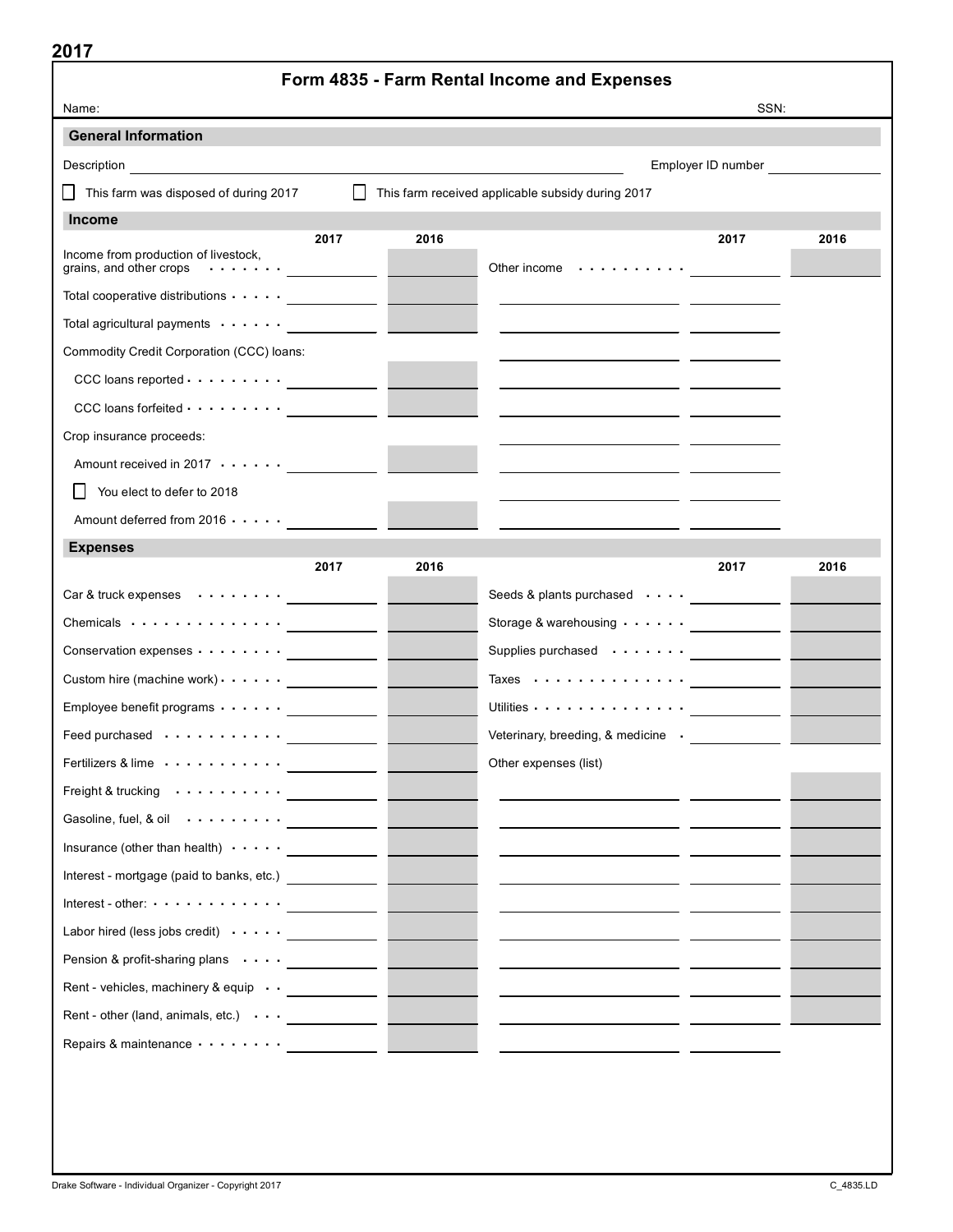|                                                                                                   | <b>Schedule F - Profit or Loss from Farming</b> |                                                                                                      |                           |      |
|---------------------------------------------------------------------------------------------------|-------------------------------------------------|------------------------------------------------------------------------------------------------------|---------------------------|------|
| Name:                                                                                             |                                                 |                                                                                                      | SSN:                      |      |
| <b>General Information</b><br>Principal product                                                   |                                                 |                                                                                                      | <b>Employer ID Number</b> |      |
|                                                                                                   | Yes   No                                        | Payments of \$600 or more were paid to an individual who is                                          |                           |      |
| This farm was disposed of during 2017<br>This farm received government subsidy in 2017            |                                                 | not your employee for services provided for this farm                                                |                           |      |
|                                                                                                   | Yes                                             | No You filed Form(s) 1099 for the individual(s)                                                      |                           |      |
| <b>Income</b><br>2017                                                                             | 2016                                            |                                                                                                      | 2017                      | 2016 |
|                                                                                                   |                                                 |                                                                                                      |                           |      |
| Sale of livestock / other items $\cdots$ ____________<br>Cost of items bought for resale $\cdots$ |                                                 | Beginning inventory for accrual $\cdot \cdot$ _____________<br>Ending inventory for accrual $\cdots$ |                           |      |
| Sale of products you raised $\cdots$ $\qquad \qquad$                                              |                                                 | You used unit-livestock-price or farm-price inventory method                                         |                           |      |
| Total cooperative distributions $\cdots$ .                                                        |                                                 | Other income $\cdots \cdots \cdots$                                                                  |                           |      |
| Total agricultural payments $\cdots \cdots$                                                       |                                                 |                                                                                                      |                           |      |
| Commodity Credit Corporation (CCC) loans:                                                         |                                                 |                                                                                                      |                           |      |
| $CCC$ loans reported $\cdots \cdots \cdots$                                                       |                                                 |                                                                                                      |                           |      |
| $CCC$ loans forfeited $\cdots \cdots \cdots$                                                      |                                                 |                                                                                                      |                           |      |
| Crop insurance proceeds:                                                                          |                                                 |                                                                                                      |                           |      |
| Amount received in 2017 $\cdots$                                                                  |                                                 |                                                                                                      |                           |      |
| You elect to defer to 2018                                                                        |                                                 |                                                                                                      |                           |      |
| Amount deferred from $2016 \cdot \cdot \cdot \cdot$                                               |                                                 |                                                                                                      |                           |      |
|                                                                                                   |                                                 |                                                                                                      |                           |      |
| Custom hire income<br>and the state of the state of<br><b>Expenses</b>                            |                                                 |                                                                                                      |                           |      |
| 2017                                                                                              | 2016                                            |                                                                                                      | 2017                      | 2016 |
| Car & truck expenses $\cdots$ ,                                                                   |                                                 | Seeds & plants purchased                                                                             |                           |      |
| Chemicals                                                                                         |                                                 | Storage & warehousing $\cdots$                                                                       |                           |      |
| Conservation expenses <u>__________</u> _                                                         |                                                 | Supplies purchased <u>__________</u> _                                                               |                           |      |
| Custom hire (machine work) $\cdots$ $\cdots$                                                      |                                                 | Taxes $\cdots \cdots \cdots \cdots$                                                                  |                           |      |
| Employee benefit programs <u>___________</u>                                                      |                                                 | Utilities $\cdots \cdots \cdots \cdots$                                                              |                           |      |
| Feed purchased <u>__________</u>                                                                  |                                                 | Veterinary, breeding, & medicine                                                                     |                           |      |
| Fertilizers & lime $\cdots \cdots \cdots$                                                         |                                                 | Other expenses $\cdots \cdots \cdots$                                                                |                           |      |
| Freight & trucking $\cdots \cdots \cdots$                                                         |                                                 |                                                                                                      |                           |      |
| Gasoline, fuel, & oil $\cdots \cdots$                                                             |                                                 |                                                                                                      |                           |      |
| Insurance (other than health) $\cdots$                                                            |                                                 |                                                                                                      |                           |      |
| Interest - mortgage (paid to banks, etc.) ______________                                          |                                                 |                                                                                                      |                           |      |
| Interest - other $\dots \dots \dots \dots$                                                        |                                                 |                                                                                                      |                           |      |
| Labor hired (less jobs credit) $\cdots$ $\cdots$                                                  |                                                 |                                                                                                      |                           |      |
| Pension & profit-sharing plans ______________                                                     |                                                 |                                                                                                      |                           |      |
| Rent - vehicles, machinery, & equip · · _____________                                             |                                                 |                                                                                                      |                           |      |
| Rent - other (land, animals, etc.) $\cdots$ _____________                                         |                                                 |                                                                                                      |                           |      |
| Repairs & maintenance <u>____________</u>                                                         |                                                 |                                                                                                      |                           |      |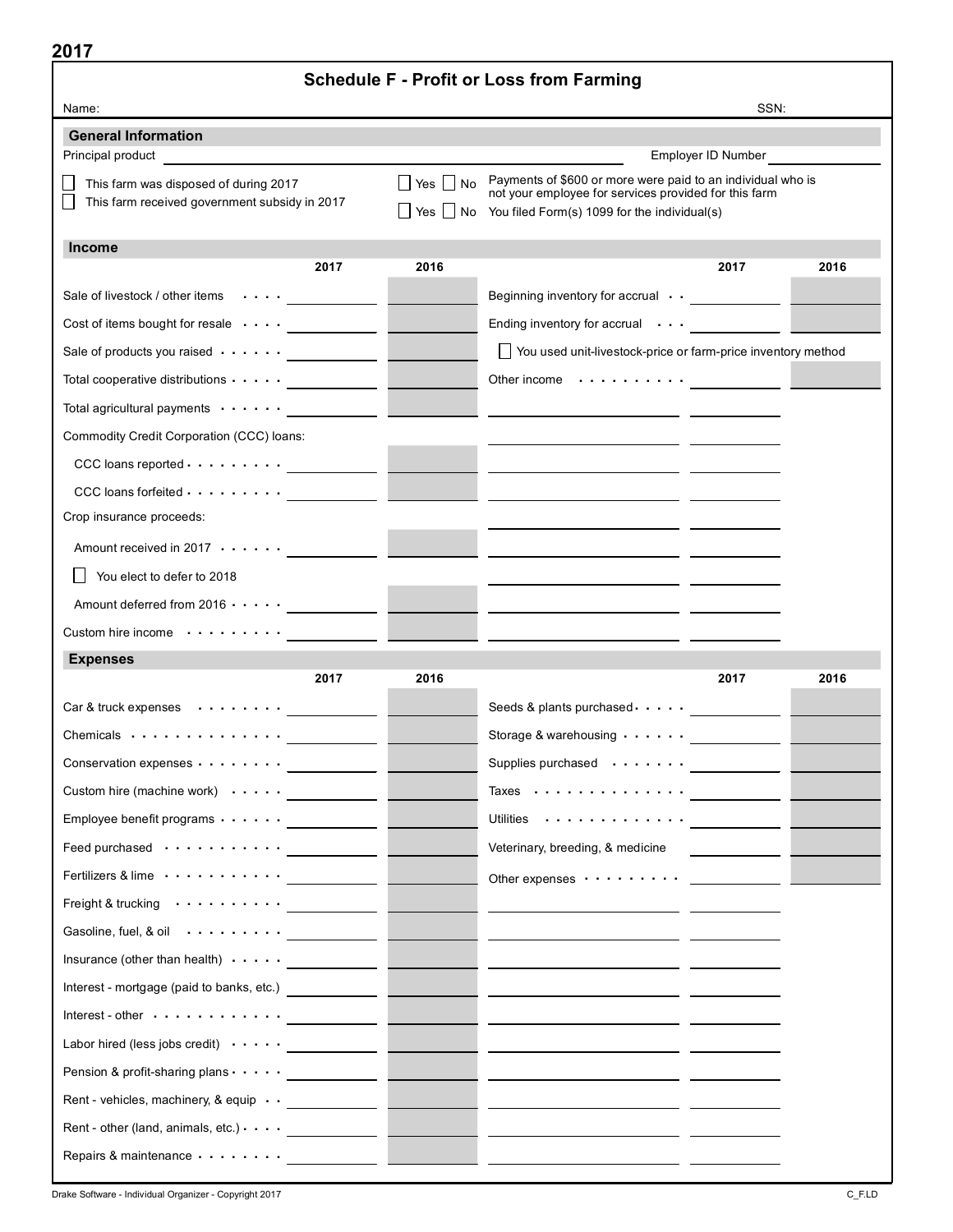|                                                                |                             |      | Form 1099-G Unemployment Compensation                                                                          |                                                                                                                                                                                                                                      |      |
|----------------------------------------------------------------|-----------------------------|------|----------------------------------------------------------------------------------------------------------------|--------------------------------------------------------------------------------------------------------------------------------------------------------------------------------------------------------------------------------------|------|
| Name:                                                          |                             |      |                                                                                                                | SSN:                                                                                                                                                                                                                                 |      |
| Provide all copies of Form 1099-G                              |                             |      |                                                                                                                |                                                                                                                                                                                                                                      |      |
| TSJ Payer's Federal I.D. Number: _________________________     |                             |      |                                                                                                                |                                                                                                                                                                                                                                      |      |
|                                                                |                             |      |                                                                                                                |                                                                                                                                                                                                                                      |      |
|                                                                |                             |      |                                                                                                                |                                                                                                                                                                                                                                      |      |
|                                                                |                             |      |                                                                                                                |                                                                                                                                                                                                                                      |      |
| U.S. only                                                      |                             |      |                                                                                                                |                                                                                                                                                                                                                                      |      |
| Foreign only<br>Province/State, Country, Postal code:          |                             |      |                                                                                                                |                                                                                                                                                                                                                                      |      |
| Payer's phone: <u>__________________________</u>               |                             |      |                                                                                                                |                                                                                                                                                                                                                                      |      |
|                                                                | 2017                        | 2016 |                                                                                                                | 2017                                                                                                                                                                                                                                 | 2016 |
| Unemployment compensation $\cdots$                             |                             |      | Trade/business                                                                                                 |                                                                                                                                                                                                                                      |      |
| Unemployment compensation<br>repaid in current year $\cdots$ . |                             |      | Market gain with contact the material of the material of the material of the material of the material of the m |                                                                                                                                                                                                                                      |      |
| State/local tax refunds/credits                                | $\sim$ $\sim$ $\sim$ $\sim$ |      |                                                                                                                |                                                                                                                                                                                                                                      |      |
| Tax year $\dots \dots \dots$                                   |                             |      | State unemployment ____________                                                                                |                                                                                                                                                                                                                                      |      |
| Federal tax withheld $\cdots$                                  |                             |      | State withholding                                                                                              | <u>and the state of the state of the state of the state of the state of the state of the state of the state of the state of the state of the state of the state of the state of the state of the state of the state of the state</u> |      |
| RTAA payments $\cdots$ ,                                       |                             |      | $\perp$<br>Unemployment benefits are from railroad                                                             |                                                                                                                                                                                                                                      |      |
| Taxable grants                                                 |                             |      |                                                                                                                |                                                                                                                                                                                                                                      |      |
| Agriculture                                                    |                             |      |                                                                                                                |                                                                                                                                                                                                                                      |      |
| TSJ Payer's Federal I.D. Number: ______________________        |                             |      |                                                                                                                |                                                                                                                                                                                                                                      |      |
|                                                                |                             |      |                                                                                                                |                                                                                                                                                                                                                                      |      |
|                                                                |                             |      |                                                                                                                |                                                                                                                                                                                                                                      |      |
|                                                                |                             |      |                                                                                                                |                                                                                                                                                                                                                                      |      |
| U.S. only                                                      |                             |      |                                                                                                                |                                                                                                                                                                                                                                      |      |
| Foreign only<br>Province/State, Country, Postal code:          |                             |      |                                                                                                                |                                                                                                                                                                                                                                      |      |
| Payer's phone:                                                 |                             |      | Account number:                                                                                                |                                                                                                                                                                                                                                      |      |
|                                                                | 2017                        | 2016 |                                                                                                                | 2017                                                                                                                                                                                                                                 | 2016 |
| Unemployment compensation $\cdots$                             |                             |      | Trade/business                                                                                                 |                                                                                                                                                                                                                                      |      |
| Unemployment compensation<br>repaid in current year $\cdots$ . |                             |      | Market gain                                                                                                    |                                                                                                                                                                                                                                      |      |
| State/local tax refunds/credits                                |                             |      | State State I.D.                                                                                               |                                                                                                                                                                                                                                      |      |
| Tax year $\cdots\cdots\cdots\cdots$                            |                             |      | State unemployment $\cdots$                                                                                    |                                                                                                                                                                                                                                      |      |
| Federal tax withheld $\cdots$                                  |                             |      | State withholding                                                                                              |                                                                                                                                                                                                                                      |      |
| RTAA payments                                                  |                             |      | Unemployment benefits are from railroad                                                                        |                                                                                                                                                                                                                                      |      |
| Taxable grants $\cdots$ ,                                      |                             |      |                                                                                                                |                                                                                                                                                                                                                                      |      |
| Agriculture                                                    |                             |      |                                                                                                                |                                                                                                                                                                                                                                      |      |
|                                                                |                             |      |                                                                                                                |                                                                                                                                                                                                                                      |      |
|                                                                |                             |      |                                                                                                                |                                                                                                                                                                                                                                      |      |
|                                                                |                             |      |                                                                                                                |                                                                                                                                                                                                                                      |      |
|                                                                |                             |      |                                                                                                                |                                                                                                                                                                                                                                      |      |
|                                                                |                             |      |                                                                                                                |                                                                                                                                                                                                                                      |      |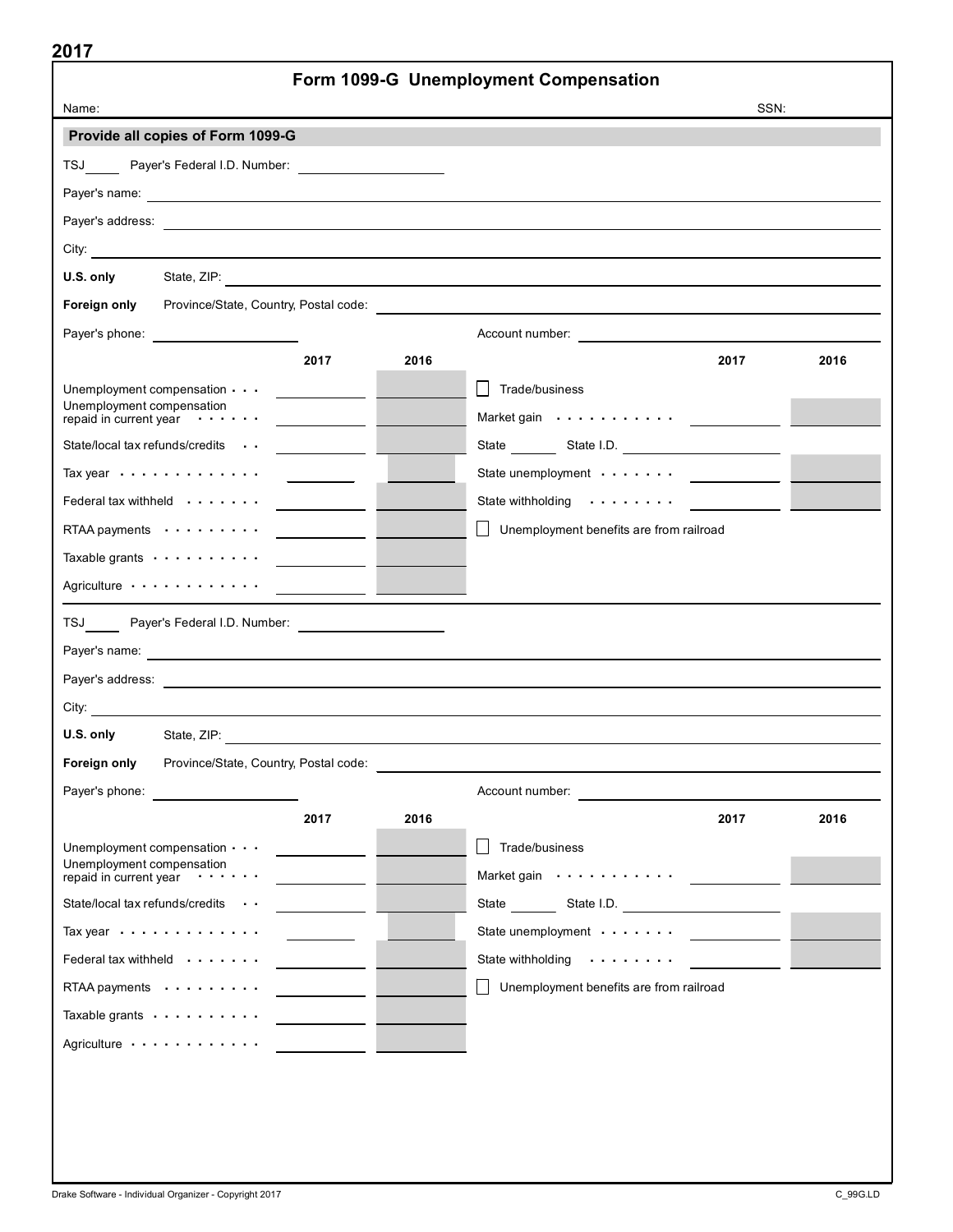|                                                                                                                                                                                                                                                                                                                                         | Form 1099-MISC |                                                                                                                                                                                                                                |      |
|-----------------------------------------------------------------------------------------------------------------------------------------------------------------------------------------------------------------------------------------------------------------------------------------------------------------------------------------|----------------|--------------------------------------------------------------------------------------------------------------------------------------------------------------------------------------------------------------------------------|------|
| Name:                                                                                                                                                                                                                                                                                                                                   |                | SSN:                                                                                                                                                                                                                           |      |
| Provide all copies of Form 1099-MISC                                                                                                                                                                                                                                                                                                    |                |                                                                                                                                                                                                                                |      |
| TS For Payer's federal ID number:                                                                                                                                                                                                                                                                                                       |                |                                                                                                                                                                                                                                |      |
|                                                                                                                                                                                                                                                                                                                                         |                |                                                                                                                                                                                                                                |      |
|                                                                                                                                                                                                                                                                                                                                         |                |                                                                                                                                                                                                                                |      |
| 2017                                                                                                                                                                                                                                                                                                                                    | 2016           | 2017                                                                                                                                                                                                                           | 2016 |
|                                                                                                                                                                                                                                                                                                                                         |                |                                                                                                                                                                                                                                |      |
| Royalties $\cdots$ , $\cdots$ , $\cdots$                                                                                                                                                                                                                                                                                                |                | State tax withheld or contact the contact of the state of the state of the state of the state of the state of the state of the state of the state of the state of the state of the state of the state of the state of the stat |      |
| Other income $\cdots$ $\cdots$ $\cdots$ $\cdots$ $\cdots$ $\cdots$ $\cdots$ $\cdots$ $\cdots$ $\cdots$ $\cdots$ $\cdots$ $\cdots$ $\cdots$ $\cdots$ $\cdots$ $\cdots$ $\cdots$ $\cdots$ $\cdots$ $\cdots$ $\cdots$ $\cdots$ $\cdots$ $\cdots$ $\cdots$ $\cdots$ $\cdots$ $\cdots$ $\cdots$ $\cdots$ $\cdots$ $\cdots$ $\cdots$ $\cdots$ |                |                                                                                                                                                                                                                                |      |
| Description <u>________________________________</u>                                                                                                                                                                                                                                                                                     |                |                                                                                                                                                                                                                                |      |
| Federal tax withheld (education of the set of the set of the set of the set of the set of the set of the set o                                                                                                                                                                                                                          |                | Local tax withheld $\cdots \cdots$                                                                                                                                                                                             |      |
| Fishing boat proceeds <u>____________</u> _                                                                                                                                                                                                                                                                                             |                | Local income $\cdots \cdots \cdots \cdots$                                                                                                                                                                                     |      |
|                                                                                                                                                                                                                                                                                                                                         |                |                                                                                                                                                                                                                                |      |
| Non-employee compensation ______________                                                                                                                                                                                                                                                                                                |                | State tax withheld $\cdots \cdots \cdots$                                                                                                                                                                                      |      |
| Substitute payments                                                                                                                                                                                                                                                                                                                     |                | State income with the state income with the state in the state of the state of the state of the state of the state of the state of the state of the state of the state of the state of the state of the state of the state of  |      |
| Payer made direct sales of \$5,000 or more of consumer products                                                                                                                                                                                                                                                                         |                |                                                                                                                                                                                                                                |      |
| Crop insurance proceeds _____________                                                                                                                                                                                                                                                                                                   |                | Local tax withheld $\cdots \cdots \cdots$                                                                                                                                                                                      |      |
| Excess golden parachute (Contract of Talents of Talents of Talents of Talents of Talents of Talents of Talents                                                                                                                                                                                                                          |                | Local income $\cdots \cdots \cdots$                                                                                                                                                                                            |      |
| Gross attorney proceeds (Content of Changes Content of Changes Content of Changes Content of Changes Content of Changes                                                                                                                                                                                                                 |                |                                                                                                                                                                                                                                |      |
| Taxable Proceeds $\cdots \cdots \cdots$                                                                                                                                                                                                                                                                                                 |                |                                                                                                                                                                                                                                |      |
| Section 409A deferrals (exercise contracts)                                                                                                                                                                                                                                                                                             |                |                                                                                                                                                                                                                                |      |
| Section 409A income with the section 409A income                                                                                                                                                                                                                                                                                        |                |                                                                                                                                                                                                                                |      |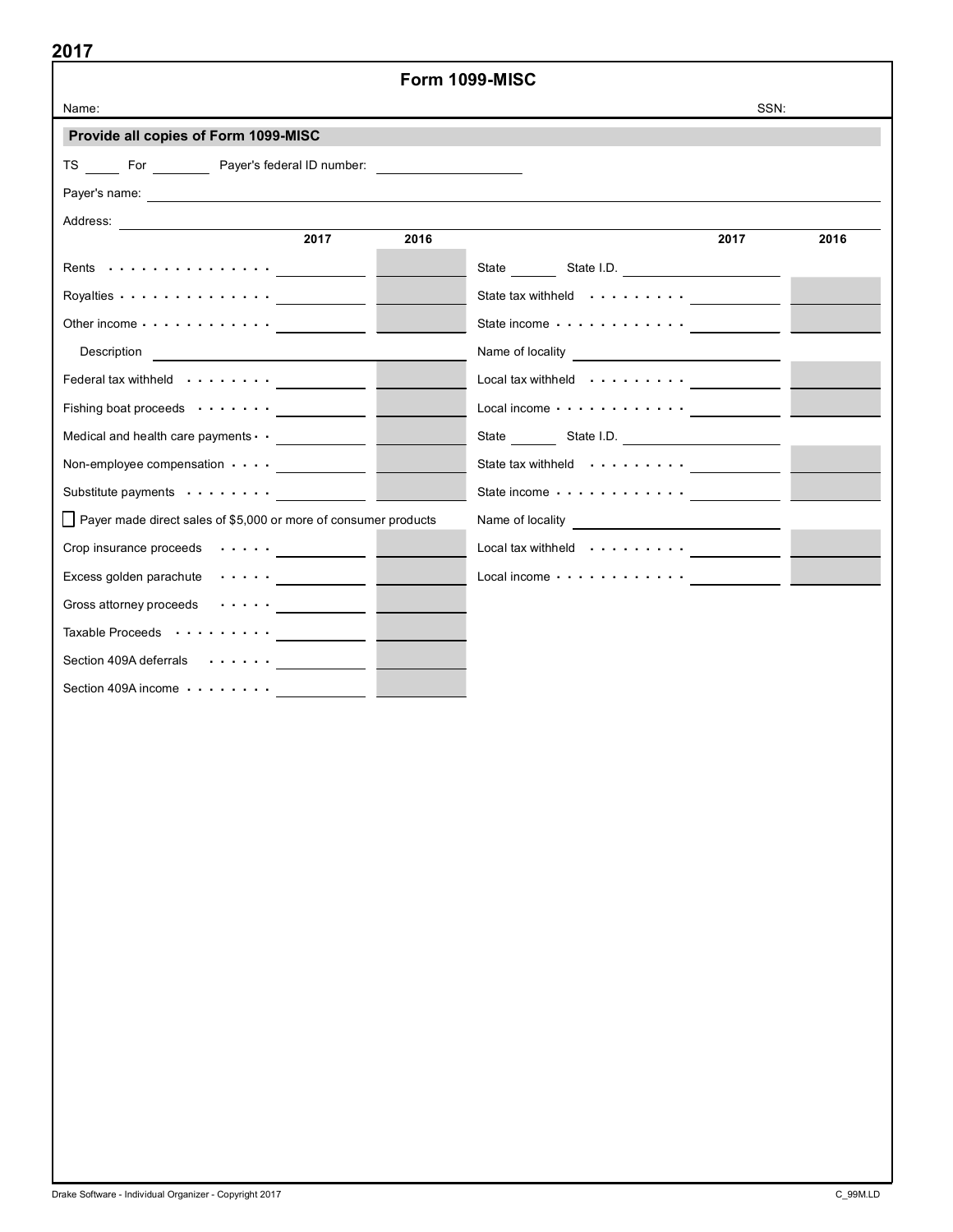|                                                                                                                                                                                                                                |         |        | Pension, Annuities, Retirement, Etc. Distributions                                                                                                                                                                                   |      |
|--------------------------------------------------------------------------------------------------------------------------------------------------------------------------------------------------------------------------------|---------|--------|--------------------------------------------------------------------------------------------------------------------------------------------------------------------------------------------------------------------------------------|------|
| Name:<br>Provide all Form(s) 1099-R, Form(s) 1099-SSA, etc.                                                                                                                                                                    |         |        |                                                                                                                                                                                                                                      | SSN: |
|                                                                                                                                                                                                                                |         |        | Payer's federal                                                                                                                                                                                                                      |      |
|                                                                                                                                                                                                                                |         |        | ID number:                                                                                                                                                                                                                           |      |
|                                                                                                                                                                                                                                |         |        |                                                                                                                                                                                                                                      |      |
|                                                                                                                                                                                                                                | 2017    | 2016   | 2017                                                                                                                                                                                                                                 | 2016 |
| Disability indicator                                                                                                                                                                                                           |         |        | State income tax withheld $\cdots$                                                                                                                                                                                                   |      |
| Report as wages on $1040 \cdot \cdot \cdot \cdot$                                                                                                                                                                              |         |        | State distribution contract to the state distribution of the state of the state of the state of the state of the state of the state of the state of the state of the state of the state of the state of the state of the state       |      |
| Gross distribution contracts and control of the set of the set of the set of the set of the set of the set of the set of the set of the set of the set of the set of the set of the set of the set of the set of the set of th |         |        |                                                                                                                                                                                                                                      |      |
| Taxable amount $\cdots \cdots \cdots$                                                                                                                                                                                          |         |        | Local income tax withheld $\cdots$                                                                                                                                                                                                   |      |
| Total distribution $\cdots \cdots \cdots$                                                                                                                                                                                      | $\perp$ | $\Box$ | Local distribution www.wales.com                                                                                                                                                                                                     |      |
| Capital gain <u>_________</u>                                                                                                                                                                                                  |         |        |                                                                                                                                                                                                                                      |      |
| Federal income tax withheld $\cdots$                                                                                                                                                                                           |         |        | State income tax withheld $\cdots$                                                                                                                                                                                                   |      |
| Employee contributions or insurance<br>premiums www.web.com                                                                                                                                                                    |         |        |                                                                                                                                                                                                                                      |      |
| Distribution $code(s)$ $\cdots$ $\cdots$ $\cdots$                                                                                                                                                                              |         |        |                                                                                                                                                                                                                                      |      |
| $IRA/SEP/SIMPLE \ldots \ldots \ldots$                                                                                                                                                                                          | $\perp$ | ⊔      | Local income tax withheld $\cdots$                                                                                                                                                                                                   |      |
| Your percentage of total distribution                                                                                                                                                                                          |         |        | Local distribution <i>view of the contract of the contract of the contract of the contract of the contract of the contract of the contract of the contract of the contract of the contract of the contract of the contract of th</i> |      |
|                                                                                                                                                                                                                                |         |        | Payer's federal                                                                                                                                                                                                                      |      |
|                                                                                                                                                                                                                                |         |        |                                                                                                                                                                                                                                      |      |
|                                                                                                                                                                                                                                |         |        |                                                                                                                                                                                                                                      |      |
|                                                                                                                                                                                                                                | 2017    | 2016   | 2017                                                                                                                                                                                                                                 | 2016 |
| Disability indicator                                                                                                                                                                                                           |         |        | State income tax withheld $\cdots$                                                                                                                                                                                                   |      |
| Report as wages on $1040 \cdot \cdot \cdot \cdot$                                                                                                                                                                              |         |        | State distribution                                                                                                                                                                                                                   |      |
|                                                                                                                                                                                                                                |         |        | Name of locality<br><u> 1989 - John Stein, mars and de Branch and de Branch and de Branch and de Branch and de Branch and de Branch an</u>                                                                                           |      |
| Taxable amount contained a more than the Taxable                                                                                                                                                                               |         |        | Local income tax withheld $\cdots$                                                                                                                                                                                                   |      |
| Total distribution                                                                                                                                                                                                             | $\perp$ |        |                                                                                                                                                                                                                                      |      |
| Capital gain contact to contact the capital gain                                                                                                                                                                               |         |        | State State I.D.                                                                                                                                                                                                                     |      |
| Federal income tax withheld $\cdots$                                                                                                                                                                                           |         |        | State income tax withheld __________                                                                                                                                                                                                 |      |
| Employee contributions or insurance<br>premiums $\cdots$ , $\cdots$ , $\cdots$                                                                                                                                                 |         |        |                                                                                                                                                                                                                                      |      |
| Distribution $code(s) \cdot \cdot \cdot \cdot \cdot \cdot$                                                                                                                                                                     |         |        | Name of locality <b>Name of Locality</b>                                                                                                                                                                                             |      |
|                                                                                                                                                                                                                                | $\perp$ |        | Local income tax withheld $\cdots$                                                                                                                                                                                                   |      |
|                                                                                                                                                                                                                                |         |        | Local distribution <b></b>                                                                                                                                                                                                           |      |
|                                                                                                                                                                                                                                |         |        |                                                                                                                                                                                                                                      |      |
|                                                                                                                                                                                                                                |         |        | <b>Social Security Benefit Statement</b>                                                                                                                                                                                             |      |
|                                                                                                                                                                                                                                | 2017    | 2016   | 2017<br>$TS$ <sub>---</sub>                                                                                                                                                                                                          |      |
|                                                                                                                                                                                                                                |         |        | Net benefits $\cdots \cdots \cdots$                                                                                                                                                                                                  | 2016 |
| $IRA/SEP/SIMPLE$<br>Your percentage of total distribution<br>TS <sub>1</sub><br>Net benefits $\cdots \cdots \cdots$<br>Medicare premiums $\cdots$ $\cdots$ $\cdots$                                                            |         |        | Medicare premiums $\cdots$ $\cdots$ $\cdots$                                                                                                                                                                                         |      |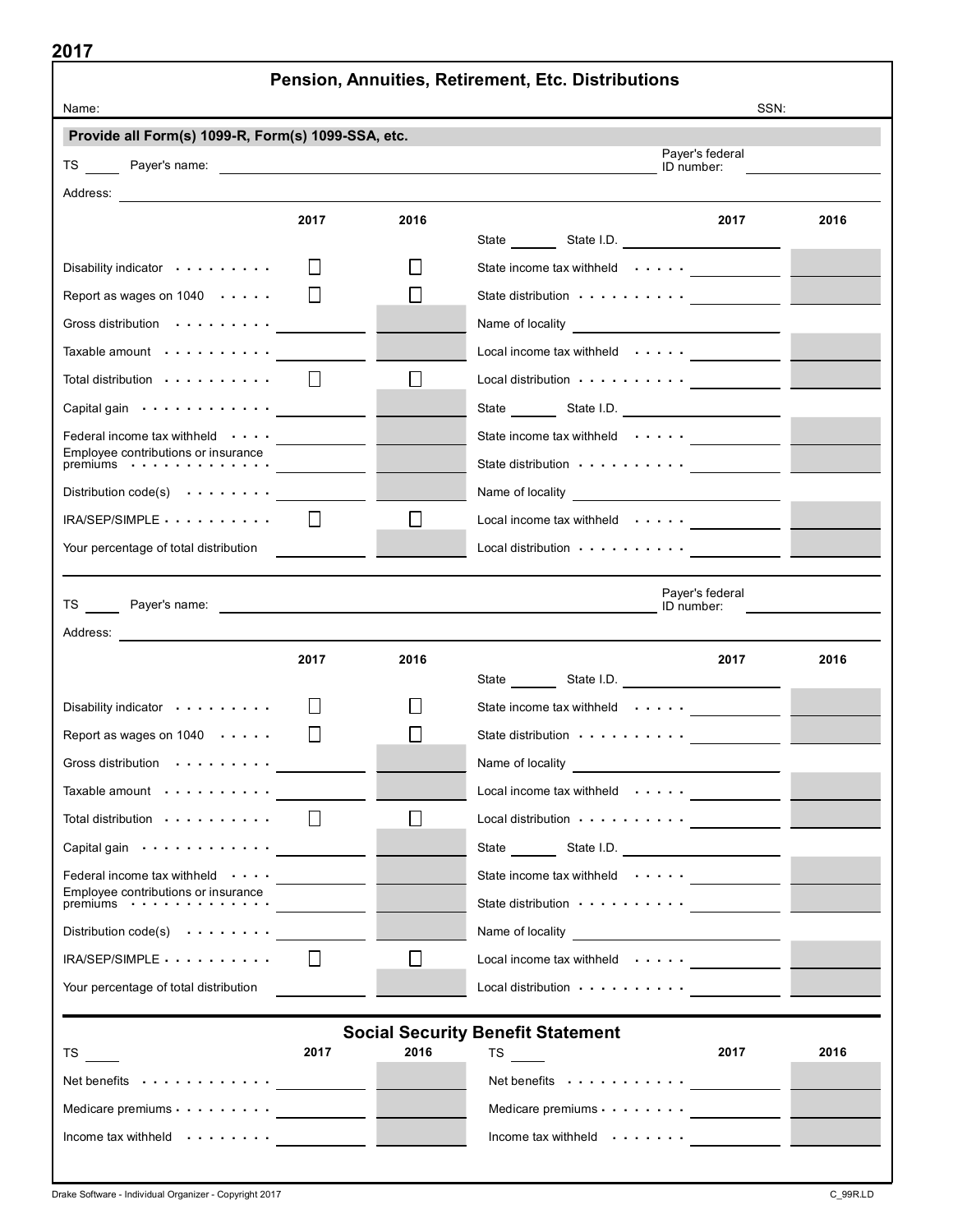| <b>Adjustments</b>                                                                                                                   |                                                                                                                       |      |
|--------------------------------------------------------------------------------------------------------------------------------------|-----------------------------------------------------------------------------------------------------------------------|------|
| Name:                                                                                                                                | SSN:                                                                                                                  |      |
| <b>Moving Expenses</b>                                                                                                               |                                                                                                                       |      |
| <b>TSJ</b>                                                                                                                           | 2017                                                                                                                  | 2016 |
| Enter the number of miles from your OLD home to your NEW workplace                                                                   |                                                                                                                       |      |
| Enter the number of miles from your OLD home to your OLD workplace enter-inference of the number of miles                            |                                                                                                                       |      |
| Enter the amount you paid for transportation and storage of household goods and personal effects weed with                           |                                                                                                                       |      |
| Enter the amount you paid for travel and lodging expenses incurred during the move (do NOT include meals)                            |                                                                                                                       |      |
| Enter the amount of moving expenses reimbursed to you by your employer $\dots \dots \dots \dots \dots \dots$                         |                                                                                                                       |      |
| Was this a military move? $\Box$ Yes                                                                                                 |                                                                                                                       |      |
| <b>Self-Employed Health Insurance</b>                                                                                                |                                                                                                                       |      |
| <b>TSJ</b>                                                                                                                           | 2017                                                                                                                  | 2016 |
|                                                                                                                                      |                                                                                                                       |      |
| Enter your Medicare wages from an S corporation                                                                                      |                                                                                                                       |      |
| <b>Self-Employed Pensions</b>                                                                                                        |                                                                                                                       |      |
| TSJ                                                                                                                                  | 2017                                                                                                                  | 2016 |
| Enter your plan contribution rate as a decimal $\cdots \cdots \cdots \cdots \cdots \cdots \cdots \cdots \cdots \cdots \cdots \cdots$ |                                                                                                                       |      |
|                                                                                                                                      |                                                                                                                       |      |
| Enter your catch-up contributions (exception of the content of the control of the contributions)                                     |                                                                                                                       |      |
| Enter the amount of designated ROTH contributions included above $\cdots \cdots \cdots \cdots \cdots \cdots \cdots$                  |                                                                                                                       |      |
| <b>Nondeductible IRAs</b>                                                                                                            |                                                                                                                       |      |
| TS                                                                                                                                   | 2017                                                                                                                  | 2016 |
|                                                                                                                                      |                                                                                                                       |      |
|                                                                                                                                      |                                                                                                                       |      |
| Distributions you received from traditional, SEP, and Simple IRAs. (Do not include rollovers) $\cdots \cdots \cdots$                 |                                                                                                                       |      |
|                                                                                                                                      |                                                                                                                       |      |
|                                                                                                                                      |                                                                                                                       |      |
|                                                                                                                                      |                                                                                                                       |      |
| <b>Health Savings Account</b>                                                                                                        |                                                                                                                       |      |
| TSJ                                                                                                                                  | 2017                                                                                                                  | 2016 |
| HSA contributions made for 2017                                                                                                      |                                                                                                                       |      |
|                                                                                                                                      | <u> 1999 - Alban III, prima prima prima prima prima prima prima prima prima prima prima prima prima prima prima p</u> |      |
| Distributions included above that were rolled over into another account with window with the state of the state                      |                                                                                                                       |      |
| Qualified medical expenses paid using HSA distributions (and all and all and all and all and all and all and a                       |                                                                                                                       |      |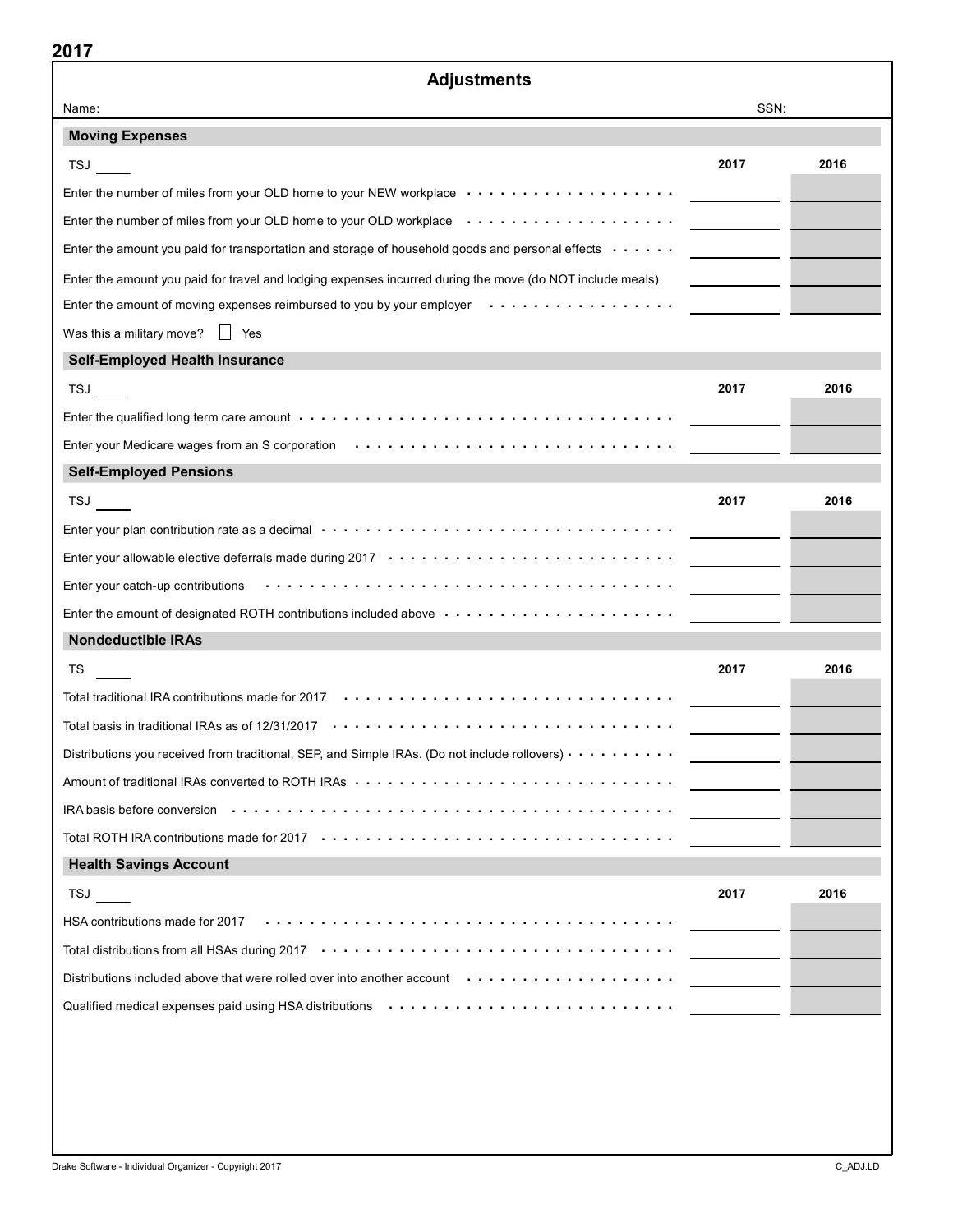| 20 I I<br><b>Noncash Charitable Contributions</b>                                                                                                                                                                                                   |                               |                                |                              |  |  |
|-----------------------------------------------------------------------------------------------------------------------------------------------------------------------------------------------------------------------------------------------------|-------------------------------|--------------------------------|------------------------------|--|--|
| Name:                                                                                                                                                                                                                                               |                               |                                | SSN:                         |  |  |
|                                                                                                                                                                                                                                                     |                               |                                |                              |  |  |
| TSJ<br>Donee I.D.                                                                                                                                                                                                                                   |                               |                                |                              |  |  |
|                                                                                                                                                                                                                                                     |                               |                                |                              |  |  |
| Address of donee organization entries and the contract of the contract of the contract of the contract of the contract of the contract of the contract of the contract of the contract of the contract of the contract of the                       |                               |                                |                              |  |  |
|                                                                                                                                                                                                                                                     |                               |                                |                              |  |  |
| U.S. only<br>State, ZIP                                                                                                                                                                                                                             |                               |                                |                              |  |  |
| Foreign only<br>Province/State, Country, Postal code <b>Construction</b> Construction of the Country of Terms and Country of Terms and Country of Terms and Country of Terms and Country of Terms and Country of Terms and Country of Terms and Cou |                               |                                |                              |  |  |
|                                                                                                                                                                                                                                                     |                               | Donor's cost or adjusted basis |                              |  |  |
|                                                                                                                                                                                                                                                     |                               | Fair market value              |                              |  |  |
|                                                                                                                                                                                                                                                     |                               | Average security price         |                              |  |  |
| How was it acquired?                                                                                                                                                                                                                                |                               | Bargain sale price             |                              |  |  |
| Date acquired                                                                                                                                                                                                                                       |                               | Capital gain property          |                              |  |  |
|                                                                                                                                                                                                                                                     |                               |                                |                              |  |  |
| Donated property is publicly traded security<br>Property type (if over \$5,000)                                                                                                                                                                     |                               |                                |                              |  |  |
| $\mathsf{L}$<br>Art valued more than \$20,000                                                                                                                                                                                                       | Equipment                     |                                | Collectibles                 |  |  |
| Qualified conservation - qualified farmer/rancher                                                                                                                                                                                                   | Art valued less than \$20,000 |                                | Intellectual Property        |  |  |
| Qualified conservation - non-qualified farmer/rancher                                                                                                                                                                                               | Other real estate             |                                | Vehicles                     |  |  |
| Qualified conservation                                                                                                                                                                                                                              | Securities                    |                                | Other                        |  |  |
| TSJ Donee I.D. <u>___________________</u>                                                                                                                                                                                                           |                               |                                |                              |  |  |
| Name of donee organization <b>contained to the contact of the contact of the contact of the contact of the contact of the contact of the contact of the contact of the contact of the contact of the contact of the contact of t</b>                |                               |                                |                              |  |  |
| Address of donee organization <b>Address of done or graduate and all the set of the set of the set of the set of the set of the set of the set of the set of the set of the set of the set of the set of the set of the set of t</b>                |                               |                                |                              |  |  |
| City                                                                                                                                                                                                                                                |                               |                                |                              |  |  |
| U.S. only<br>State, ZIP                                                                                                                                                                                                                             |                               |                                |                              |  |  |
| Foreign only                                                                                                                                                                                                                                        |                               |                                |                              |  |  |
|                                                                                                                                                                                                                                                     |                               | Donor's cost or adjusted basis |                              |  |  |
| Valuation method used <b>with the control of the control of the control of the control of the control of the control of the control of the control of the control of the control of the control of the control of the control of</b>                |                               | Fair market value              |                              |  |  |
|                                                                                                                                                                                                                                                     |                               | Average security price         |                              |  |  |
|                                                                                                                                                                                                                                                     |                               | Bargain sale price             |                              |  |  |
| Date acquired ____________________                                                                                                                                                                                                                  |                               | Capital gain property          |                              |  |  |
| Date contributed <b>Date Contributed</b>                                                                                                                                                                                                            |                               |                                |                              |  |  |
| Donated property is publicly traded security<br>Property type (if over \$5,000)                                                                                                                                                                     |                               |                                |                              |  |  |
| Art valued more than \$20,000<br>$\mathsf{L}$                                                                                                                                                                                                       | Equipment                     |                                | Collectibles                 |  |  |
| Qualified conservation - qualified farmer/rancher                                                                                                                                                                                                   | Art valued less than \$20,000 |                                | <b>Intellectual Property</b> |  |  |
| Qualified conservation - non-qualified farmer/rancher                                                                                                                                                                                               | Other real estate             |                                | Vehicles                     |  |  |
| Qualified conservation                                                                                                                                                                                                                              | Securities                    |                                | Other                        |  |  |
|                                                                                                                                                                                                                                                     |                               |                                |                              |  |  |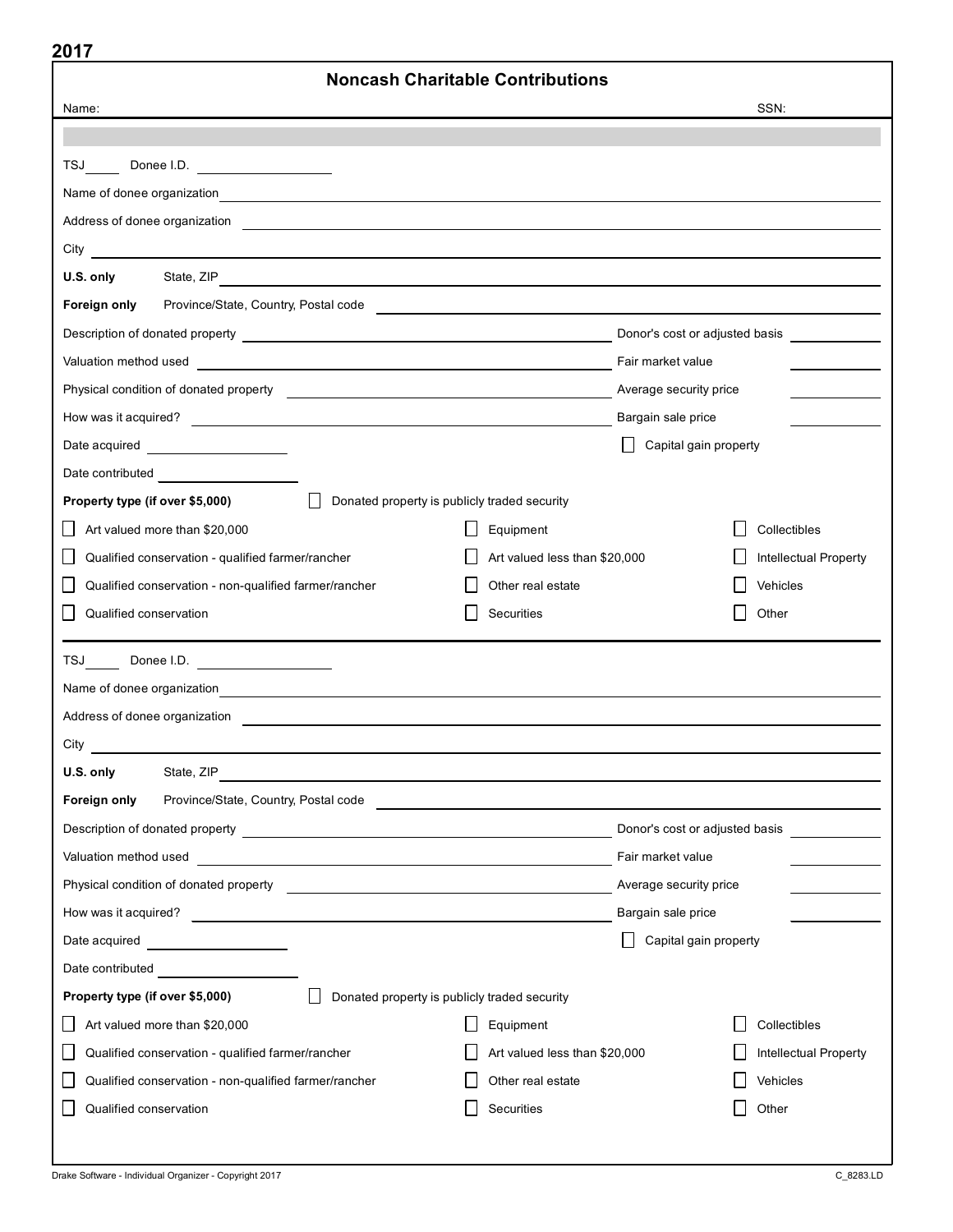## Other Income and Adjustments

| Name:                                                                                                                                     |                         |                  | SSN:                  |                |
|-------------------------------------------------------------------------------------------------------------------------------------------|-------------------------|------------------|-----------------------|----------------|
| <b>Other Income</b>                                                                                                                       |                         |                  |                       |                |
|                                                                                                                                           | 2017<br><b>Taxpayer</b> | 2016<br>Taxpayer | 2017<br>Spouse        | 2016<br>Spouse |
| Scholarships or grants not reported on Form W-2 $\cdots$                                                                                  |                         |                  |                       |                |
| State income tax refund (attach Forms 1099-G) $\cdots$                                                                                    |                         |                  |                       |                |
|                                                                                                                                           |                         |                  |                       |                |
| Unemployment compensation (attach Forms 1099-G)                                                                                           |                         |                  |                       |                |
| Unemployment compensation repaid in 2017 ··············                                                                                   |                         |                  |                       |                |
| Social Security Benefits (attach Forms 1099-SSA)                                                                                          |                         |                  |                       |                |
| Railroad Retirement Benefits (attach Forms 1099-RRB)                                                                                      |                         |                  |                       |                |
| Gambling winnings (attach Forms W2-G)                                                                                                     |                         |                  |                       |                |
|                                                                                                                                           |                         |                  |                       |                |
| Other income:<br><u> 1989 - Johann Stein, fransk politik (f. 1989)</u>                                                                    |                         |                  |                       |                |
|                                                                                                                                           |                         |                  |                       |                |
|                                                                                                                                           |                         |                  |                       |                |
|                                                                                                                                           |                         |                  |                       |                |
| <b>Adjustments</b>                                                                                                                        |                         |                  |                       |                |
|                                                                                                                                           | 2017<br>Taxpayer        | 2016<br>Taxpayer | 2017<br><b>Spouse</b> | 2016<br>Spouse |
| Educator expenses (If you are an educator, enter the amount you paid for                                                                  |                         |                  |                       |                |
| Contributions made to a Health Savings Account (HSA) $\cdots$                                                                             |                         |                  |                       |                |
| Contributions made to a Self-Employed Pension plan (SEP). $\dots \dots$<br>Payments made for Self-Employed Health Insurance for you, your |                         |                  |                       |                |
| Alimony paid                                                                                                                              |                         |                  |                       |                |
| SSN:<br>Name:                                                                                                                             |                         |                  |                       |                |
| SSN:<br>Name:                                                                                                                             |                         |                  |                       |                |
| Contributions made to an Individual Retirement Account (IRA)                                                                              |                         |                  |                       |                |
|                                                                                                                                           |                         |                  |                       |                |
| Contributions made to a myRA ·····················                                                                                        |                         |                  |                       |                |
|                                                                                                                                           |                         |                  |                       |                |
|                                                                                                                                           |                         |                  |                       |                |
|                                                                                                                                           |                         |                  |                       |                |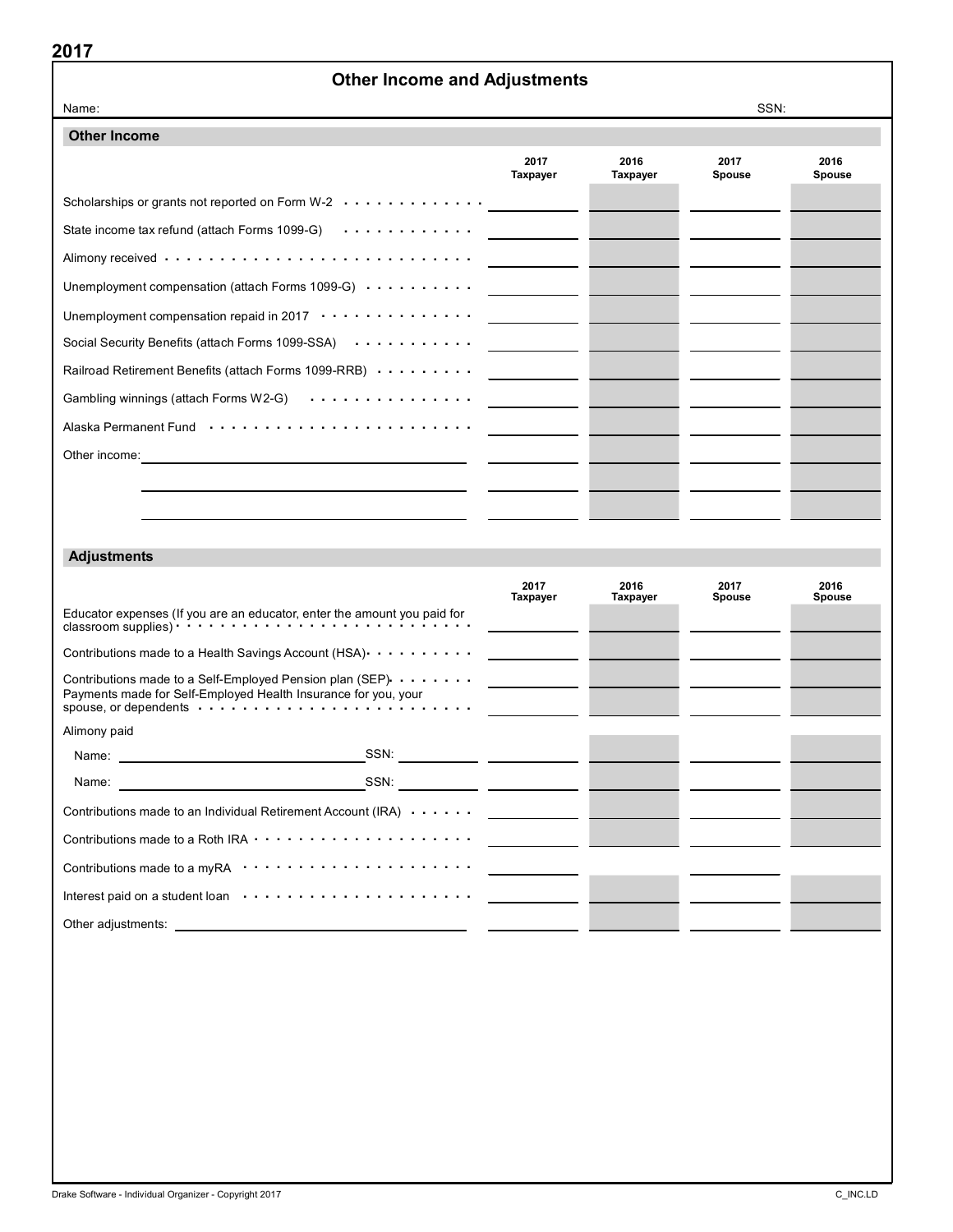| 40 I I                                                                | <b>Schedule A - Itemized Deductions</b>                                             |
|-----------------------------------------------------------------------|-------------------------------------------------------------------------------------|
| Name:                                                                 | SSN:                                                                                |
| <b>Medical and Dental Expenses</b>                                    | <b>Charitable Contributions</b>                                                     |
| 2016<br>2017                                                          | 2017<br>2016                                                                        |
| Health insurance premiums (paid by you) <b>Netall Accord Exercise</b> | Donations to charity (cash) $\cdots$                                                |
| Long-term care premiums (you) $\cdots$ ____________                   | Miles driven for charitable purposes ______________                                 |
| Long-term care premiums (your spouse) _____________                   | Donations to charity (noncash) $\cdot$ $\cdot$                                      |
| Long-term care premiums (dependents) _____________                    | If noncash donations are greater than \$500, list below.                            |
| Mileage driven for medical purposes $\cdot \cdot$ _______________     |                                                                                     |
| Medical and dental expenses (list) $\cdot$ $\cdot$ $\cdot$            |                                                                                     |
|                                                                       |                                                                                     |
|                                                                       |                                                                                     |
|                                                                       |                                                                                     |
|                                                                       |                                                                                     |
|                                                                       |                                                                                     |
|                                                                       |                                                                                     |
|                                                                       |                                                                                     |
|                                                                       |                                                                                     |
|                                                                       | Job Expenses & Certain Miscellaneous Deductions                                     |
|                                                                       | Necessary job expenses you paid that were not reimbursed by your<br>employer (list) |
|                                                                       |                                                                                     |
| <b>Taxes Paid</b>                                                     |                                                                                     |
|                                                                       |                                                                                     |
| State and local income taxes                                          |                                                                                     |
| Sales tax                                                             | Tax preparation fees $\cdots$ .                                                     |
| Real estate taxes<br>.                                                | Other nonpersonal expenses related to taxable income (list)                         |
| Personal property taxes                                               |                                                                                     |
| Other taxes (list)                                                    |                                                                                     |
|                                                                       |                                                                                     |
|                                                                       | Investment expenses not                                                             |
| <b>Interest Paid</b>                                                  | entered elsewhere<br><b>Other Miscellaneous Deductions</b>                          |
| Mortgage interest paid (attach Form 1098)                             |                                                                                     |
| Mortgage interest paid to an individual                               | Amortizable bond premiums                                                           |
| Paid to:                                                              | Federal estate tax                                                                  |
| Name                                                                  | Gambling losses                                                                     |
| Address                                                               | Impairment-related work expenses                                                    |
| City, State, ZIP                                                      | Claim repayments                                                                    |
| SSN or EIN                                                            | Unrecovered pension investments                                                     |
| Qualified mortgage insurance premiums                                 | Schedule K-1                                                                        |
| Investment interest $\cdots \cdots \cdots$                            | Ordinary loss debt instrument .                                                     |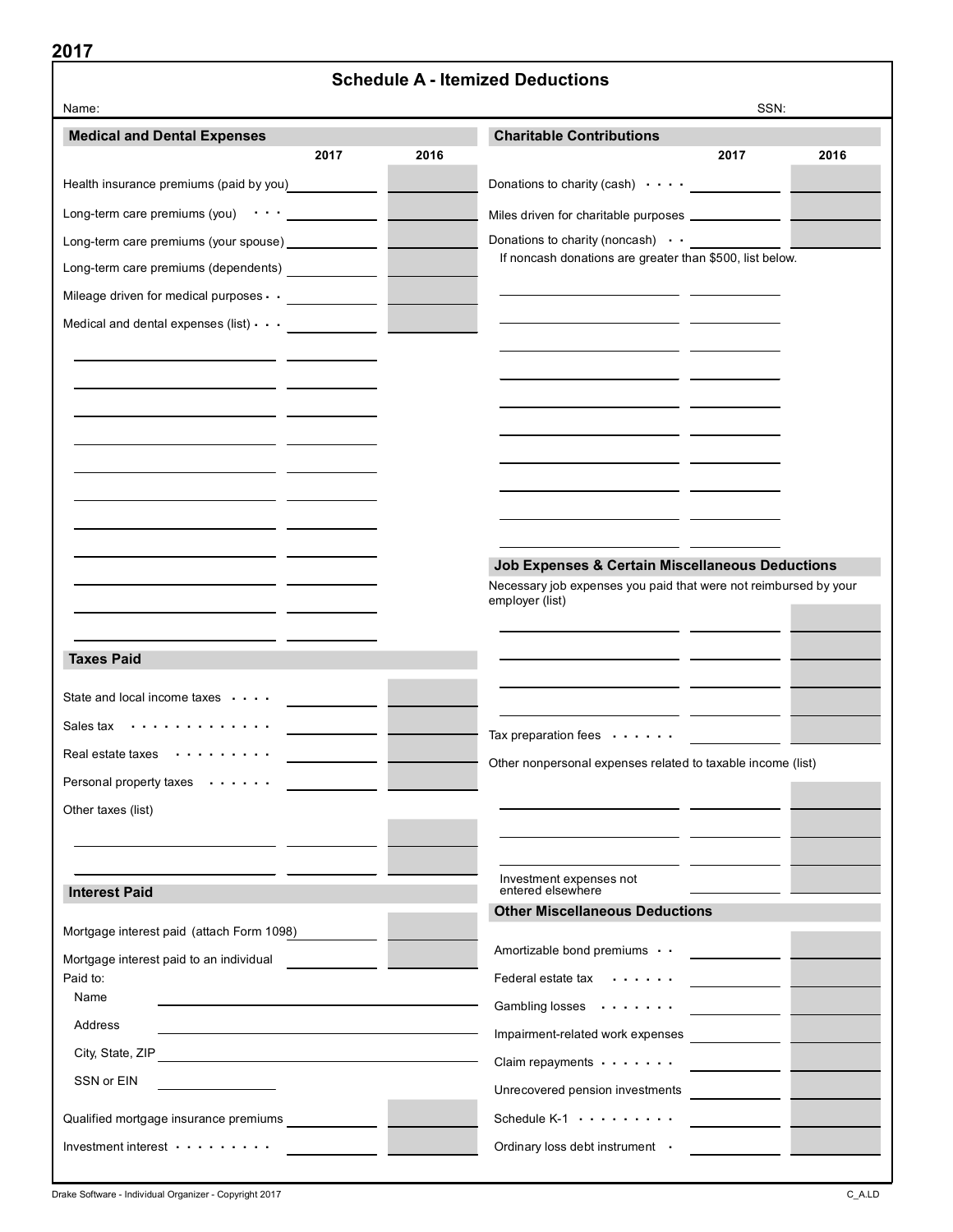|                                                                                                                                                                                                                                |                                                                                                                      | <b>Mortgage Interest</b>                                                                                                                                                                                                             |                                |      |
|--------------------------------------------------------------------------------------------------------------------------------------------------------------------------------------------------------------------------------|----------------------------------------------------------------------------------------------------------------------|--------------------------------------------------------------------------------------------------------------------------------------------------------------------------------------------------------------------------------------|--------------------------------|------|
| Name:                                                                                                                                                                                                                          |                                                                                                                      |                                                                                                                                                                                                                                      | SSN:                           |      |
| Provide all copies of Form 1098                                                                                                                                                                                                |                                                                                                                      |                                                                                                                                                                                                                                      |                                |      |
|                                                                                                                                                                                                                                |                                                                                                                      | Product Product Product Product Product Product Product Product Product Product Product Product Product Produc                                                                                                                       |                                |      |
| Recipient/Lender information:                                                                                                                                                                                                  |                                                                                                                      |                                                                                                                                                                                                                                      |                                |      |
| Name experience and the second service of the service of the service of the service of the service of the service of the service of the service of the service of the service of the service of the service of the service of  |                                                                                                                      |                                                                                                                                                                                                                                      |                                |      |
|                                                                                                                                                                                                                                |                                                                                                                      |                                                                                                                                                                                                                                      |                                |      |
| 2017                                                                                                                                                                                                                           | 2016                                                                                                                 |                                                                                                                                                                                                                                      | 2017                           | 2016 |
| Mortgage interest received volume and the contract of the contract of the contract of the contract of the contract of the contract of the contract of the contract of the contract of the contract of the contract of the cont |                                                                                                                      | Mortgage insurance premiums ______________                                                                                                                                                                                           |                                |      |
|                                                                                                                                                                                                                                |                                                                                                                      | Real estate taxes paid (about the subset of the set of the set of the set of the set of the set of the set of t                                                                                                                      |                                |      |
| Refund overpaid interest                                                                                                                                                                                                       | <u> Alexandria de la contrada de la contrada de la contrada de la contrada de la contrada de la contrada de la c</u> | Account number <b>expression and the contract of the contract of the contract of the contract of the contract of the contract of the contract of the contract of the contract of the contract of the contract of the contract of</b> |                                |      |
|                                                                                                                                                                                                                                |                                                                                                                      |                                                                                                                                                                                                                                      |                                |      |
|                                                                                                                                                                                                                                |                                                                                                                      | Product Product Product Product Product Product Product Product Product Product Product Product Product Product                                                                                                                      |                                |      |
| Recipient/Lender information:                                                                                                                                                                                                  |                                                                                                                      |                                                                                                                                                                                                                                      |                                |      |
|                                                                                                                                                                                                                                |                                                                                                                      |                                                                                                                                                                                                                                      |                                |      |
|                                                                                                                                                                                                                                |                                                                                                                      |                                                                                                                                                                                                                                      |                                |      |
| 2017                                                                                                                                                                                                                           | 2016                                                                                                                 |                                                                                                                                                                                                                                      | 2017                           | 2016 |
|                                                                                                                                                                                                                                |                                                                                                                      | Mortgage insurance premiums (1) [100] Mortgage insurance premiums (1) [200] Mortgage insurance premiums (1) [200] Mortgage in Mortgage in Mortgage in Mortgage in Mortgage in Mortgage in Mortgage in Mortgage in Mortgage in        |                                |      |
| Points paid $\cdots \cdots \cdots \cdots$                                                                                                                                                                                      |                                                                                                                      | Real estate taxes paid (and a set of the set of the set of the set of the set of the set of the set of the set                                                                                                                       |                                |      |
| Refund overpaid interest voltain and all the contract of the contract of the contract of the contract of the contract of the contract of the contract of the contract of the contract of the contract of the contract of the c |                                                                                                                      |                                                                                                                                                                                                                                      |                                |      |
|                                                                                                                                                                                                                                |                                                                                                                      |                                                                                                                                                                                                                                      |                                |      |
| Recipient/Lender information:                                                                                                                                                                                                  |                                                                                                                      |                                                                                                                                                                                                                                      |                                |      |
|                                                                                                                                                                                                                                |                                                                                                                      |                                                                                                                                                                                                                                      |                                |      |
| Address ______                                                                                                                                                                                                                 |                                                                                                                      |                                                                                                                                                                                                                                      |                                |      |
| 2017                                                                                                                                                                                                                           | 2016                                                                                                                 |                                                                                                                                                                                                                                      | 2017                           | 2016 |
| Mortgage interest received<br><u>and the second property</u>                                                                                                                                                                   |                                                                                                                      | Mortgage insurance premiums                                                                                                                                                                                                          | <b>Contract Contract State</b> |      |
| Points paid $\cdots$ ,<br>$\sim$ $\sim$ $\sim$                                                                                                                                                                                 |                                                                                                                      | Real estate taxes paid                                                                                                                                                                                                               |                                |      |
| Refund overpaid interest                                                                                                                                                                                                       |                                                                                                                      | Account number <b>contained and the contract of the contract of the contract of the contract of the contract of the contract of the contract of the contract of the contract of the contract of the contract of the contract o</b>   |                                |      |
|                                                                                                                                                                                                                                |                                                                                                                      |                                                                                                                                                                                                                                      |                                |      |
| TSJ For Business name                                                                                                                                                                                                          |                                                                                                                      | Product                                                                                                                                                                                                                              |                                |      |
| Recipient/Lender information:                                                                                                                                                                                                  |                                                                                                                      | Federal ID#                                                                                                                                                                                                                          |                                |      |
| Name and the contract of the contract of the contract of the contract of the contract of the contract of the contract of the contract of the contract of the contract of the contract of the contract of the contract of the c |                                                                                                                      |                                                                                                                                                                                                                                      |                                |      |
| Address                                                                                                                                                                                                                        |                                                                                                                      |                                                                                                                                                                                                                                      |                                |      |
| 2017                                                                                                                                                                                                                           | 2016                                                                                                                 |                                                                                                                                                                                                                                      | 2017                           | 2016 |
| Mortgage interest received<br><u> 1999 - Jan Jan Jawa</u>                                                                                                                                                                      |                                                                                                                      | Mortgage insurance premiums                                                                                                                                                                                                          | <u> 1999 - Jan Jan Jawa</u>    |      |
| Points paid $\cdots$ ,                                                                                                                                                                                                         |                                                                                                                      | Real Estate taxes paid                                                                                                                                                                                                               |                                |      |
| Refund overpaid interest                                                                                                                                                                                                       |                                                                                                                      | Account number <b>Account</b> number                                                                                                                                                                                                 |                                |      |
|                                                                                                                                                                                                                                |                                                                                                                      |                                                                                                                                                                                                                                      |                                |      |
|                                                                                                                                                                                                                                |                                                                                                                      |                                                                                                                                                                                                                                      |                                |      |
|                                                                                                                                                                                                                                |                                                                                                                      |                                                                                                                                                                                                                                      |                                |      |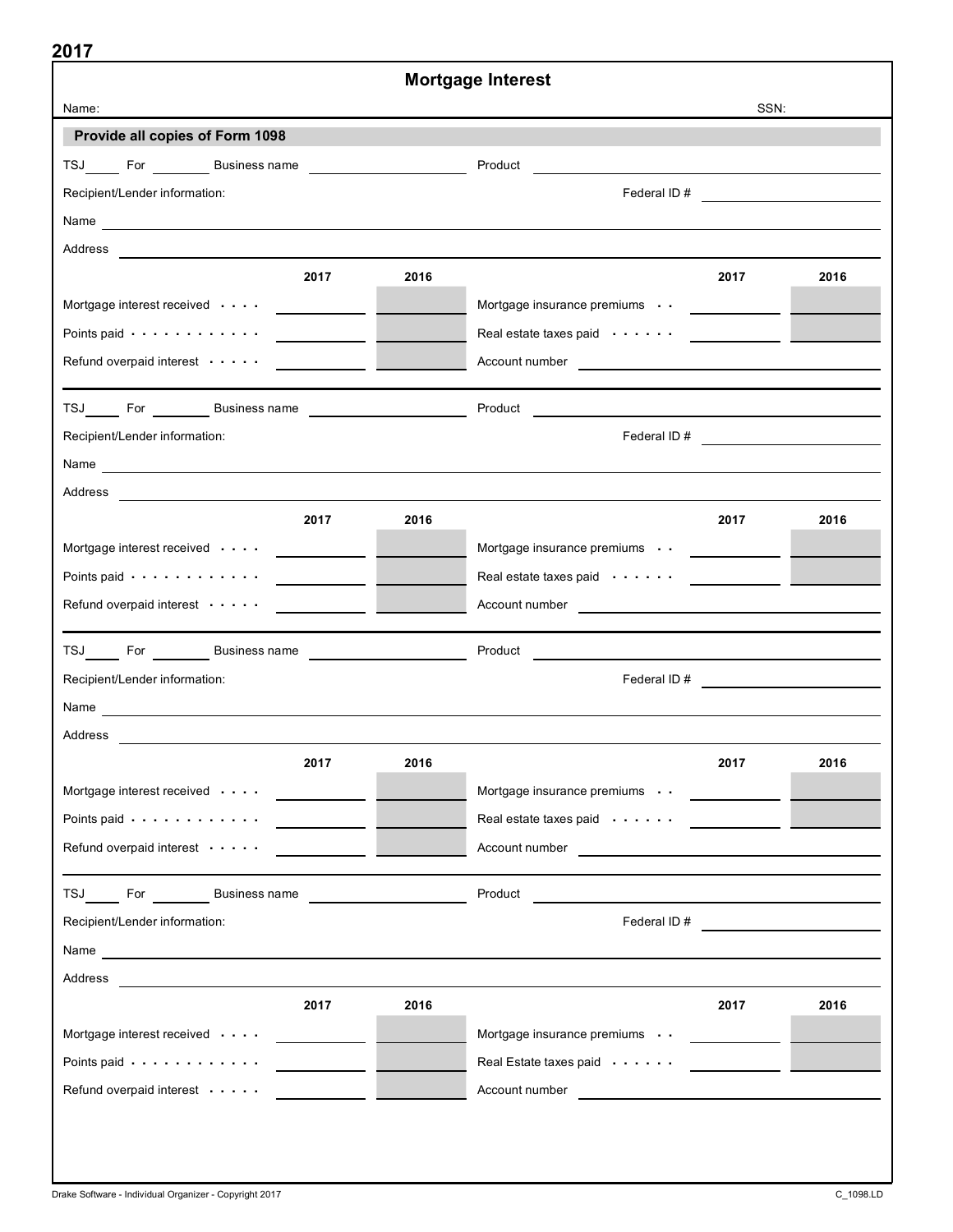# Employee Business Expense

| Name:                                                                                                                                                                                                                                                                              | SSN: |      |
|------------------------------------------------------------------------------------------------------------------------------------------------------------------------------------------------------------------------------------------------------------------------------------|------|------|
| <b>Employee Business Expense</b>                                                                                                                                                                                                                                                   |      |      |
| TSJ TS<br>Occupation<br><u> 1989 - Johann Barbara, martxa alemaniar arg</u>                                                                                                                                                                                                        |      |      |
| Part I - Employee Business Expense and Reimbursements                                                                                                                                                                                                                              | 2017 | 2016 |
|                                                                                                                                                                                                                                                                                    |      |      |
|                                                                                                                                                                                                                                                                                    |      |      |
| Travel expense while away from home overnight, including lodging, airplane,<br>Travel expense while away from home overnight, including lodging, airplane,<br>car rental, etc. <b>Do not</b> include meals and entertainment www.web.com/www.web/www.web/www.web/www.web/web/web/w |      |      |
|                                                                                                                                                                                                                                                                                    |      |      |
| Meals and entertainment expenses (and a contract of the contract of the contract of the contract of the contract of the contract of the contract of the contract of the contract of the contract of the contract of the contra                                                     |      |      |
|                                                                                                                                                                                                                                                                                    |      |      |
| Enter reimbursements received from your employer that were <b>not</b> reported to you in box 1<br>of Form W-2. Include any amount reported under code "L" in box 12 on your Form W-2 for $\cdots \cdots \cdots$                                                                    |      |      |
|                                                                                                                                                                                                                                                                                    |      |      |
| Meals and entertainment expenses (also contained a service of the service of the service of the service of the                                                                                                                                                                     |      |      |
| Portion of total expenses that is for impairment-related work expenses of disabled employee <u>_______________</u>                                                                                                                                                                 |      |      |
| Portion of total expenses that is for an Armed Forces reservist <i>with the content of the content of total</i> expenses that is for an Armed Forces reservist with the content of the content of the content of the content of the                                                |      |      |
| Qualifying performing artist<br>Fee-based state or local government official<br>Pastor<br>$\perp$                                                                                                                                                                                  |      |      |
| <b>Business Vehicle Expenses</b>                                                                                                                                                                                                                                                   |      |      |

|                                                                                                                                                                                                                                | Vehicle 1 |      |      | Vehicle 2 |      |  |
|--------------------------------------------------------------------------------------------------------------------------------------------------------------------------------------------------------------------------------|-----------|------|------|-----------|------|--|
|                                                                                                                                                                                                                                | 2017      | 2016 | 2017 |           | 2016 |  |
| Enter the date vehicle was placed in service enter the state of the control of the state of the state of the state of the state of the state of the state of the state of the state of the state of the state of the state of  |           |      |      |           |      |  |
| Total miles vehicle was driven during 2017 $\cdots \cdots \cdots \cdots$                                                                                                                                                       |           |      |      |           |      |  |
|                                                                                                                                                                                                                                |           |      |      |           |      |  |
| Average daily roundtrip commuting distance enterity of the control of the control of the control of the control of the control of the control of the control of the control of the control of the control of the control of th |           |      |      |           |      |  |
| Commuting miles included in total miles above $\cdots \cdots \cdots$                                                                                                                                                           |           |      |      |           |      |  |
|                                                                                                                                                                                                                                |           |      |      |           |      |  |
| Gasoline, oil, repairs, vehicle insurance, etc. www.www.community.com/www.community.com/www.community.com/www.                                                                                                                 |           |      |      |           |      |  |
| Vehicle rentals $\cdots \cdots \cdots \cdots \cdots \cdots \cdots \cdots$                                                                                                                                                      |           |      |      |           |      |  |
| Inclusion amount $\cdots$ $\cdots$ $\cdots$ $\cdots$ $\cdots$ $\cdots$ $\cdots$ $\cdots$ $\cdots$ $\cdots$ $\cdots$ $\cdots$ $\cdots$ $\cdots$ $\cdots$ $\cdots$                                                               |           |      |      |           |      |  |
|                                                                                                                                                                                                                                |           |      |      |           |      |  |
| Enter cost or other basis                                                                                                                                                                                                      |           |      |      |           |      |  |
|                                                                                                                                                                                                                                |           |      |      |           |      |  |
| Enter depreciation method and percentage $\cdots \cdots \cdots$                                                                                                                                                                |           |      |      |           |      |  |
| If your employer provided a vehicle, was personal use during off duty hours permitted?                                                                                                                                         |           | Yes  | No   |           |      |  |
| Do you or your spouse have another vehicle available for personal use? $\cdots \cdots$                                                                                                                                         |           | Yes  | No   |           |      |  |
|                                                                                                                                                                                                                                |           | Yes  | No   |           |      |  |
| If "Yes," is the evidence written?<br>.                                                                                                                                                                                        |           | Yes  | No   |           |      |  |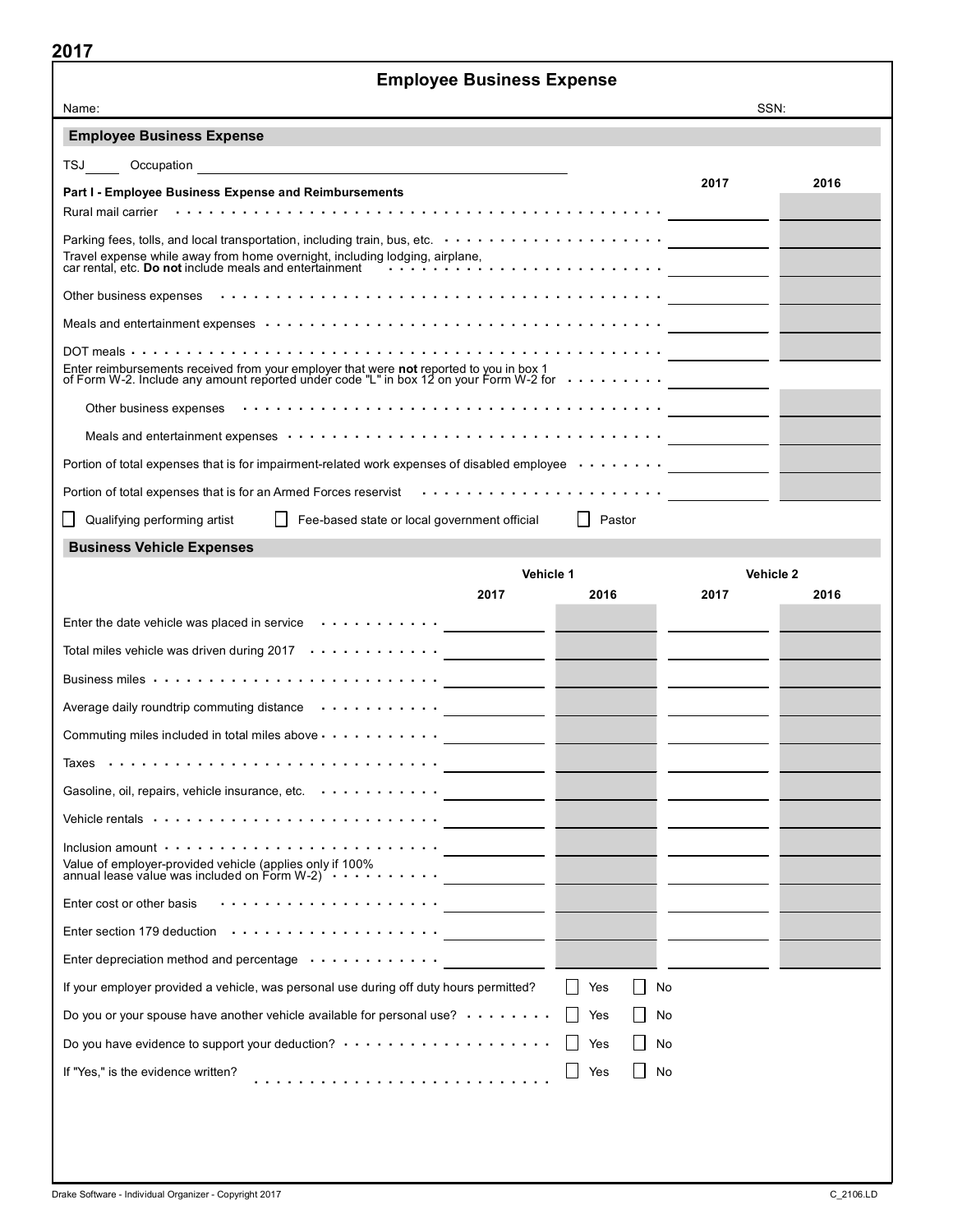|                                                                        | <b>Auto Expense Worksheet</b> |                  |                 |                     |
|------------------------------------------------------------------------|-------------------------------|------------------|-----------------|---------------------|
| Name:                                                                  |                               |                  | SSN:            |                     |
| <b>General Information</b>                                             |                               |                  |                 |                     |
| For                                                                    |                               |                  |                 |                     |
|                                                                        |                               |                  |                 |                     |
|                                                                        |                               |                  |                 |                     |
| Date placed in service                                                 |                               |                  |                 |                     |
| Do you or your spouse have another vehicle available for personal use? | $\perp$<br>Yes                | No               |                 |                     |
| Was this vehicle available for use during off-duty hours?              | Yes                           | No               |                 |                     |
| Do you have evidence to support your deduction?                        | Yes<br>$\perp$                | No               |                 |                     |
| If "Yes," is the evidence written?                                     | Yes<br>$\perp$                | No               |                 |                     |
| Enter the number of miles your vehicle was used for:                   | 2017                          | 2016             |                 | Prior year<br>total |
|                                                                        |                               |                  | <b>Business</b> |                     |
|                                                                        |                               |                  | Total           |                     |
|                                                                        |                               |                  |                 |                     |
| <b>Expenses</b>                                                        |                               |                  |                 |                     |
|                                                                        |                               |                  | 2017            | 2016                |
|                                                                        |                               |                  |                 |                     |
|                                                                        |                               |                  |                 |                     |
| Insurance                                                              |                               |                  |                 |                     |
| Licenses                                                               |                               |                  |                 |                     |
|                                                                        |                               |                  |                 |                     |
|                                                                        |                               |                  |                 |                     |
|                                                                        |                               |                  |                 |                     |
|                                                                        |                               |                  |                 |                     |
|                                                                        |                               |                  |                 |                     |
|                                                                        |                               |                  |                 |                     |
|                                                                        |                               |                  |                 |                     |
|                                                                        |                               |                  |                 |                     |
| Other expenses (list):                                                 |                               | Apply business % |                 |                     |
|                                                                        |                               |                  |                 |                     |
|                                                                        |                               |                  |                 |                     |
|                                                                        |                               |                  |                 |                     |
|                                                                        |                               |                  |                 |                     |
|                                                                        |                               |                  |                 |                     |
|                                                                        |                               |                  |                 |                     |
|                                                                        |                               |                  |                 |                     |
|                                                                        |                               |                  |                 |                     |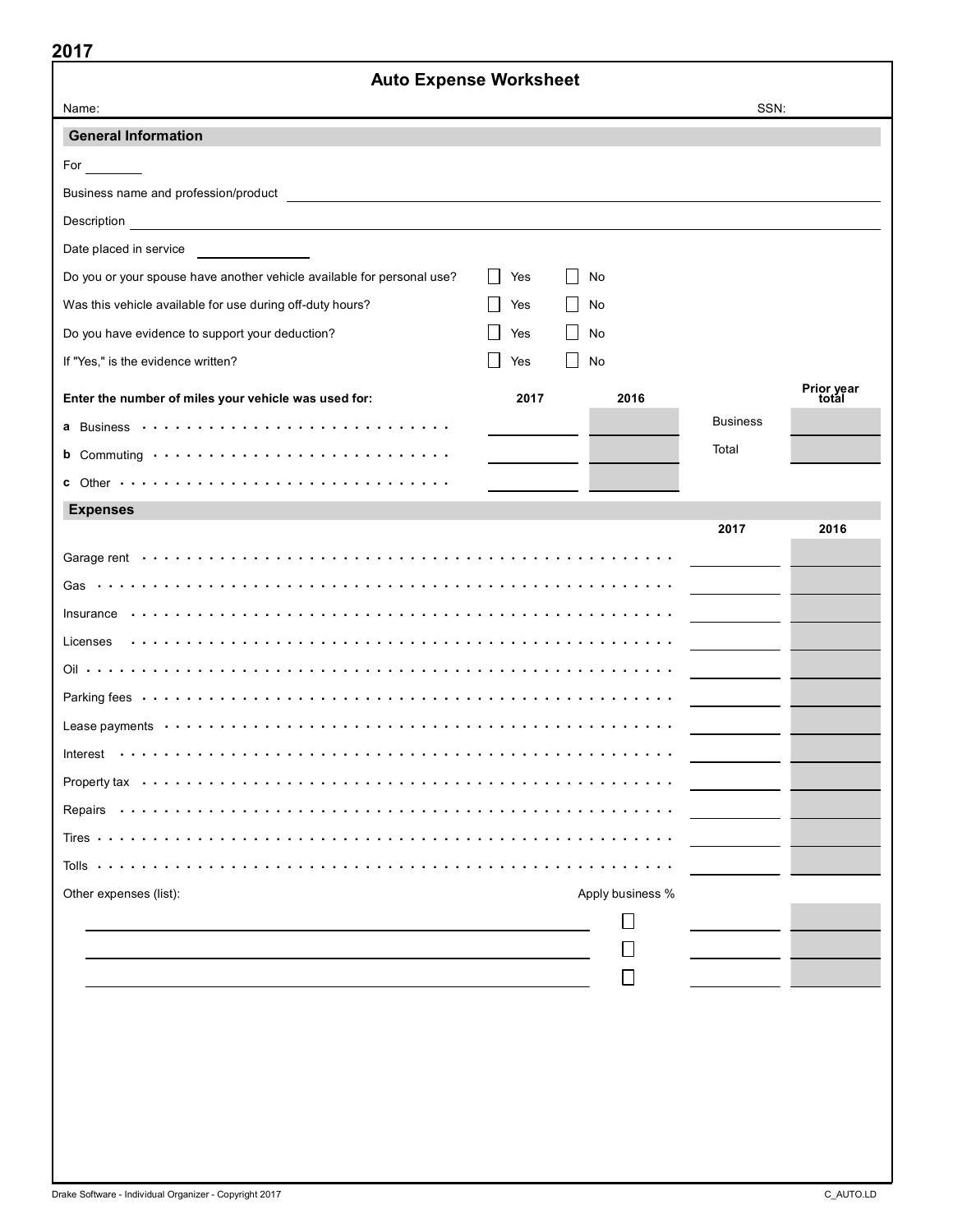| 2017                                                                                                                     |      | <b>Expenses for Business Use of Your Home</b> |      |                                 |                                                                       |  |
|--------------------------------------------------------------------------------------------------------------------------|------|-----------------------------------------------|------|---------------------------------|-----------------------------------------------------------------------|--|
| Name:                                                                                                                    |      |                                               |      | SSN:                            |                                                                       |  |
| <b>Business Use of Home</b>                                                                                              |      |                                               |      |                                 |                                                                       |  |
|                                                                                                                          |      |                                               |      | 2017                            | 2016                                                                  |  |
| TSJ For<br>Square feet of home used exclusively for business (and contained by contained the set of home used $\epsilon$ |      |                                               |      |                                 |                                                                       |  |
|                                                                                                                          |      |                                               |      |                                 |                                                                       |  |
| Use of Home for Daycare                                                                                                  |      |                                               |      |                                 |                                                                       |  |
|                                                                                                                          |      |                                               |      | 2017                            | 2016                                                                  |  |
|                                                                                                                          |      |                                               |      |                                 |                                                                       |  |
|                                                                                                                          |      |                                               |      |                                 |                                                                       |  |
|                                                                                                                          |      |                                               |      |                                 |                                                                       |  |
| Did you live in the home all year?<br>$\blacksquare$ No<br><b>Yes</b>                                                    |      |                                               |      |                                 |                                                                       |  |
| <b>Expenses</b>                                                                                                          |      |                                               |      |                                 |                                                                       |  |
| Office expenses<br>2017                                                                                                  | 2016 | Home expenses<br>2017                         | 2016 |                                 |                                                                       |  |
|                                                                                                                          |      |                                               |      |                                 |                                                                       |  |
| Mortgage interest $\cdots \cdots \cdots$<br>Real estate taxes                                                            |      |                                               |      | enter those expenses that       | In the "Office expenses" column,                                      |  |
| Excess mortgage interest $\cdots \cdots$                                                                                 |      |                                               |      |                                 | pertain exclusively to your office;<br>in the "Home expenses" column, |  |
| Insurance                                                                                                                |      |                                               |      | enter those expenses that       |                                                                       |  |
| Rent $\cdots$ $\cdots$ $\cdots$ $\cdots$ $\cdots$ $\cdots$                                                               |      |                                               |      | pertain to the entire dwelling. |                                                                       |  |
| Repairs & maintenance <u>___________</u>                                                                                 |      |                                               |      |                                 |                                                                       |  |
| Utilities $\cdots\cdots\cdots\cdots\cdots\cdots$                                                                         |      |                                               |      |                                 |                                                                       |  |
| Other expenses                                                                                                           |      |                                               |      |                                 |                                                                       |  |
| <b>Cost of Home</b>                                                                                                      |      |                                               |      |                                 |                                                                       |  |
|                                                                                                                          |      |                                               |      | 2017                            | 2016                                                                  |  |
| Enter the smaller of your home's adjusted basis or its fair market value                                                 |      |                                               |      |                                 |                                                                       |  |
| Does this include the value of the land? $\Box$ Yes                                                                      |      | No Value of land                              |      |                                 |                                                                       |  |
| Date placed in service <i>interioral interioral content in the service</i> in the service in the service in the service  |      |                                               |      |                                 |                                                                       |  |
| Date taken out of service                                                                                                |      |                                               |      |                                 |                                                                       |  |
|                                                                                                                          |      |                                               |      |                                 |                                                                       |  |
|                                                                                                                          |      |                                               |      |                                 |                                                                       |  |
|                                                                                                                          |      |                                               |      |                                 |                                                                       |  |
|                                                                                                                          |      |                                               |      |                                 |                                                                       |  |
|                                                                                                                          |      |                                               |      |                                 |                                                                       |  |
|                                                                                                                          |      |                                               |      |                                 |                                                                       |  |
|                                                                                                                          |      |                                               |      |                                 |                                                                       |  |
|                                                                                                                          |      |                                               |      |                                 |                                                                       |  |
|                                                                                                                          |      |                                               |      |                                 |                                                                       |  |
|                                                                                                                          |      |                                               |      |                                 |                                                                       |  |
|                                                                                                                          |      |                                               |      |                                 |                                                                       |  |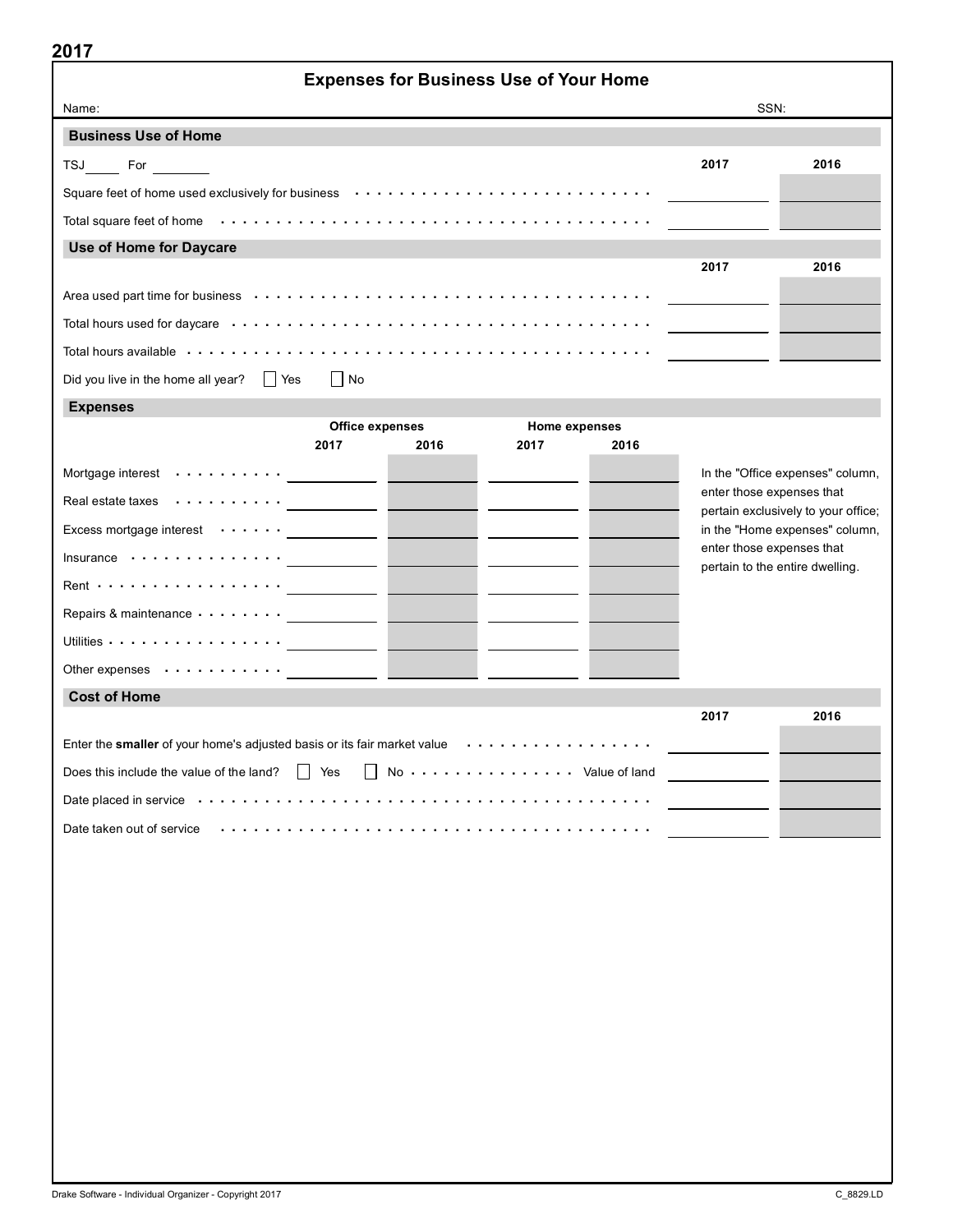|       | <b>Asset Listing for 2017</b> |                                |                      |                   |             |  |                       |             |              |                |                    |
|-------|-------------------------------|--------------------------------|----------------------|-------------------|-------------|--|-----------------------|-------------|--------------|----------------|--------------------|
| Name: |                               |                                |                      |                   |             |  |                       |             |              | SSN:           |                    |
|       |                               |                                |                      |                   |             |  |                       |             |              |                |                    |
| For   | Multi                         | <b>Description of property</b> | Placed in<br>service | <b>Cost/Basis</b> | Method Life |  | Prior<br>depreciation | Sec 179 exp | Date<br>sold | Sales<br>price | Expense<br>of sale |
|       |                               |                                |                      |                   |             |  |                       |             |              |                |                    |
|       |                               |                                |                      |                   |             |  |                       |             |              |                |                    |
|       |                               |                                |                      |                   |             |  |                       |             |              |                |                    |
|       |                               |                                |                      |                   |             |  |                       |             |              |                |                    |
|       |                               |                                |                      |                   |             |  |                       |             |              |                |                    |
|       |                               |                                |                      |                   |             |  |                       |             |              |                |                    |
|       |                               |                                |                      |                   |             |  |                       |             |              |                |                    |
|       |                               |                                |                      |                   |             |  |                       |             |              |                |                    |
|       |                               |                                |                      |                   |             |  |                       |             |              |                |                    |
|       |                               |                                |                      |                   |             |  |                       |             |              |                |                    |
|       |                               |                                |                      |                   |             |  |                       |             |              |                |                    |
|       |                               |                                |                      |                   |             |  |                       |             |              |                |                    |
|       |                               |                                |                      |                   |             |  |                       |             |              |                |                    |
|       |                               |                                |                      |                   |             |  |                       |             |              |                |                    |
|       |                               |                                |                      |                   |             |  |                       |             |              |                |                    |
|       |                               |                                |                      |                   |             |  |                       |             |              |                |                    |
|       |                               |                                |                      |                   |             |  |                       |             |              |                |                    |
|       |                               |                                |                      |                   |             |  |                       |             |              |                |                    |
|       |                               |                                |                      |                   |             |  |                       |             |              |                |                    |
|       |                               |                                |                      |                   |             |  |                       |             |              |                |                    |
|       |                               |                                |                      |                   |             |  |                       |             |              |                |                    |
|       |                               |                                |                      |                   |             |  |                       |             |              |                |                    |
|       |                               |                                |                      |                   |             |  |                       |             |              |                |                    |
|       |                               |                                |                      |                   |             |  |                       |             |              |                |                    |
|       |                               |                                |                      |                   |             |  |                       |             |              |                |                    |
|       |                               |                                |                      |                   |             |  |                       |             |              |                |                    |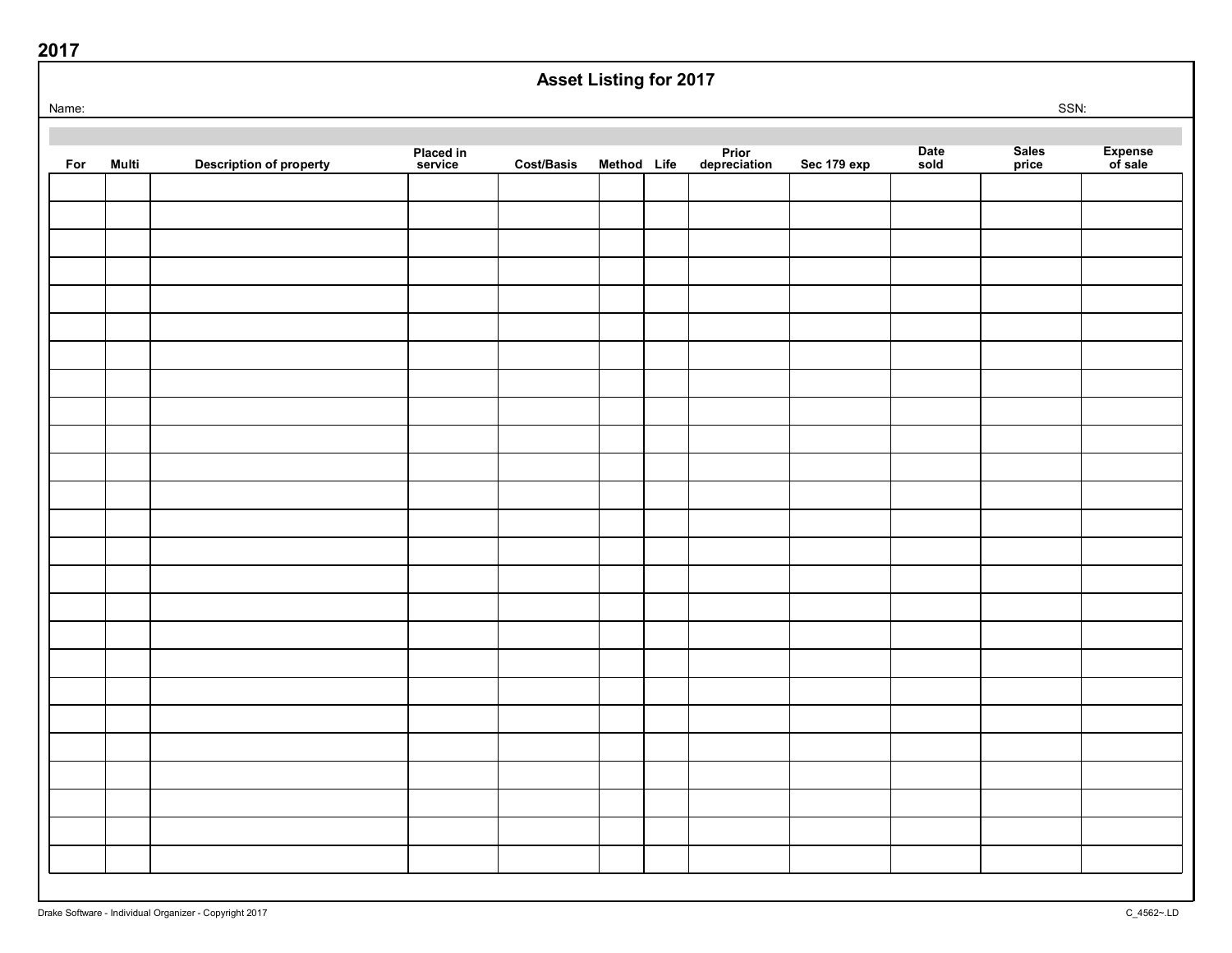|                                                                                                                                                                                                                                                                                         | <b>Foreign Earned Income</b>  |                             |                  |
|-----------------------------------------------------------------------------------------------------------------------------------------------------------------------------------------------------------------------------------------------------------------------------------------|-------------------------------|-----------------------------|------------------|
| Name:                                                                                                                                                                                                                                                                                   |                               | SSN:                        |                  |
| Part I - General Information                                                                                                                                                                                                                                                            |                               |                             |                  |
| Taxpayer's foreign address<br>Street $1 \cdot \cdot \cdot \cdot \cdot \cdot \cdot$ . The contract of the contract of the contract of the contract of the contract of the contract of the contract of the contract of the contract of the contract of the contract of the contract of th |                               |                             |                  |
| Street $2 \cdot \cdot \cdot \cdot \cdot \cdot \cdot$                                                                                                                                                                                                                                    |                               |                             |                  |
|                                                                                                                                                                                                                                                                                         |                               |                             |                  |
|                                                                                                                                                                                                                                                                                         |                               | Postal code _______________ |                  |
|                                                                                                                                                                                                                                                                                         |                               |                             |                  |
|                                                                                                                                                                                                                                                                                         |                               |                             |                  |
| Employer's U.S. address<br>Street $\cdots$ $\cdots$ $\cdots$                                                                                                                                                                                                                            |                               |                             |                  |
|                                                                                                                                                                                                                                                                                         | $ST \t -$                     | Zip                         |                  |
| Employer's foreign address<br>Street $1 \cdot \cdot \cdot \cdot \cdot \cdot \cdot$ . The contract of the contract of the contract of the contract of the contract of the contract of the contract of the contract of the contract of the contract of the contract of the contract of th |                               |                             |                  |
| Street $2 \cdot \cdot \cdot \cdot \cdot \cdot$ . $\qquad \qquad$ $\qquad$                                                                                                                                                                                                               |                               |                             |                  |
|                                                                                                                                                                                                                                                                                         |                               |                             |                  |
| $Province / State \cdots \cdots$                                                                                                                                                                                                                                                        | Country _____________________ |                             |                  |
| Employer is: (check any that apply)                                                                                                                                                                                                                                                     |                               |                             |                  |
| A foreign entity                                                                                                                                                                                                                                                                        | A U.S. company                | Self<br>$\perp$             |                  |
| A foreign affiliate of a U.S. company                                                                                                                                                                                                                                                   | $\perp$                       |                             |                  |
|                                                                                                                                                                                                                                                                                         |                               |                             |                  |
| If you have previously filed Form 2555, enter the last year you filed Form 2555.                                                                                                                                                                                                        |                               | $\perp$<br>Yes<br>No        |                  |
| If you claimed an exclusion in an earlier year, have you ever revoked your choice?                                                                                                                                                                                                      |                               | and tax year                |                  |
| Of which country are you a citizen?                                                                                                                                                                                                                                                     |                               |                             |                  |
|                                                                                                                                                                                                                                                                                         |                               |                             |                  |
| Did you maintain a separate foreign residence for your family because of adverse living conditions at your tax home?                                                                                                                                                                    |                               | Yes                         | No               |
| If yes, enter the city and country of the separate foreign residence. Also, show the number of days during your tax year that you maintained a<br>second household at that address.                                                                                                     |                               |                             |                  |
|                                                                                                                                                                                                                                                                                         | City and country              |                             | Number of days   |
|                                                                                                                                                                                                                                                                                         |                               |                             |                  |
|                                                                                                                                                                                                                                                                                         |                               |                             |                  |
|                                                                                                                                                                                                                                                                                         |                               |                             |                  |
| List your tax homes during your tax year and dates established                                                                                                                                                                                                                          |                               |                             |                  |
|                                                                                                                                                                                                                                                                                         | Home                          |                             | Date established |
|                                                                                                                                                                                                                                                                                         |                               |                             |                  |
|                                                                                                                                                                                                                                                                                         |                               |                             |                  |
|                                                                                                                                                                                                                                                                                         |                               |                             |                  |
|                                                                                                                                                                                                                                                                                         |                               |                             |                  |
|                                                                                                                                                                                                                                                                                         |                               |                             |                  |
|                                                                                                                                                                                                                                                                                         |                               |                             |                  |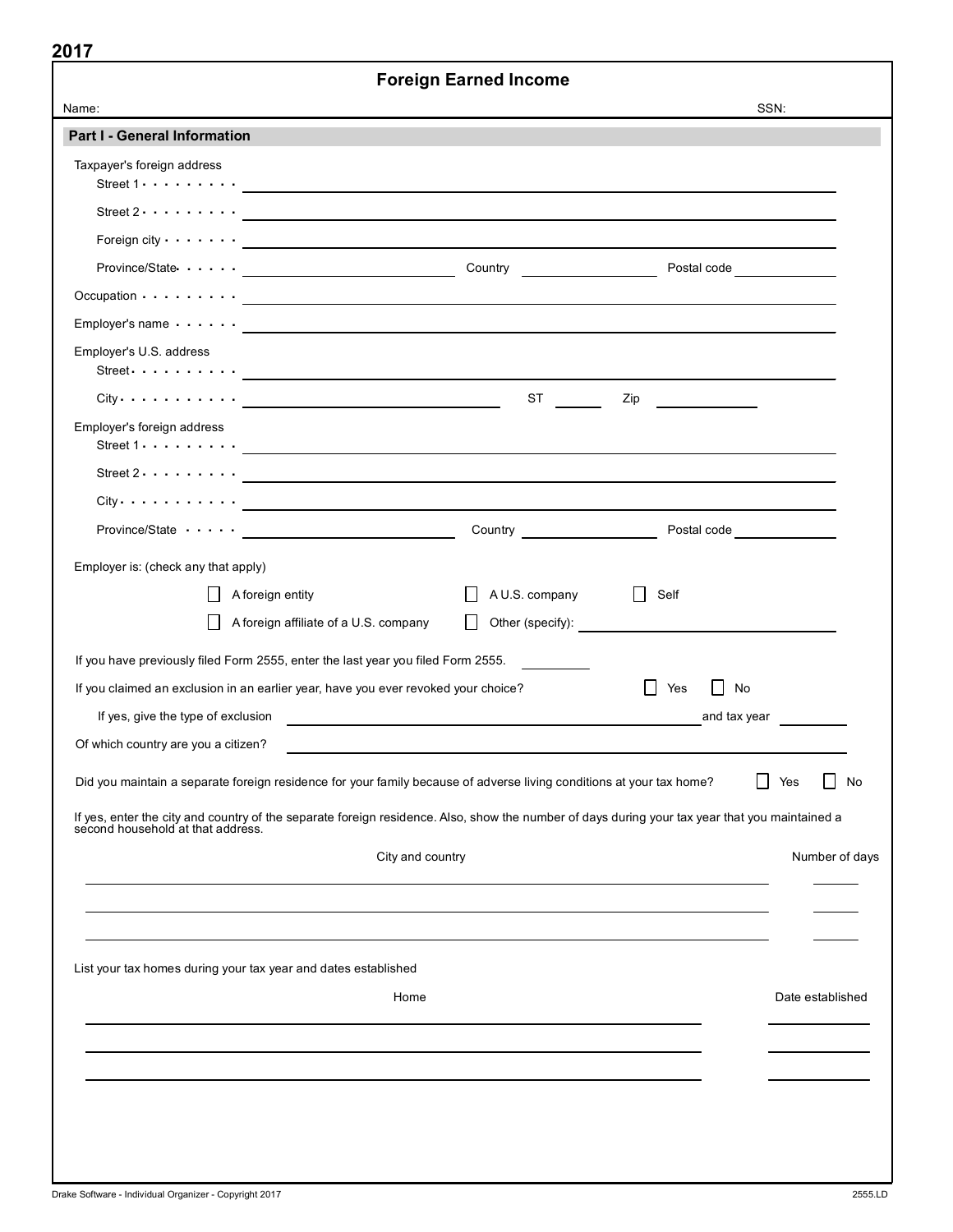| .                                                                                                                                                                                    |                                                                   | <b>Foreign Earned Income</b>          |                                                                                                                                                                                                                                                                                                                                                                                                                                                                                                                     |
|--------------------------------------------------------------------------------------------------------------------------------------------------------------------------------------|-------------------------------------------------------------------|---------------------------------------|---------------------------------------------------------------------------------------------------------------------------------------------------------------------------------------------------------------------------------------------------------------------------------------------------------------------------------------------------------------------------------------------------------------------------------------------------------------------------------------------------------------------|
| Name:                                                                                                                                                                                |                                                                   |                                       | SSN:                                                                                                                                                                                                                                                                                                                                                                                                                                                                                                                |
| Part II - Bona Fide Residence Test                                                                                                                                                   |                                                                   |                                       |                                                                                                                                                                                                                                                                                                                                                                                                                                                                                                                     |
| Date bona fide residence began                                                                                                                                                       | , ended                                                           |                                       |                                                                                                                                                                                                                                                                                                                                                                                                                                                                                                                     |
| Kind of living quarters in foreign country                                                                                                                                           | Purchased house                                                   |                                       | Rented house or apartment                                                                                                                                                                                                                                                                                                                                                                                                                                                                                           |
|                                                                                                                                                                                      | Rented room                                                       |                                       | Quarters furnished by employer                                                                                                                                                                                                                                                                                                                                                                                                                                                                                      |
| Did any of your family live with you abroad during any part of the tax year? $\cdots\cdots\cdots\cdots\cdots\cdots\cdots\cdots\cdots\cdots\cdots$<br>If yes, who and for what period | Relationship                                                      |                                       | No<br>For what period                                                                                                                                                                                                                                                                                                                                                                                                                                                                                               |
| Have you submitted a statement to the authorities of the foreign country where you claim bona fide residence that                                                                    |                                                                   |                                       | Yes<br>No                                                                                                                                                                                                                                                                                                                                                                                                                                                                                                           |
| Are you required to pay income tax to the country where you claim bona fide residence? $\cdots\cdots\cdots\cdots\cdots\cdots\cap$                                                    |                                                                   |                                       |                                                                                                                                                                                                                                                                                                                                                                                                                                                                                                                     |
| If you were present in the United States during the tax year, enter the information below.                                                                                           | Income earned<br>Number of                                        |                                       | Income earned<br>Number of                                                                                                                                                                                                                                                                                                                                                                                                                                                                                          |
| Date arrived<br>in $U.S.$<br>U.S.                                                                                                                                                    | in $U.S.$<br>Date left days in U.S.<br>on business<br>on business | Date arrived<br>in $U.S.$             | in $U.S.$<br>days in U.S.<br>Date left<br>on business<br>on business<br>U.S.                                                                                                                                                                                                                                                                                                                                                                                                                                        |
| List any contractual terms or other conditions relating to the length of your employment abroad:                                                                                     |                                                                   |                                       |                                                                                                                                                                                                                                                                                                                                                                                                                                                                                                                     |
| List the type of visa under which you entered the foreign country:                                                                                                                   |                                                                   |                                       | Yes<br>No                                                                                                                                                                                                                                                                                                                                                                                                                                                                                                           |
| Did your visa limit the length of your stay or employment in a foreign country? (If yes, attach explanation) $\cdots \cdots \cdots$                                                  |                                                                   |                                       |                                                                                                                                                                                                                                                                                                                                                                                                                                                                                                                     |
| If yes, explain                                                                                                                                                                      |                                                                   |                                       |                                                                                                                                                                                                                                                                                                                                                                                                                                                                                                                     |
|                                                                                                                                                                                      |                                                                   |                                       |                                                                                                                                                                                                                                                                                                                                                                                                                                                                                                                     |
| If yes, enter the address of your home, whether it was rented, the names of the occupants, and their relationship to you                                                             |                                                                   |                                       | State <b>ZIP</b>                                                                                                                                                                                                                                                                                                                                                                                                                                                                                                    |
|                                                                                                                                                                                      |                                                                   | Relationship of occupant              |                                                                                                                                                                                                                                                                                                                                                                                                                                                                                                                     |
|                                                                                                                                                                                      |                                                                   |                                       |                                                                                                                                                                                                                                                                                                                                                                                                                                                                                                                     |
|                                                                                                                                                                                      |                                                                   |                                       |                                                                                                                                                                                                                                                                                                                                                                                                                                                                                                                     |
| Was the home rented?                                                                                                                                                                 |                                                                   |                                       |                                                                                                                                                                                                                                                                                                                                                                                                                                                                                                                     |
| Part III - Physical Presence Test                                                                                                                                                    |                                                                   |                                       |                                                                                                                                                                                                                                                                                                                                                                                                                                                                                                                     |
| The physical presence test is based on the 12-month period from:                                                                                                                     |                                                                   | <u> 1990 - Jan Barnett, politik e</u> | through:                                                                                                                                                                                                                                                                                                                                                                                                                                                                                                            |
| Enter your principal country of employment during your tax year:                                                                                                                     |                                                                   |                                       |                                                                                                                                                                                                                                                                                                                                                                                                                                                                                                                     |
| country or countries for the entire 12-month period." Do not include the income listed in the last column below in Part IV, but report it on<br>Form 1040.                           |                                                                   |                                       | Enter all travel abroad during the 12-month period shown above. Exclude travel between foreign countries that did not involve travel on or over<br>international waters, or in or over the United States, for 24 hours or more. If the last entry is an arrival in a foreign country, enter the number of<br>full days to the end of the 12-month period. If you have no travel to report during the period, write in the schedule "physically present in a foreign<br>Full days Number of<br>Income earned in U.S. |
| Name of country<br>(including U.S.)                                                                                                                                                  | Date arrived                                                      | Date left<br>country                  | present in days in U.S.<br>on business (attach<br>on business<br>computation)                                                                                                                                                                                                                                                                                                                                                                                                                                       |
|                                                                                                                                                                                      |                                                                   |                                       |                                                                                                                                                                                                                                                                                                                                                                                                                                                                                                                     |
|                                                                                                                                                                                      |                                                                   |                                       |                                                                                                                                                                                                                                                                                                                                                                                                                                                                                                                     |
|                                                                                                                                                                                      |                                                                   |                                       |                                                                                                                                                                                                                                                                                                                                                                                                                                                                                                                     |
|                                                                                                                                                                                      |                                                                   |                                       |                                                                                                                                                                                                                                                                                                                                                                                                                                                                                                                     |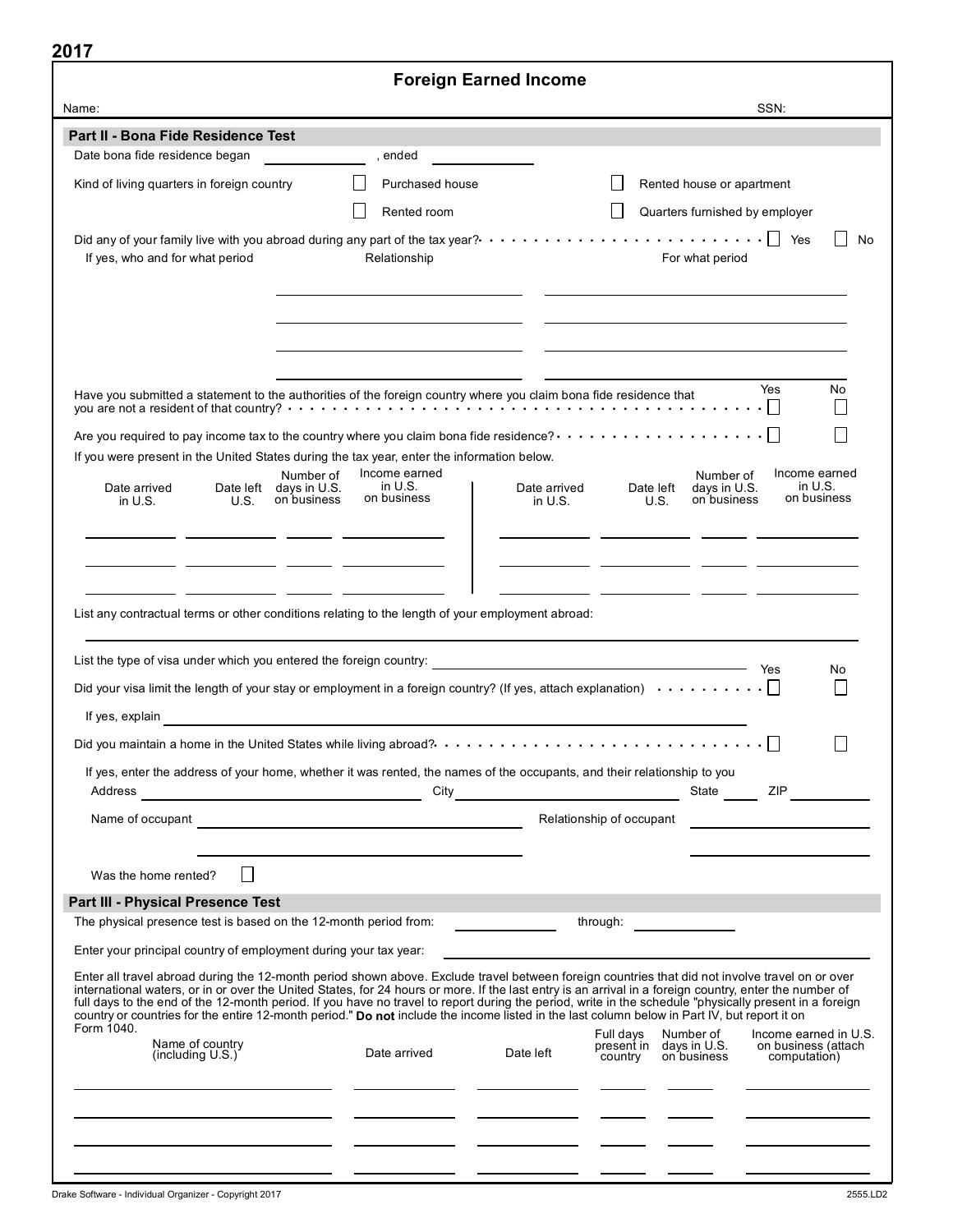| <b>Foreign Earned Income</b>                                                                                                             |      |      |
|------------------------------------------------------------------------------------------------------------------------------------------|------|------|
| Name:                                                                                                                                    |      | SSN: |
| Part IV - Foreign Earned Income                                                                                                          | 2017 | 2016 |
|                                                                                                                                          |      |      |
| Allowable share of income for personal services performed:                                                                               |      |      |
| In a business (including farming) or profession $\cdots \cdots \cdots \cdots \cdots \cdots \cdots \cdots \cdots$                         |      |      |
| In a partnership (list name, address, and type of income)                                                                                |      |      |
| Noncash income:                                                                                                                          |      |      |
|                                                                                                                                          |      |      |
|                                                                                                                                          |      |      |
|                                                                                                                                          |      |      |
| Other property or facility<br><u> 1989 - Johann Stone, fransk politiker (d. 1989)</u>                                                    |      |      |
| (specify)                                                                                                                                |      |      |
| Allowances, reimbursements, or expenses paid on your behalf for services performed:                                                      |      |      |
| Cost of living and overseas differential $\cdots \cdots \cdots \cdots \cdots \cdots \cdots \cdots \cdots \cdots$                         |      |      |
|                                                                                                                                          |      |      |
|                                                                                                                                          |      |      |
| Home leave $\cdots$ $\cdots$ $\cdots$ $\cdots$ $\cdots$ $\cdots$ $\cdots$ $\cdots$ $\cdots$ $\cdots$ $\cdots$ $\cdots$ $\cdots$ $\cdots$ |      |      |
|                                                                                                                                          |      |      |
| Other (specify)                                                                                                                          |      |      |
|                                                                                                                                          |      |      |
| Other foreign earned income                                                                                                              |      |      |
| (specify):                                                                                                                               |      |      |
|                                                                                                                                          |      |      |
|                                                                                                                                          |      |      |
| For Taxpayers Claiming the Housing Exclusion or Deduction                                                                                | 2017 | 2016 |
|                                                                                                                                          |      |      |
|                                                                                                                                          |      |      |
| Location where housing expenses incurred                                                                                                 |      |      |
|                                                                                                                                          |      |      |
| Enter the number of days in qualifying period that fall within your 2017 tax year $\dots \dots \dots$                                    |      |      |
|                                                                                                                                          |      |      |
| For Taxpayers Claiming the Foreign Earned Income Exclusion                                                                               |      |      |
|                                                                                                                                          | 2017 | 2016 |
| Enter the number of days in qualifying period that fall within your 2017 tax year                                                        |      |      |
|                                                                                                                                          |      |      |
|                                                                                                                                          |      |      |
|                                                                                                                                          |      |      |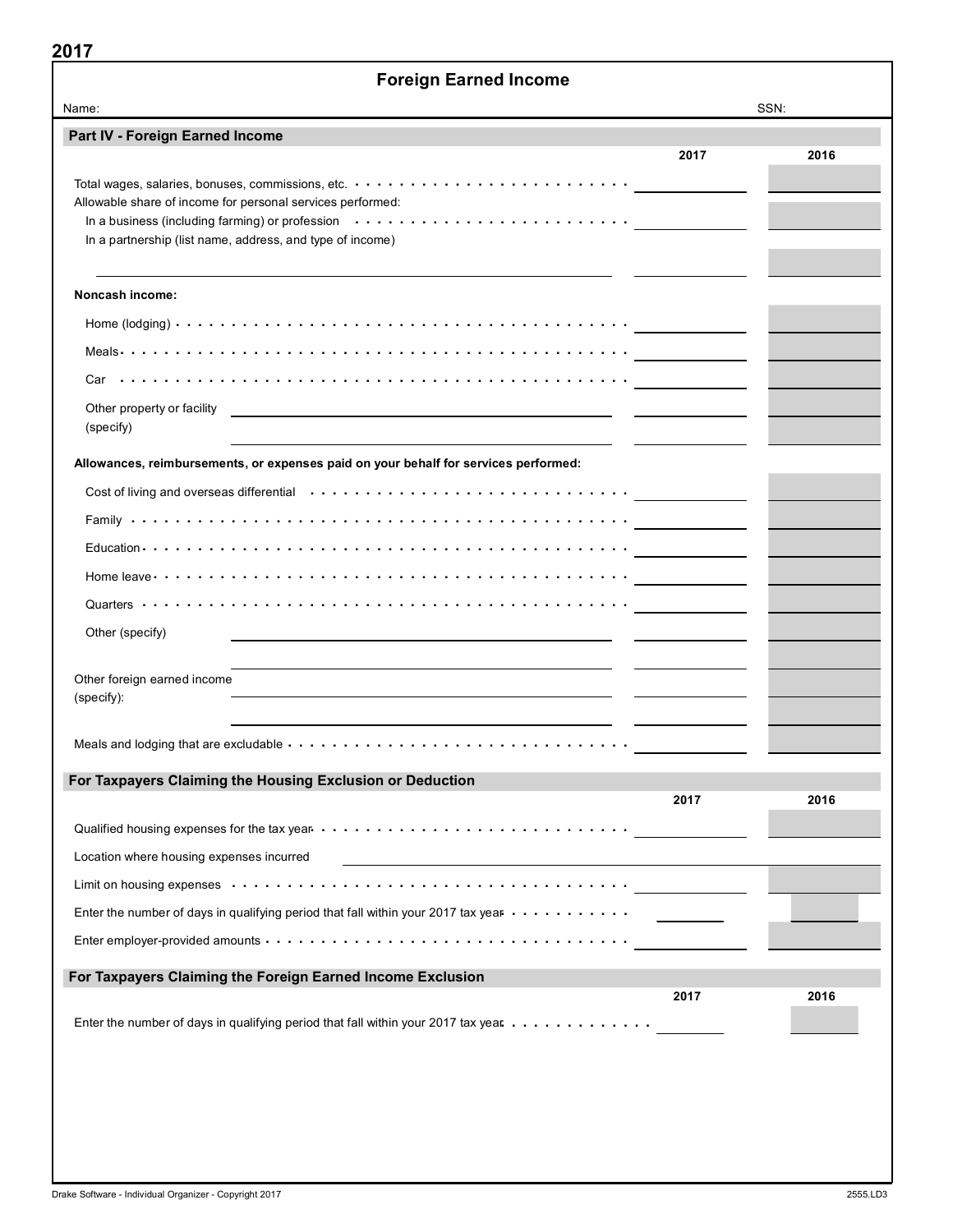|                                                                                                                                                                                                                                      | <b>Residential Energy Credits</b> |                                                                                                                                                                                                                                |
|--------------------------------------------------------------------------------------------------------------------------------------------------------------------------------------------------------------------------------------|-----------------------------------|--------------------------------------------------------------------------------------------------------------------------------------------------------------------------------------------------------------------------------|
| Name:                                                                                                                                                                                                                                |                                   | SSN:                                                                                                                                                                                                                           |
|                                                                                                                                                                                                                                      |                                   |                                                                                                                                                                                                                                |
| TSJ                                                                                                                                                                                                                                  |                                   |                                                                                                                                                                                                                                |
| Part I - Residential Energy Efficient Property Credit                                                                                                                                                                                |                                   |                                                                                                                                                                                                                                |
|                                                                                                                                                                                                                                      |                                   | Qualified solar electric property costs enterial enterial enterial enterial enterial enterial enteries and the                                                                                                                 |
|                                                                                                                                                                                                                                      |                                   | Qualified solar water heating property costs enter that is not enter that is not all that is not all that is no                                                                                                                |
|                                                                                                                                                                                                                                      |                                   |                                                                                                                                                                                                                                |
|                                                                                                                                                                                                                                      |                                   |                                                                                                                                                                                                                                |
| Was qualified fuel cell property installed on or in your main home in US?   Yes                                                                                                                                                      |                                   | l I No                                                                                                                                                                                                                         |
| Address of main home <b>contract to the contract of the contract of the contract of the contract of the contract of the contract of the contract of the contract of the contract of the contract of the contract of the contract</b> |                                   |                                                                                                                                                                                                                                |
| City, State, ZIP                                                                                                                                                                                                                     |                                   |                                                                                                                                                                                                                                |
|                                                                                                                                                                                                                                      |                                   |                                                                                                                                                                                                                                |
|                                                                                                                                                                                                                                      |                                   |                                                                                                                                                                                                                                |
|                                                                                                                                                                                                                                      |                                   | Amount of unused credit from 2016 Form 5695, line 28 \taggetimes with example with the state of the state of the S                                                                                                             |
| Part II - Nonbusiness Energy Property Credit                                                                                                                                                                                         |                                   |                                                                                                                                                                                                                                |
| Were improvements or costs made to your main home located in the US?                                                                                                                                                                 | Yes                               | No                                                                                                                                                                                                                             |
| Address of main home <b>contract the contract of the contract of the contract of the contract of the contract of the contract of the contract of the contract of the contract of the contract of the contract of the contract of</b> |                                   |                                                                                                                                                                                                                                |
| City, State, ZIP                                                                                                                                                                                                                     |                                   |                                                                                                                                                                                                                                |
| Were improvements or costs related to the construction of this main home?                                                                                                                                                            | I Yes                             | $\vert \vert$ No                                                                                                                                                                                                               |
| Enter the nonbusiness energy property credit that you took in:                                                                                                                                                                       |                                   |                                                                                                                                                                                                                                |
| $2006$ 2009 2009 2011 2011 2014 2014 2016                                                                                                                                                                                            |                                   |                                                                                                                                                                                                                                |
| 2007 2010 2010 2013 2013 2015                                                                                                                                                                                                        |                                   |                                                                                                                                                                                                                                |
| <b>Qualified Energy Efficient Improvements</b>                                                                                                                                                                                       |                                   |                                                                                                                                                                                                                                |
| Insulation material or systems primarily designed to reduce heat loss or gain witch witch witch witch that witch                                                                                                                     |                                   |                                                                                                                                                                                                                                |
| Exterior doors that meet or exceed Energy Star requirements for and conduction of the state of star and conduct                                                                                                                      |                                   |                                                                                                                                                                                                                                |
| Metal or asphalt roof with appropriate pigmented coatings designed to reduce heat gain withor is not all was not we                                                                                                                  |                                   |                                                                                                                                                                                                                                |
|                                                                                                                                                                                                                                      |                                   |                                                                                                                                                                                                                                |
| Enter the amount of window expense you claimed in:                                                                                                                                                                                   |                                   |                                                                                                                                                                                                                                |
|                                                                                                                                                                                                                                      |                                   |                                                                                                                                                                                                                                |
|                                                                                                                                                                                                                                      |                                   |                                                                                                                                                                                                                                |
| <b>Residential Energy Property Costs</b>                                                                                                                                                                                             |                                   |                                                                                                                                                                                                                                |
|                                                                                                                                                                                                                                      |                                   | Energy efficient building property costs enterial enterial enterial enters in the state of the state of the state of the state of the state of the state of the state of the state of the state of the state of the state of t |
|                                                                                                                                                                                                                                      |                                   | Qualified natural gas, propane, or oil furnace or hot water boiler with the state of the state of the state or                                                                                                                 |
| Advanced main air circulating fan used in a natural gas, propane, or oil furnace www.www.www.www.www.ww                                                                                                                              |                                   |                                                                                                                                                                                                                                |
|                                                                                                                                                                                                                                      |                                   |                                                                                                                                                                                                                                |
|                                                                                                                                                                                                                                      |                                   |                                                                                                                                                                                                                                |
|                                                                                                                                                                                                                                      |                                   |                                                                                                                                                                                                                                |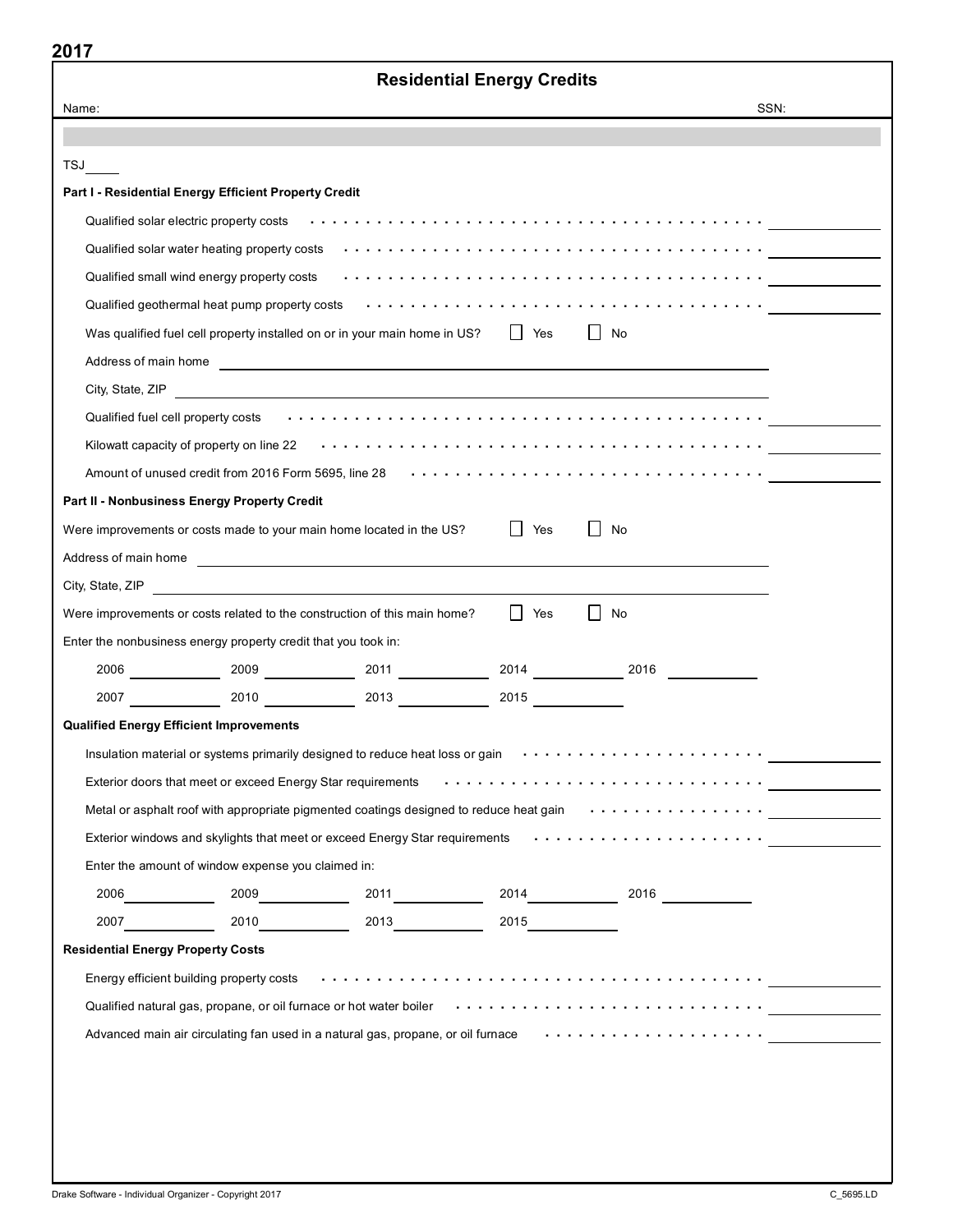| 2017 Z<br><b>Education Credits and Deduction</b>                                                                                                                                                                                                                                                                                                                                                                                                                    |
|---------------------------------------------------------------------------------------------------------------------------------------------------------------------------------------------------------------------------------------------------------------------------------------------------------------------------------------------------------------------------------------------------------------------------------------------------------------------|
| SSN:<br>Name:                                                                                                                                                                                                                                                                                                                                                                                                                                                       |
| Provide all Form(s) 1098-T                                                                                                                                                                                                                                                                                                                                                                                                                                          |
| SSN:                                                                                                                                                                                                                                                                                                                                                                                                                                                                |
| Yes<br>Was the student enrolled at least half time for at least one academic period that began in 2017 at an eligible education institution                                                                                                                                                                                                                                                                                                                         |
| in a program leading toward a post-secondary degree, certificate, or other recognized post-secondary educational credential? $\cdots \cdots \cdots \square$<br>Did the student complete the first four years of post-secondary education before 2017? $\cdots\cdots\cdots\cdots\cdots\cdots\cdots\cdots\cdots\cdots\cdots\cdots$                                                                                                                                    |
|                                                                                                                                                                                                                                                                                                                                                                                                                                                                     |
| Was the student convicted, before the end of 2017, of a felony for possession or distribution of a controlled substance? $\cdots\cdots\cdots\cdots\Box$                                                                                                                                                                                                                                                                                                             |
|                                                                                                                                                                                                                                                                                                                                                                                                                                                                     |
| Number of years the American Opportunity Credit has been claimed for this student                                                                                                                                                                                                                                                                                                                                                                                   |
| 2017<br>2016<br>Total qualified education expenses (including the cost of books, supplies, and equipment) that<br>were REQUIRED to be paid directly to the eductional institution $\cdots\cdots\cdots\cdots\cdots\cdots\cdots\cdots\cdots$                                                                                                                                                                                                                          |
| ADDITIONAL qualified education expenses that were NOT required to be paid directly to the                                                                                                                                                                                                                                                                                                                                                                           |
| Tax-free education assistance received in 2017 allocable to the academic period $\cdots \cdots \cdots \cdots$<br>Tax-free education assistance received in 2018 (and before 2017 return is filed) allocable to                                                                                                                                                                                                                                                      |
| Refunds of qualified education expenses paid in 2017 if the refund is received before the                                                                                                                                                                                                                                                                                                                                                                           |
| Educational Institution Name: <u>Contractor Communication of the Communication</u> of the Communication of the Communication of the Communication of the Communication of the Communication of the Communication of the Communicati                                                                                                                                                                                                                                 |
| Educational Institution Name: <u>Contractor Communication of the Communication</u> Communication of the Communication                                                                                                                                                                                                                                                                                                                                               |
|                                                                                                                                                                                                                                                                                                                                                                                                                                                                     |
| SSN:                                                                                                                                                                                                                                                                                                                                                                                                                                                                |
| Yes<br>Has the Hope Scholarship Credit or American Opportunity Credit been claimed for this student for a total of four times in any<br>$\overline{D}$<br>Was the student enrolled at least half time for at least one academic period that began in 2017 at an eligible education institution<br>Did the student complete the first four years of post-secondary education before 2017? $\cdots\cdots\cdots\cdots\cdots\cdots\cdots\cdots\cdots\cdots\cdots\cdots$ |
|                                                                                                                                                                                                                                                                                                                                                                                                                                                                     |
| Was the student convicted, before the end of 2017, of a felony for possession or distribution of a controlled substance? $\cdots \cdots \cdots \cdots$                                                                                                                                                                                                                                                                                                              |
|                                                                                                                                                                                                                                                                                                                                                                                                                                                                     |
| Number of years the American Opportunity Credit has been claimed for this student                                                                                                                                                                                                                                                                                                                                                                                   |
| 2017<br>2016<br>Total qualified education expenses (including the cost of books, supplies, and equipment) that<br>ADDITIONAL qualified education expenses that were NOT required to be paid directly to the                                                                                                                                                                                                                                                         |
| Tax-free education assistance received in 2017 allocable to the academic period<br>Tax-free education assistance received in 2018 (and before 2017 return is filed) allocable to<br>Refunds of qualified education expenses paid in 2017 if the refund is received before the                                                                                                                                                                                       |
| 2017 return is filed www.arms.com/server www.arms.com/server www.arms.com/server www.arms.com/server www.arms.com/                                                                                                                                                                                                                                                                                                                                                  |
| Educational Institution Name: <u>Contract of the Contract of Australian Contract of Australian Contract of Australian Contract of Australian Contract of Australian Contract of Australian Contract of Australian Contract of Au</u>                                                                                                                                                                                                                                |
| Educational Institution Name:                                                                                                                                                                                                                                                                                                                                                                                                                                       |
|                                                                                                                                                                                                                                                                                                                                                                                                                                                                     |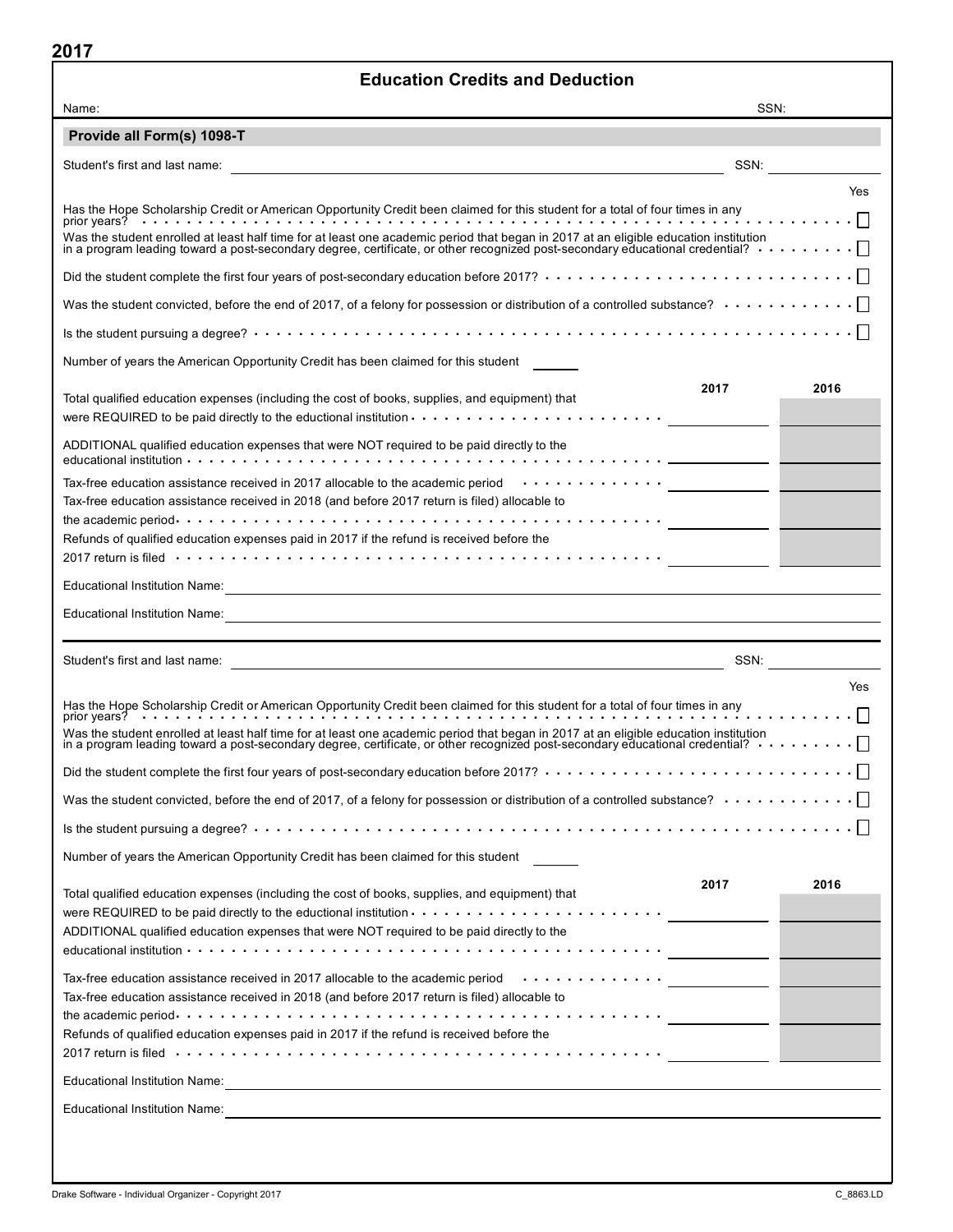| <b>Energy Credits</b>                                                                                                                                                                                                          |           |           |  |  |  |  |  |
|--------------------------------------------------------------------------------------------------------------------------------------------------------------------------------------------------------------------------------|-----------|-----------|--|--|--|--|--|
| Name:                                                                                                                                                                                                                          |           | SSN:      |  |  |  |  |  |
| Form 8936 - Qualified Plug-in Electric Drive Motor Vehicle Credit                                                                                                                                                              |           |           |  |  |  |  |  |
| TSJ                                                                                                                                                                                                                            | Vehicle 1 | Vehicle 2 |  |  |  |  |  |
| Year of vehicle $\cdots \cdots \cdots \cdots \cdots \cdots \cdots$                                                                                                                                                             |           |           |  |  |  |  |  |
| Make of vehicle $\cdots \cdots \cdots \cdots \cdots \cdots \cdots \cdots$                                                                                                                                                      |           |           |  |  |  |  |  |
| Model of vehicle entitled to the control of vehicle and the control of vehicle and the control of vehicle and the control of the control of the control of the control of the control of the control of the control of the con |           |           |  |  |  |  |  |
|                                                                                                                                                                                                                                |           |           |  |  |  |  |  |
| Vehicle Identification Number (al. 1991) with the control of the control of the control of the control of the control of the control of the control of the control of the control of the control of the control of the control |           |           |  |  |  |  |  |
| Date vehicle was placed in service enterity of the service of the service of the service of the service of the                                                                                                                 |           |           |  |  |  |  |  |
| Tentative credit (100) with the credit (100) with the credit (100) with the credit (100) with the credit (100) with the credit (100) with the credit (100) with the credit (100) with the credit (100) with the credit (100) w |           |           |  |  |  |  |  |
| Business/investment use percentage or or or or or or or or an example and the percentage of the state of the state of the state of the state of the state of the state of the state of the state of the state of the state of  |           |           |  |  |  |  |  |
| Section 179 expense deduction or control of the control of the control of the control of the control of the control of the control of the control of the control of the control of the control of the control of the control o |           |           |  |  |  |  |  |
| Form 8910 - Alternative Motor Vehicle Credit                                                                                                                                                                                   |           |           |  |  |  |  |  |
| <b>TSJ</b>                                                                                                                                                                                                                     | Vehicle 1 | Vehicle 2 |  |  |  |  |  |
| Year of vehicle (a) a set of vehicle (a) a set of the contract of the contract of the contract of the contract of the contract of the contract of the contract of the contract of the contract of the contract of the contract |           |           |  |  |  |  |  |
|                                                                                                                                                                                                                                |           |           |  |  |  |  |  |
| Model of vehicle $\cdots \cdots \cdots \cdots \cdots \cdots \cdots$                                                                                                                                                            |           |           |  |  |  |  |  |
|                                                                                                                                                                                                                                |           |           |  |  |  |  |  |
| Date vehicle was placed in service (and a service of a service of a service of the service of the service of the service of the service of the service of the service of the service of the service of the service of the serv |           |           |  |  |  |  |  |
| Maximum credit allowable (allowable and allow and allow a contract of the contract of the contract of the contract of the contract of the contract of the contract of the contract of the contract of the contract of the cont |           |           |  |  |  |  |  |
|                                                                                                                                                                                                                                |           |           |  |  |  |  |  |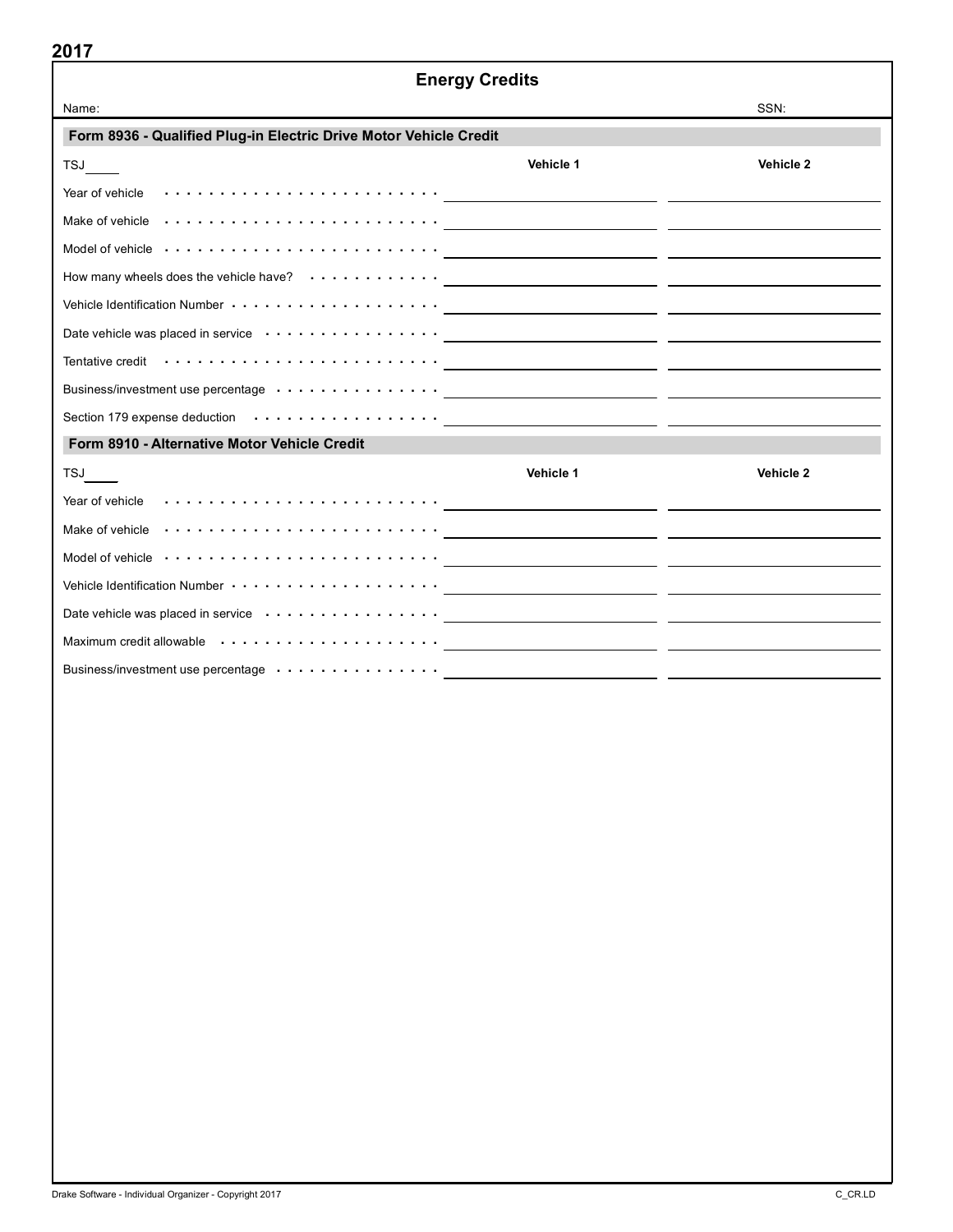| ×<br>۰. |  |  |
|---------|--|--|
|         |  |  |

#### Credit for Small Employer Health Insurance Premiums

Name: SSN:

TSJ

Complete the columns below for all eligible employees. Eligible employee employee the columns below for each employee<br>
employees do not include business owners, partners, shareholders enrolled in health insurance coverage employees do not include business owners, partners, shareholders enrolled in health insurance coverage provided in health insurance coverage provided in health insurance coverage provided who own more than 2%, family membe who own more than 2%, family members, etc.

| Employee                                                                             | <b>Hours of service</b> |      | <b>Wages paid</b> |      | Employer premiums paid |      | State average |  |
|--------------------------------------------------------------------------------------|-------------------------|------|-------------------|------|------------------------|------|---------------|--|
| identifier                                                                           | 2017                    | 2016 | 2017              | 2016 | 2017                   | 2016 | premiums      |  |
|                                                                                      |                         |      |                   |      |                        |      |               |  |
|                                                                                      |                         |      |                   |      |                        |      |               |  |
|                                                                                      |                         |      |                   |      |                        |      |               |  |
|                                                                                      |                         |      |                   |      |                        |      |               |  |
|                                                                                      |                         |      |                   |      |                        |      |               |  |
|                                                                                      |                         |      |                   |      |                        |      |               |  |
|                                                                                      |                         |      |                   |      |                        |      |               |  |
|                                                                                      |                         |      |                   |      |                        |      |               |  |
|                                                                                      |                         |      |                   |      |                        |      |               |  |
|                                                                                      |                         |      |                   |      |                        |      |               |  |
|                                                                                      |                         |      |                   |      |                        |      |               |  |
|                                                                                      |                         |      |                   |      |                        |      |               |  |
|                                                                                      |                         |      |                   |      |                        |      |               |  |
|                                                                                      |                         |      |                   |      |                        |      |               |  |
|                                                                                      |                         |      |                   |      |                        |      |               |  |
|                                                                                      |                         |      |                   |      |                        |      |               |  |
|                                                                                      |                         |      |                   |      |                        |      |               |  |
|                                                                                      |                         |      |                   |      |                        |      |               |  |
|                                                                                      |                         |      |                   |      |                        |      |               |  |
|                                                                                      |                         |      |                   |      |                        |      |               |  |
|                                                                                      |                         |      |                   |      |                        |      |               |  |
|                                                                                      |                         |      |                   |      |                        |      |               |  |
|                                                                                      |                         |      |                   |      |                        |      |               |  |
|                                                                                      |                         |      |                   |      |                        |      |               |  |
|                                                                                      |                         |      |                   |      |                        |      |               |  |
|                                                                                      |                         |      |                   |      |                        |      |               |  |
|                                                                                      |                         |      |                   |      |                        |      |               |  |
|                                                                                      |                         |      |                   |      |                        |      |               |  |
|                                                                                      |                         |      |                   |      |                        |      |               |  |
|                                                                                      |                         |      |                   |      |                        |      |               |  |
|                                                                                      |                         |      |                   |      |                        |      |               |  |
|                                                                                      |                         |      |                   |      |                        |      |               |  |
|                                                                                      |                         |      |                   |      |                        |      |               |  |
|                                                                                      |                         |      |                   |      |                        |      |               |  |
|                                                                                      |                         |      |                   |      |                        |      |               |  |
|                                                                                      |                         |      |                   |      |                        |      |               |  |
|                                                                                      |                         |      |                   |      |                        |      |               |  |
|                                                                                      |                         |      |                   |      |                        |      |               |  |
|                                                                                      |                         |      |                   |      |                        |      |               |  |
|                                                                                      |                         |      |                   |      |                        |      |               |  |
|                                                                                      |                         |      |                   |      |                        |      |               |  |
|                                                                                      |                         |      |                   |      |                        |      |               |  |
|                                                                                      |                         |      |                   |      |                        |      |               |  |
|                                                                                      |                         |      |                   |      |                        |      |               |  |
|                                                                                      |                         |      |                   |      |                        |      |               |  |
| Employer identification number used to report employment taxes for above individuals |                         |      |                   |      |                        |      |               |  |
| Total amount of any state premium subsidies paid and any state tax credits available |                         |      |                   |      |                        |      |               |  |
|                                                                                      |                         |      |                   |      |                        |      |               |  |
|                                                                                      |                         |      |                   |      |                        |      |               |  |